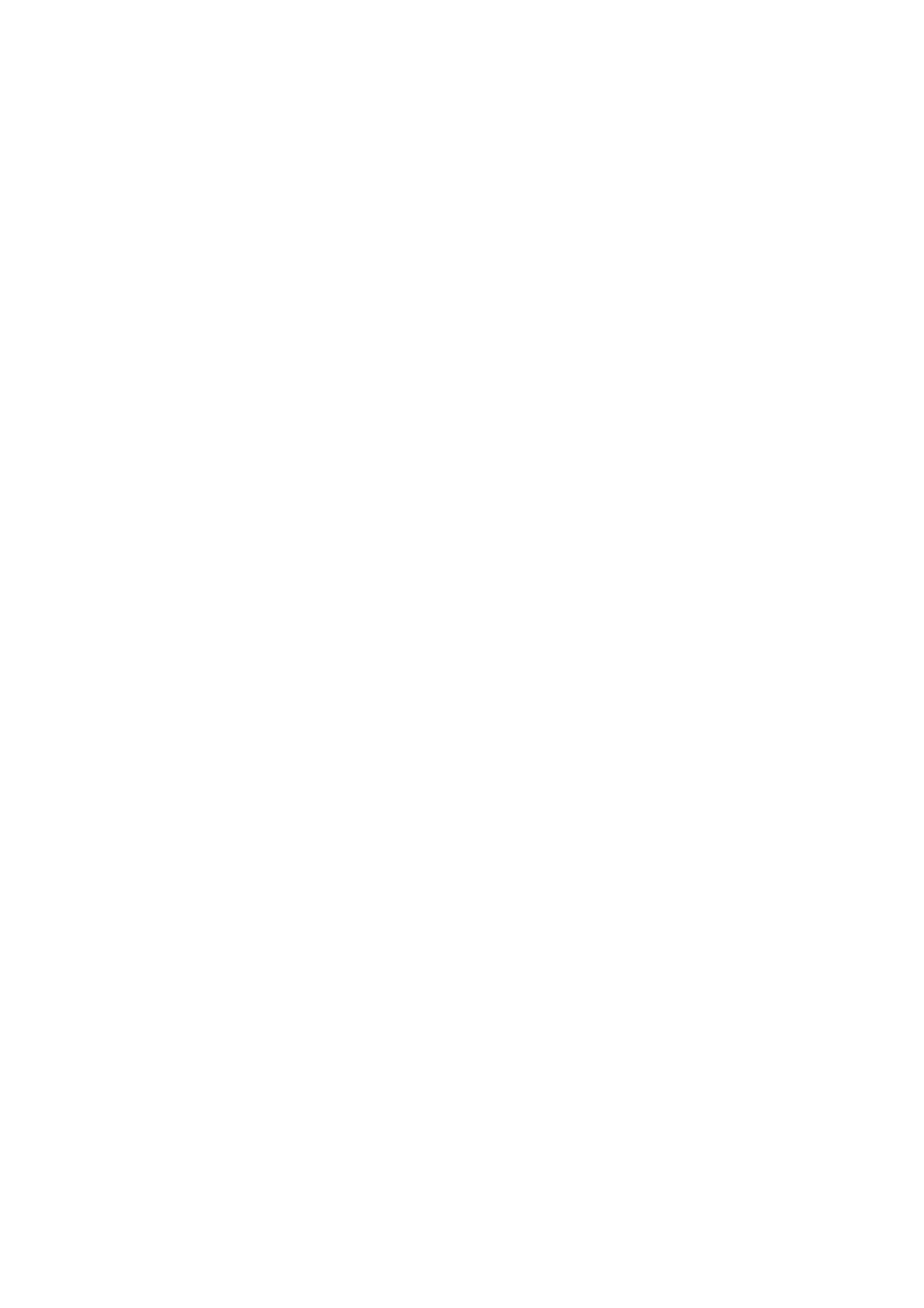## **Contents**

| $\mathbf{1}$ | Introduction<br>$\mathbf 1$                                                     |                |  |  |  |
|--------------|---------------------------------------------------------------------------------|----------------|--|--|--|
|              | 1.1                                                                             | 3              |  |  |  |
|              | 1.2                                                                             | $\overline{4}$ |  |  |  |
| $\bf{2}$     | The $r_{max}$ Model                                                             |                |  |  |  |
|              | Definitions<br>2.1                                                              | $\overline{7}$ |  |  |  |
|              | 2.2                                                                             | 8              |  |  |  |
| 3            | A Greedy Approach                                                               | 13             |  |  |  |
|              | Greedy Low Interference Tree<br>3.1                                             | 13             |  |  |  |
|              | 3.2<br>The Geometric Dominating Set Problem                                     | 15             |  |  |  |
|              | 3.3                                                                             | 16             |  |  |  |
|              | The Competitive Ratio $\ldots \ldots \ldots \ldots \ldots \ldots \ldots$<br>3.4 | 18             |  |  |  |
|              | 3.5                                                                             | 18             |  |  |  |
| 4            | NP-Completeness Results                                                         | 21             |  |  |  |
|              | Minimum Interference Broadcast<br>4.1                                           | 21             |  |  |  |
|              | Connected Minimum Interference Broadcast<br>4.2                                 | 24             |  |  |  |
|              | 4.3<br>Constant Approximation of CMIB                                           | 27             |  |  |  |
| 5            | Low Degree versus Low Interference                                              | 29             |  |  |  |
|              | 5.1                                                                             | 29             |  |  |  |
|              | Performance of Known Topologies<br>5.2                                          | 30             |  |  |  |
|              | 5.3                                                                             | 32             |  |  |  |
| 6            | <b>Modeling Interference</b>                                                    | 35             |  |  |  |
|              | 6.1                                                                             | 35             |  |  |  |
|              | 6.2                                                                             | 38             |  |  |  |
|              | 6.3                                                                             | 40             |  |  |  |
|              | 6.4                                                                             | 41             |  |  |  |
|              | Self-Interference<br>6.5                                                        | 42             |  |  |  |
| 7            | <b>Conclusion and Future Work</b><br>45                                         |                |  |  |  |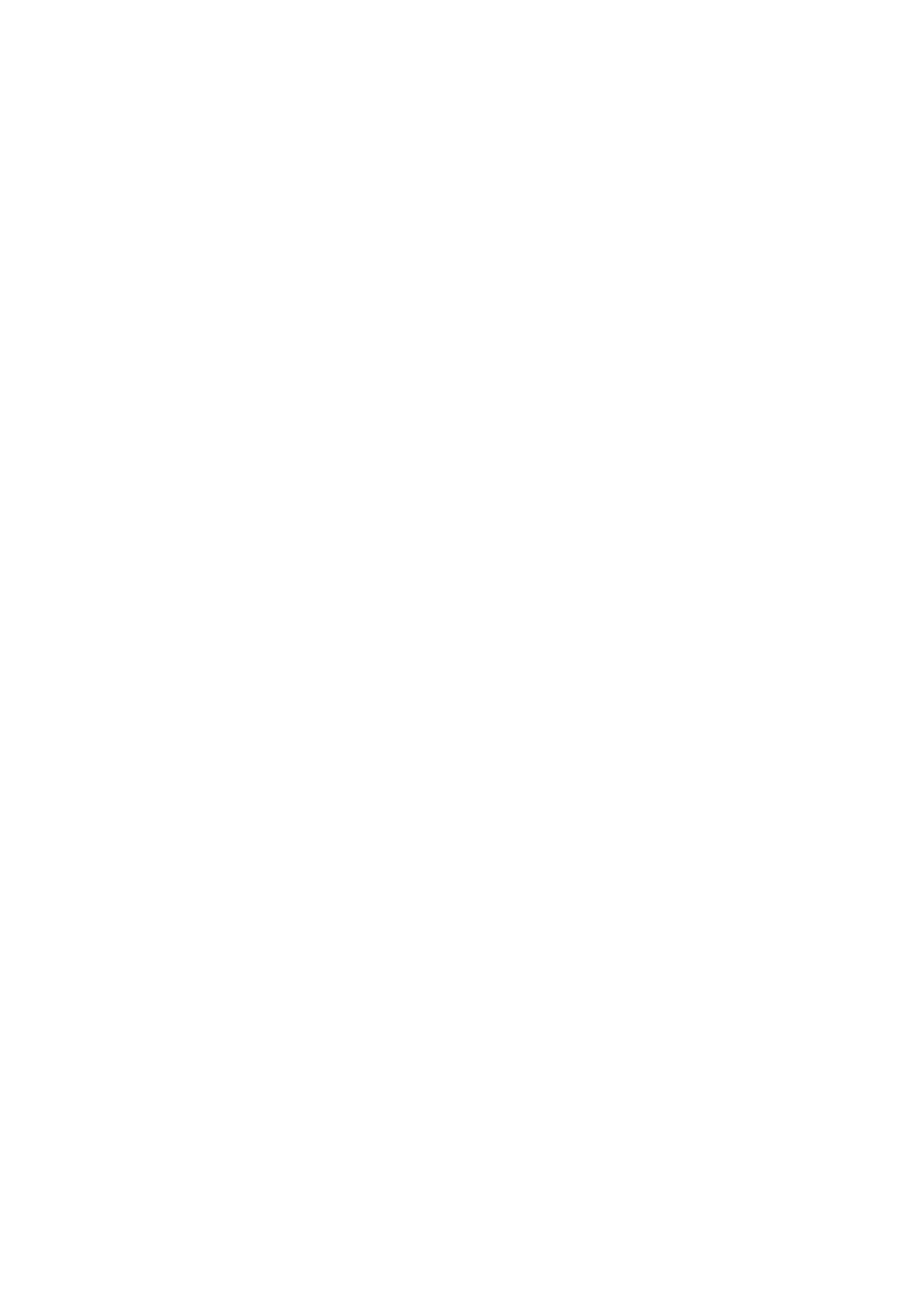# List of Figures

| 1.1     |                                                                            | $\overline{4}$   |
|---------|----------------------------------------------------------------------------|------------------|
| 1.2     | Delaunay Triangulation. $\ldots \ldots \ldots \ldots \ldots \ldots \ldots$ | $\overline{4}$   |
| 1.3     | Nodes covered by an undirected edge. $\ldots \ldots \ldots \ldots$         | $\overline{4}$   |
| 1.4     | Interfering edges that cannot communicate simultaneously. .                | $6\phantom{.}6$  |
| 2.1     | Gabriel Graph of nodes on a circle                                         | 9                |
| 2.2     |                                                                            | $\boldsymbol{9}$ |
| 2.3     | A single node can destroy a low $I_{out}$                                  | 11               |
| 2.4     |                                                                            | 11               |
| 3.1     | Communication structure of camps along a river. $\dots \dots$              | 17               |
| 3.2     | GLIS is not planar                                                         | 17               |
| $3.3\,$ | A set of nodes where GLIT is not optimal for $I_{in}$                      | 19               |
| 4.1     |                                                                            | 22               |
| 4.2     | Overview of the wire construction.                                         | 22               |
| 4.3     | The vicinity of a clause point $p$ with the three corresponding            |                  |
|         | wires.                                                                     | 23               |
| 4.4     | Crossing of two wires. Configuration is $[1,0]$ .                          | 23               |
| 4.5     | Crossing of two wires. Configuration is [1, 1]. $\dots \dots \dots$        | 23               |
| 4.6     | Mesh structure with only two optimal solutions for CMIB.                   | 25               |
| 4.7     | Turn of a five-stranded wire at a clause point                             | 26               |
| 5.1     | Although $\Delta = 2$ , interference is $O(n)$ .                           | 30               |
| $5.2\,$ | Two exponential lines. $\ldots \ldots \ldots \ldots \ldots \ldots \ldots$  | 31               |
| 5.3     | MST produces interference $O(n)$ .                                         | 31               |
| 5.4     | Optimal tree with constant interference. $\ldots \ldots \ldots \ldots$     | 31               |
| $5.5\,$ | An unfavorable edge in a Yao graph                                         | $32\,$           |
| 6.1     | .<br>Interference <i>nodes</i> to <i>nodes</i> .                           | 36               |
| 6.2     | Interference edges to edges.<br>.                                          | 38               |
| 6.3     | Interference edges to nodes.<br>.                                          | 41               |
| 6.4     | Interference nodes to edges.<br>.                                          | 42               |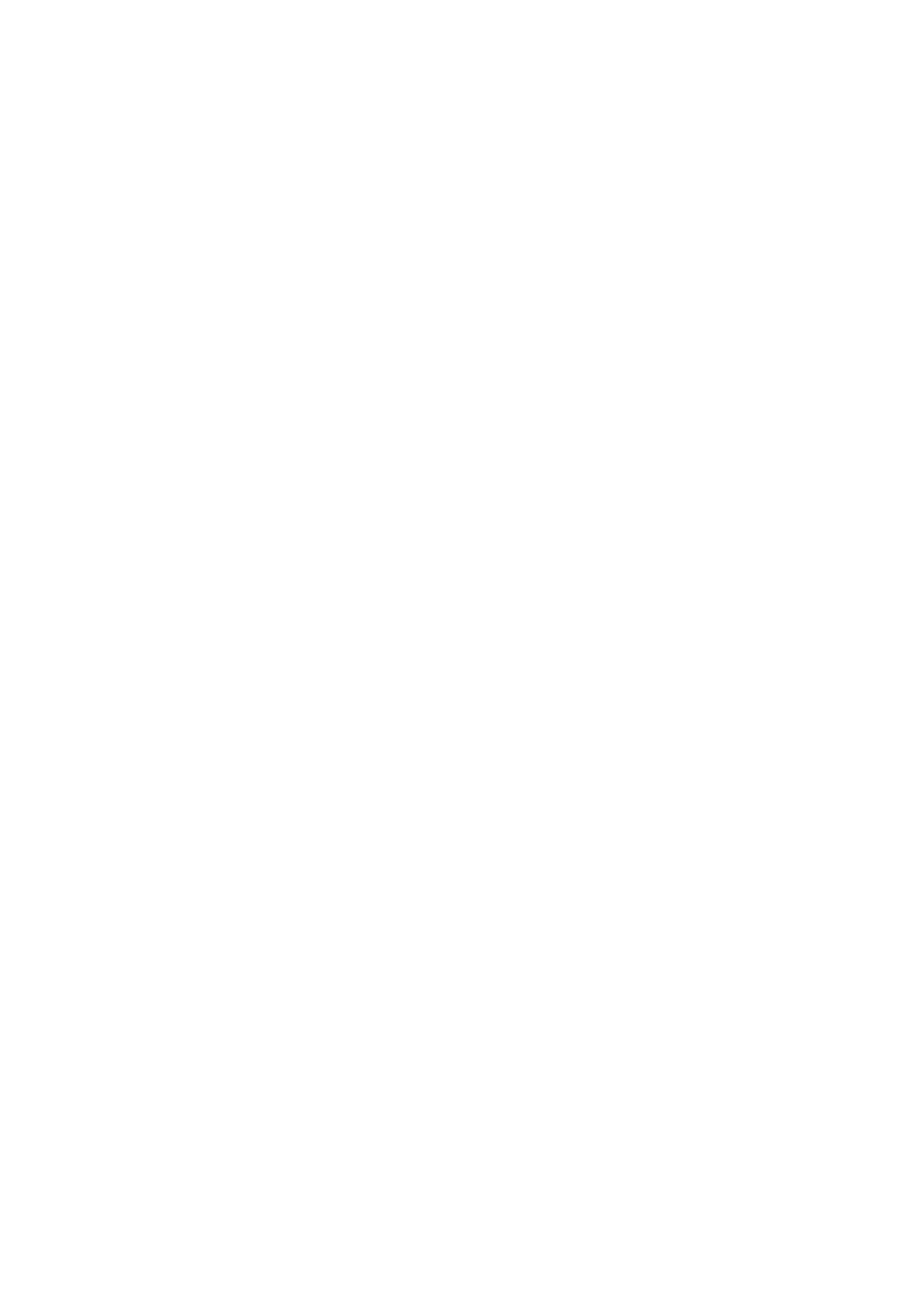#### Abstract

Despite the focused attention to Mobile Ad-Hoc Networks (MANETs) in the past years, models of interference on the abstraction level of graphs are poorly studied. It is often argued that assuring low degree in topologies is sufficient to minimize interference.

In this work, several models of interference are defined. A classification of models is developed and relations among different models are investigated. One of the main differences between models is whether they focus on outgoing  $(I_{out})$  or incoming  $(I_{in})$  interference. For  $I_{out}$  a greedy algorithm (GLIT) is presented that constructs an interference optimal spanning tree. GLIT can be adapted to construct an interference optimal t-spanner (GLIS).

Based on these models, the maximum degree of a network turns out to be merely a lower bound for interference and thus the need for topologies that minimize actual interference instead of node degree becomes obvious. Despite the fact that reducing interference is the main reason for doing topology control at all, widely used topologies as the Minimum Spanning Tree, Relative Neighborhood Graph, Gabriel Graph, Delaunay Triangulation or Yao graph are shown to be prone to bad interference properties, while the introduced algorithms GLIT and GLIS are interference optimal for  $I_{out}$  and provide good heuristics for other measures.

Moreover, the MINIMUM INTERFERENCE BROADCAST (MIB) problem and its connected variant (CMIB) are defined. Solutions to CMIB can be used as interference optimal virtual backbones in ad-hoc networks. Although MIB and CMIB are shown to be NP-complete, a constant approximation of both is given. Changing the interference model from  $I_{in}$  to  $I_{out}$ makes MIB and CMIB optimally solvable in polynomial time, which is a very intriguing result concerning the complexity of interference measures.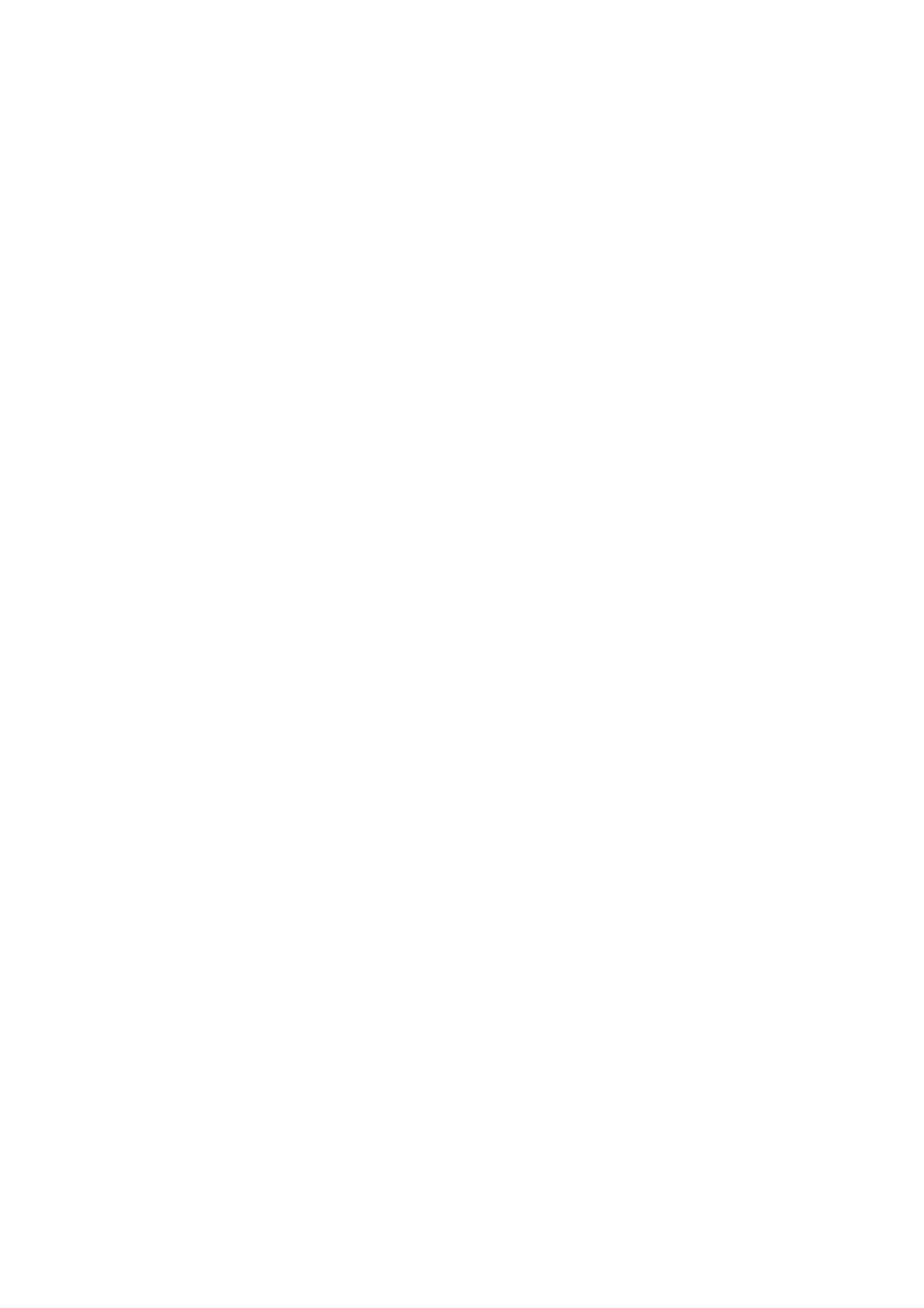#### Acknowledgements

I am profoundly grateful to my advisors Prof. Roger Wattenhofer and Aaron Zollinger for their support and many fruitful discussions. I was able to significantly influence the direction of this thesis, which was challenging at times but also a great motivation throughout the project. It was a pleasure to work in the Distributed Computing Group, as the ambiance in the group is very friendly and communicative.

Finally, I express my deepest gratitude to my parents and my beloved fiancée for their unceasing moral support through the entire course of my studies.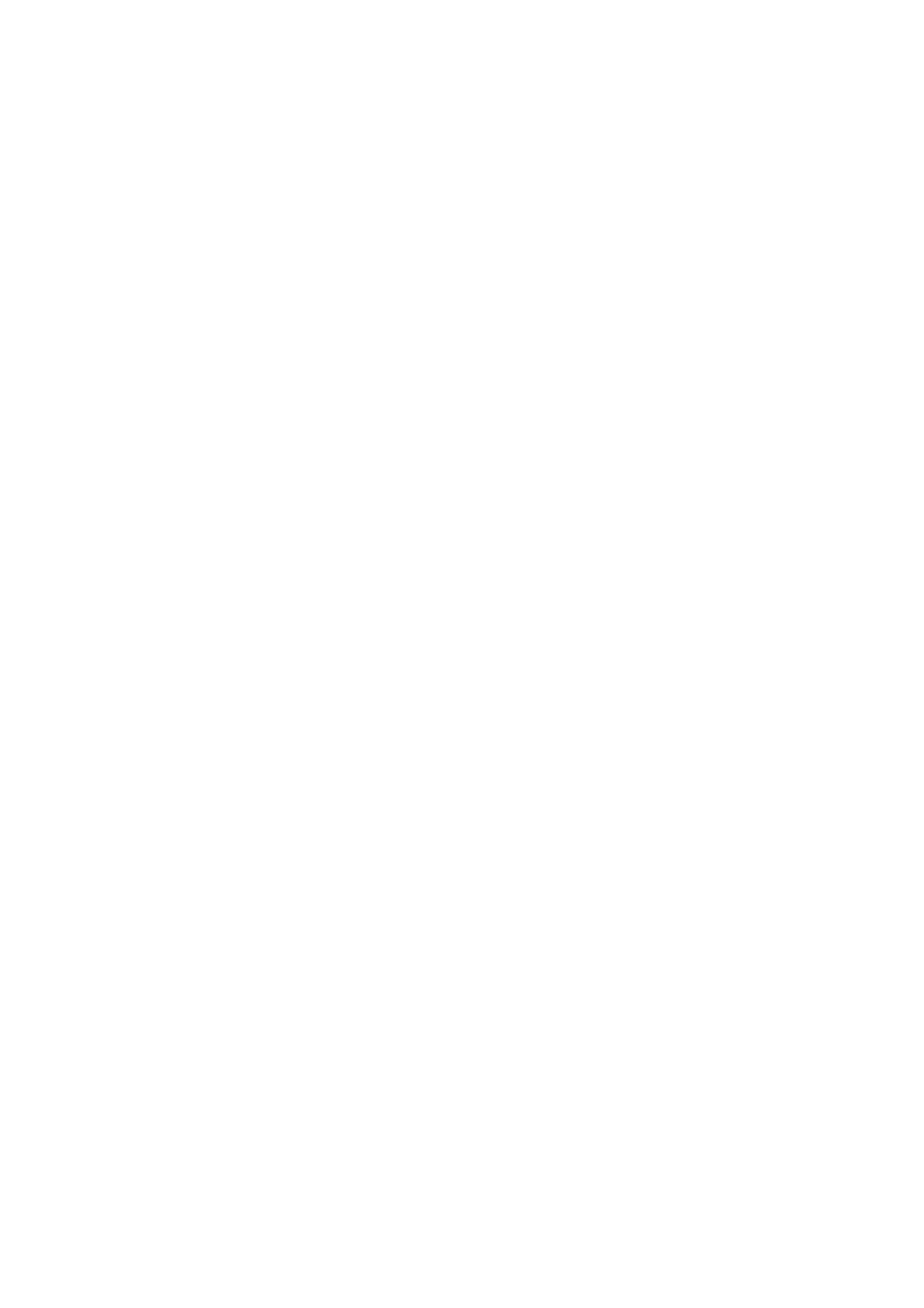### <span id="page-10-0"></span>Chapter 1

## Introduction

Interference: A coherent emission having a relatively narrow spectral content, e.g., a radio emission from another transmitter at approximately the same frequency, or having a harmonic frequency approximately the same as another emission of interest to a given recipient, and which impedes reception of the desired signal by the intended recipient.

Glossary of Telecommunication Terms - Federal Standard 1037C

Much research has been done in the area of mobile ad-hoc networks (MANETs) in the past years. This attention is mainly due to the tremendous progress that wireless technologies are undergoing at the moment. MANETs consist of autonomous mobile hosts that are equipped with the ability to communicate over wireless links.

Devices like mobile phones, PDAs, notebooks or mobile sensors constitute the hardware that enables completely new applications and are penetrating everyday life more and more as they are getting cheaper and perform better every day. At a steady pace society is approaching a realization of Mark Weiser's vision [Wei91] of a ubiquitous computing environment. Computing power will once be invisible and latently present as electricity is nowadays.

MANETs constitute the spine of such future communication infrastructure. They represent th[e parad](#page-57-0)igm shift in distributed computing from centralized client-server models towards decentralized peer to peer (P2P) and ad-hoc networks. Future networks will be large, spontaneously formed and unmanageable. Thus they need to organize themselves and must not be dependent of central entities.

As mobile hosts should be autonomous, they suffer from having limited energy resources. An easy way to conserve energy is to restrict transmission power and thus the range of coverage of hosts. This gives rise to the issue of multi-hop routing. A particular host might only see some of its immediate neighbors due to restricted transmission ranges. Anyhow the host is able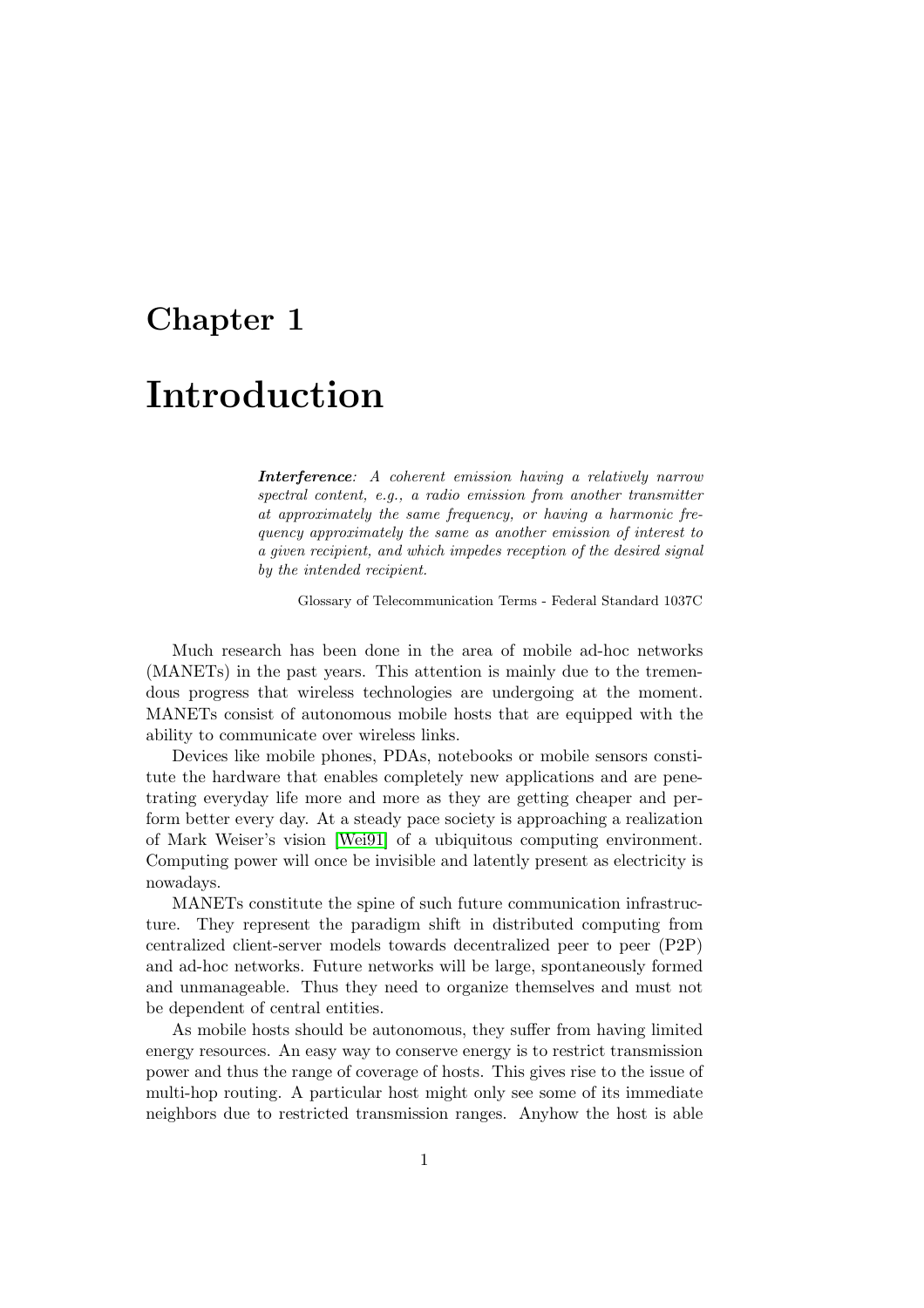to reach distant hosts all across the network if intermediate hosts relay messages.

The major part of recent research in the area of MANETs has been dedicated to the fundamental issues of topology control and routing. Topology control aims at constructing sparse network topologies that ensure desirable properties, such as short paths, low power consumption, planarity, distributed construction algorithms or easy maintenance in case of high host mobility. Routing algorithms then try to actually route information along optimal paths that are theoretically present due to topology control.

The main reason for constructing sparse networks at all is to reduce interference. Nevertheless, up to today, no topology control algorithm has been known that explicitly minimizes interference! The issue of interference has always been beaten down with the superficial argument that having a little number of direct neighbors (low node degree) will be sufficient. Yet a host potentially interferes with many hosts it has no direct connection to. The objective of this work is to thoroughly define and analyze the notion of interference in ad-hoc networks. Algorithms are presented that minimize actual interference instead of node degree.

Interference of electromagnetic waves is usually tackled by various multiplexing techniques, of which the four major ones are:

- Space Division Multiplexing (SDM) divides space to gain more channels. One can for example think of directed antennas that divide space into sectors. Within each sector the full bandwidth is available.
- Time Division Multiplexing (TDM) makes use of time slots. Each channel is assigned time slots during which it can use the medium exclusively and all others must wait.
- Frequency Division Multiplexing (FDM) divides the frequency band into segments and assigns to each channel one of these segments. A widely used example are radio stations that are tuned to a certain frequency.
- Code Division Multiplexing (CDM) is a technique which is a little more involved. Streams of data can be modulated using a unique code and are then fed into a channel. At the receiver side of the channel, the data can be regained by applying the same code. Interestingly this can be done by several senders simultaneously without distorting others seriously.

Any subset of these techniques can usually be combined. In this work only one logical channel is considered. If conflicts on one channel are minimized, multiplexing techniques can still be applied to multiply that channel.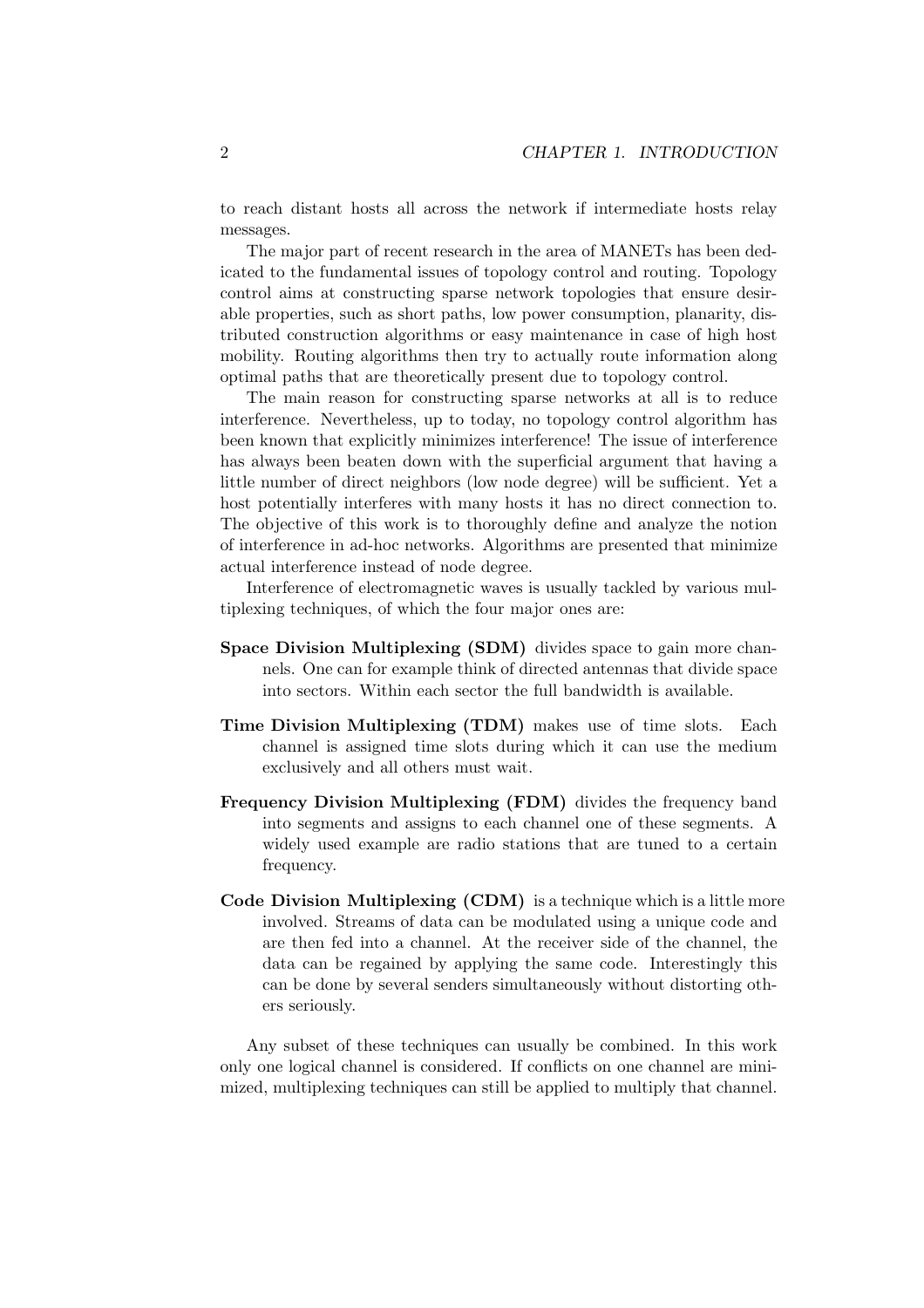#### <span id="page-12-0"></span>1.1 Preliminaries

Mobile ad-hoc networks are usually modelled by graphs. A graph  $G = (V, E)$ consists of a set of nodes  $V \subset \mathbb{R}^2$  and a set of edges  $E \subseteq V^2$ . Nodes represent mobile hosts, whereas edges represent links between nodes. Edges can be directed (unidirectional) or undirected (bidirectional). A directed edge  $e = (u, v)$  can only be used by u to reach v but not vice versa. Yet v could reach  $u$  by some other distinct path. An undirected graph is called connected if there is a path between any two nodes in the graph. If there is a path between any two nodes in a directed graph, the graph is called strongly connected. In the following, several terms are defined that are used throughout this work:

**Definition 1 (t-spanner).** A t-spanner of a finite undirected graph  $G =$  $(V, E)$  is a subgraph  $G' = (V, E')$  such that for each pair  $(u, v)$  of nodes  $d_{G}(u, v) \leq t \cdot d_{G}(u, v)$ , where  $d_{G}(u, v)$  and  $d_{G}(u, v)$  denote the shortest distances between  $u$  and  $v$  in  $G'$  and  $G$  respectively.

**Definition 2 (Unit Disk Graph).** Let V be the set of nodes and let  $E$ be the set of edges such that  $(u, v) \in E$  if and only if the Euclidean distance between u and v is at most 1. Then the Euclidean graph  $G = (V, E)$  is called the Unit Disk Graph (UDG) of the nodes in V .

**Definition 3 (Gabriel Graph).** Let V be the set of nodes and E be the set of edges. If for each pair of nodes  $(u, v)$  there is an edge in E if and only if there is no other node within the circumcircle of u and v, then  $G = (V, E)$ is called the Gabriel Graph  $(GG)$  of V.

**Definition 4 (Delaunay Triangulation).** Let V be the set of nodes and E be the set of edges. Let there be edges  $(u, v)$ ,  $(u, w)$  and  $(v, w)$  in E iff there is no other node within the circumcircle of  $u, v,$  and  $w$ . The resulting graph  $G = (V, E)$  is called the Delaunay Triangulation (DT) of V.

**Definition 5 (NP-complete).** A problem is NP-complete if it is both in NP (verifiable in nondeterministic polynomial time) and NP-hard (any other problem in NP can be translated into this problem).

If a problem is NP-complete, there is no polynomial time algorithm to solve it, unless  $P=NP$ . Examples of NP-complete problems include the traveling salesperson and satisfiability of boolean formulae (SAT) problems. See [GJ79] for an introduction to the theory of complexity.

Let  $D(w, r)$  denote the disk centered at node w with radius r and let  $|u, v|$  be the Euclidean distance between nodes u and v. Then we define the *coverage* of a directed edge  $e = (u, v)$  as the set of nodes that is covered by the [disk in](#page-56-0)duced by e: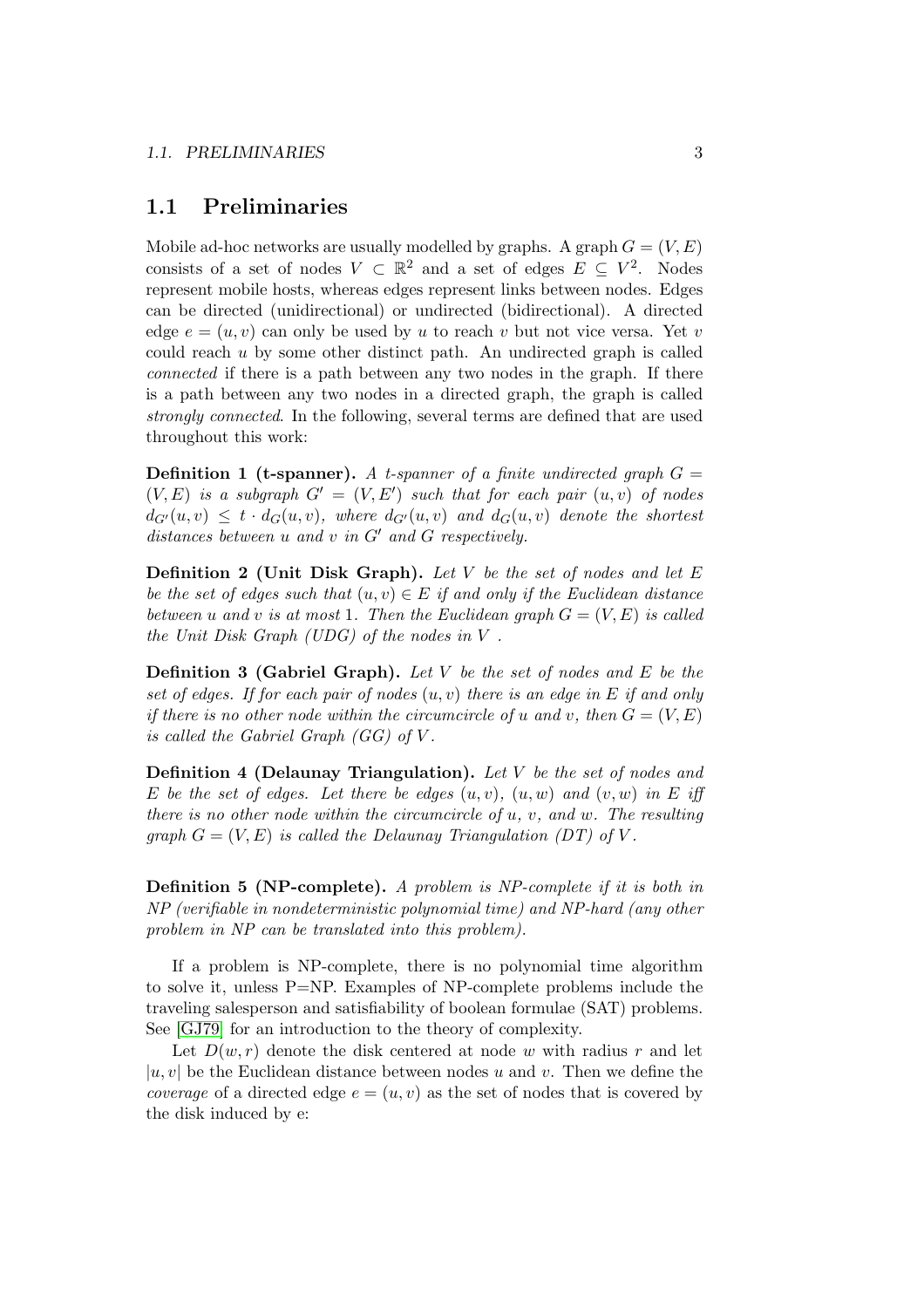<span id="page-13-0"></span>

Figure 1.1: Gabriel Graph. Figure 1.2: Delaunay Triangulation.



Figure 1.3: Nodes covered by an undirected edge.

 $Cov(e) := \{w \in V | w \text{ is covered by } D(u, |u, v|)\}.$ 

The coverage of an undirected edge  $e' = (u', v')$  is defined accordingly as

 $Cov(e') := \{w \in V | w$  is covered by  $D(u', | u', v'|)\} \cup$  ${m \in V | m \text{ is covered by } D(v', | v', u'|)}.$ 

#### 1.2 Related Work

In the literature it is often argued that low or bounded degree goes together with low interference. This conjecture will be discussed more in depth in Chapter 5. Interestingly, there is not much to be found about ad-hoc interference in literature beyond the low degree argument.

In [MSVG02] a model of interference (denoted  $I_{MS}$ ) between undirected edges is [de](#page-38-0)fined. Based on this interference model a time-step routing model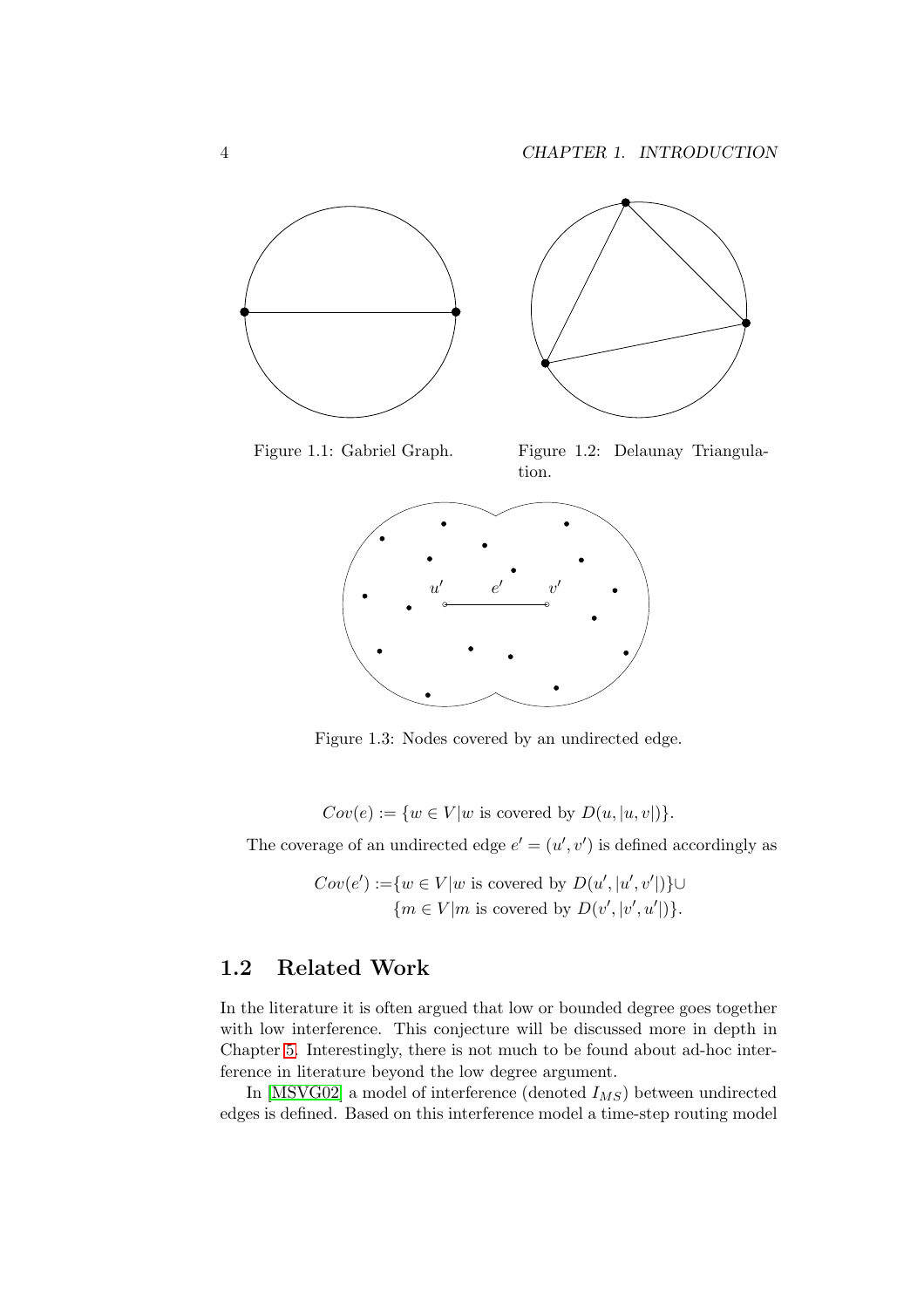and a notion of *congestion* is introduced. It is shown that there are inevitable tradeoffs between congestion, power consumption and dilation. For some vertex sets congestion and energy are even shown to be incompatible.

Assuming a layer architecture for ad-hoc network protocols similar to the seven ISO/OSI-layers for network models, topology control is found at a very low layer. The problem of choosing an appropriate transmission power such that connectivity is assured but interference is minimized must be addressed somewhere between the physical and the data link layer. Traffic analysis by a given routing problem is actually using application level information and can thus not be used to shape network links at a low layer. It is therefore desirable to have a static model of interference that depends solely on a vertex set and does not take a routing problem into account (as congestion does). Usually, no a priori information about the traffic in a network is available, anyway. Still one might be interested in guidelines for building interference optimal network topologies in a general sense.

In  $I_{MS}$ , an (undirected) edge  $e = (u, v)$  interferes with another edge  $e' = (u', v')$  if  $Cov(e)$  contains u' or v' (see Figure 1.3). An interference  $graph G_{int}$  is defined for a graph G. Its nodes are the edges of G and there is an edge between two nodes if the corresponding edges interfere. The interference number of a communication link is defined as the number of incoming edges of this link in  $G_{int}$ . The interferenc[e nu](#page-13-0)mber of an entire network is the maximum of all its link interference numbers.

The paper comprises an interesting result concerning  $I_{MS}$  and an algorithm for constructing a t-spanner presented by Arya and Smid [AS94] (denoted AS-spanner). Lemma 1 in [MSVG02] states that the interference number of a graph constructed by the AS-spanner on a node set V is bounded by  $O(g(V))$  where  $g(V)$  is the *diversity* of the node set V.  $g(V)$  is [defined](#page-56-0) as the number of magnitudes of dista[nces betw](#page-57-0)een pairs of nodes in  $V$ :

$$
g(V) := |\{m | \exists u, v \in V : |\log |u, v|| = m\}|
$$

 $I_{MS}$  seems to be a little too strict in some cases. Consider the situation in Figure 1.4. According to the definition, the directed edges  $e, e'$  and  $e''$ interfere and therefore  $u'$  cannot send a message to  $v'$  while u is communicating with  $v$ , although physically the two signals would not interfere at the target nodes. Also, node  $v''$  could receive the message from  $u''$  without being dis[turb](#page-15-0)ed by  $u$  sending simultaneously to  $v$ . This restriction roots in the assumption that any node receiving a message implicitly sends an ACK to the sender. Clearly the implicit ACK of  $v$  would prevent  $v''$  from correctly receiving a message from  $u''$ . Sending ACKs again is a matter of higher layer protocols and must not be addressed at physical layers. There exist wide spread protocols such as UDP that do not rely on ACKs at all. Therefore the implicit ACK assumption could as well be dropped and a model of directed edges could be used, leaving more freedom for link choices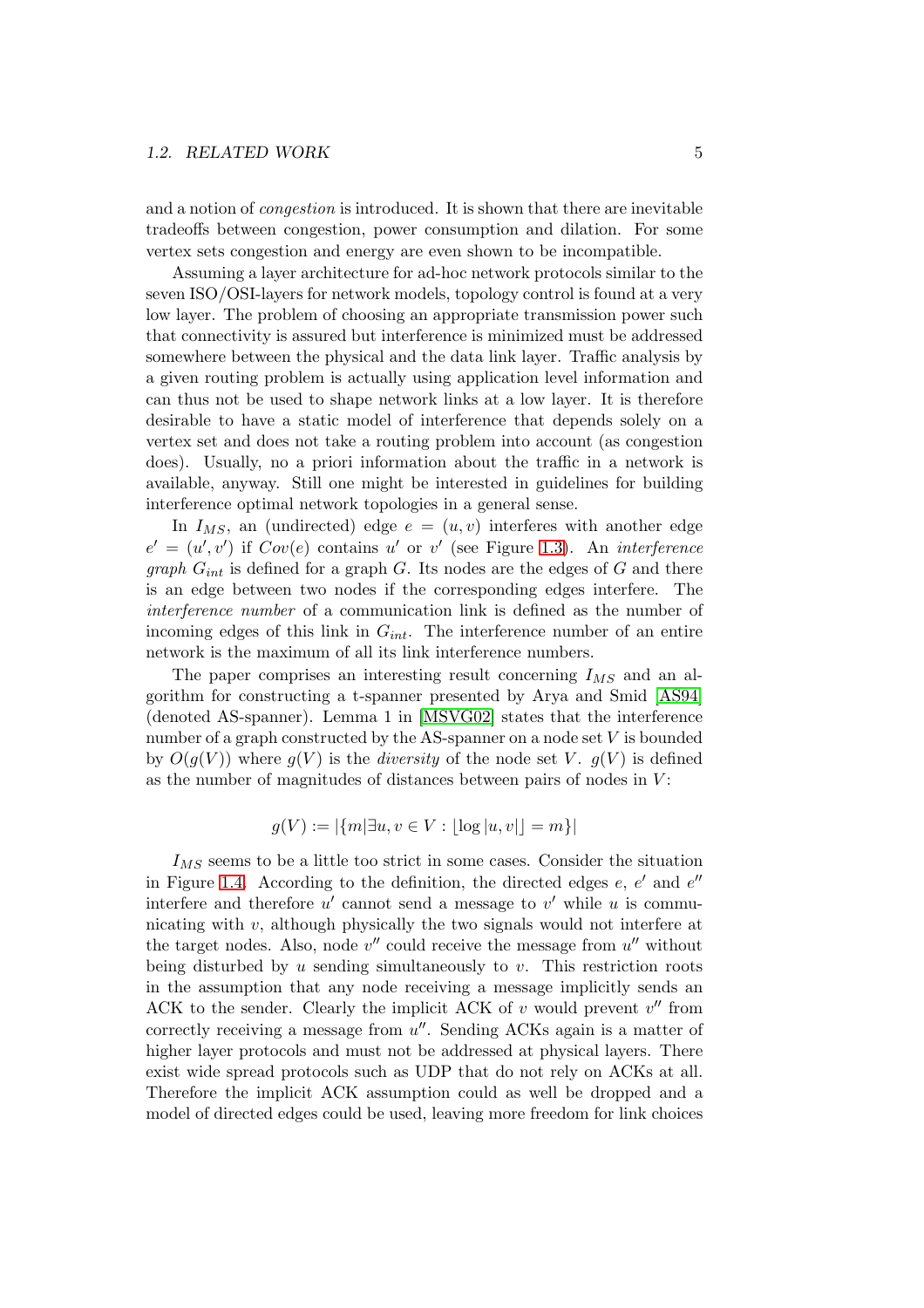<span id="page-15-0"></span>and thus enabling better interference properties.

In the next section additional approaches to defining an appropriate interference measure are examined and Chapter 6 contains an in-depth discussion of various interference models. The models differ mainly in terms of

- focus on edges or nodes,
- counting outgoing or incoming interference,
- choosing maximum or average node interference.



Figure 1.4: Interfering edges that cannot communicate simultaneously.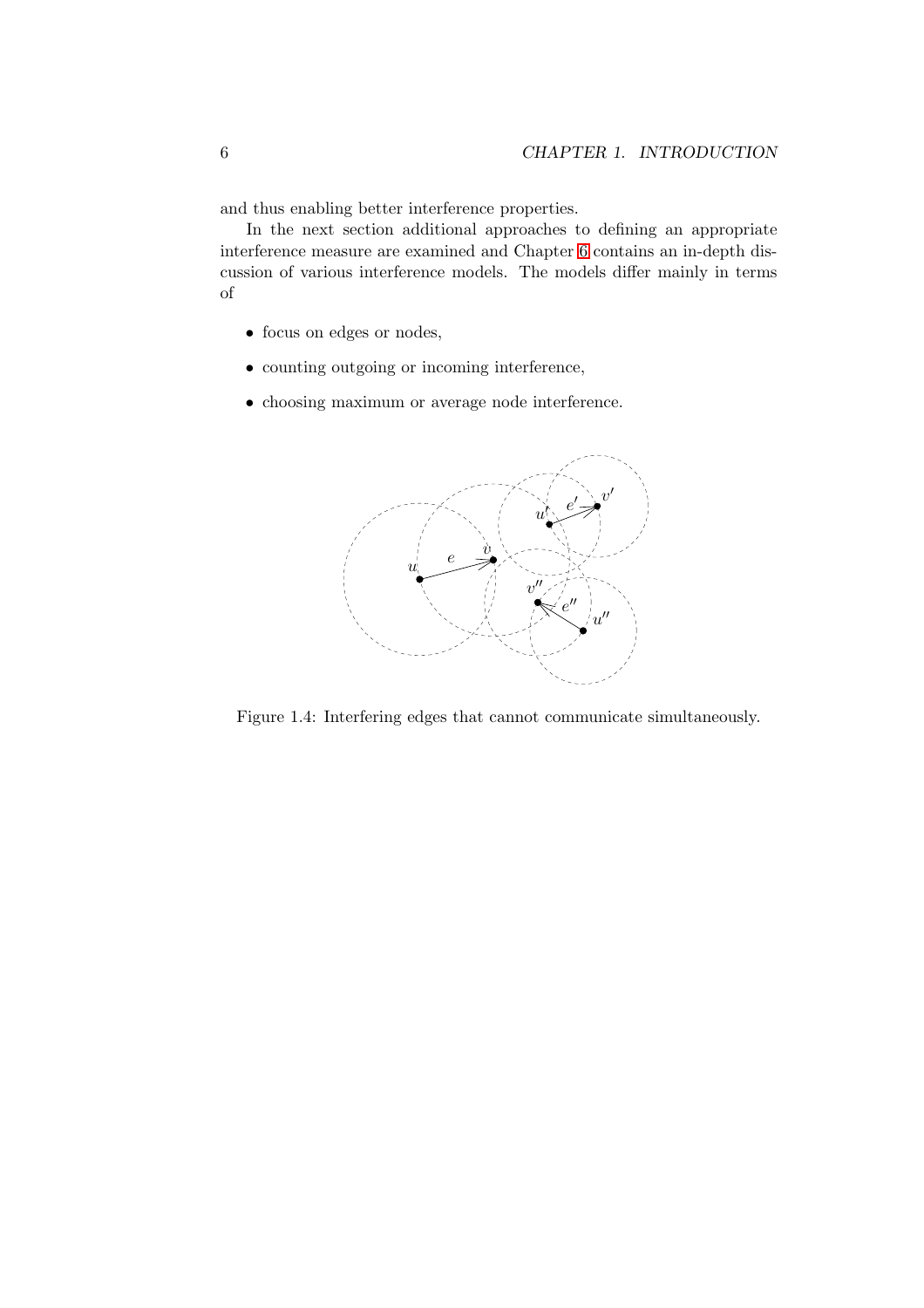### <span id="page-16-0"></span>Chapter 2

## The  $r_{max}$  Model

This chapter provides basic definitions summarized by the term  $r_{max}$  model. First a notion of outgoing and incoming interference of nodes is defined. Based on these node level definitions, interference measures for entire networks are developed. Properties of these measures and relations between them are analyzed considering examples.

#### 2.1 Definitions

Let  $G = (V, E)$  denote a graph with node set V and edge set E. We assume that a mobile station can adjust its transmission range to any radius between zero and its maximum range. With  $r_{max}(v)$  being the distance between v and its farthest neighbor v' connected by edge  $e_{max}(v) = (v, v')$ , we define the potential interference area of a node v as the disk of radius  $r_{max}(v)$  centered at v, denoted  $D(v, r_{max}(v))$ . The idea behind this definition is that a node potentially interferes with all nodes covered by  $D(v, r_{max}(v))$ , that is, no node within the disk can receive a message from any other node while  $v$  is sending a message to its farthest neighbor. Obviously the interference of a node  $v$  can be defined in two different ways. Either we count the nodes covered by  $D(v, r_{max}(v))$ , or we count the disks covering v.

Definition 6 (Interference). The outgoing and incoming interference of a node v are defined as follows:

$$
I_{out}(v) := |Cov(e_{max}(v))|,
$$
  
\n
$$
I_{in}(v) := |\{u|v \in Cov(e_{max}(u))\}|.
$$

Note that we consider the sending node to be covered by its own disk. Thus a sending node not reaching any other nodes still has interference 1 (see also Section 6.5). These node level interference measures are now extended to graph level interference measures. Of course, these global measures somehow need to pool over the nodes of the entire graph. This can be done either by building [an a](#page-51-0)verage or by taking the maximum.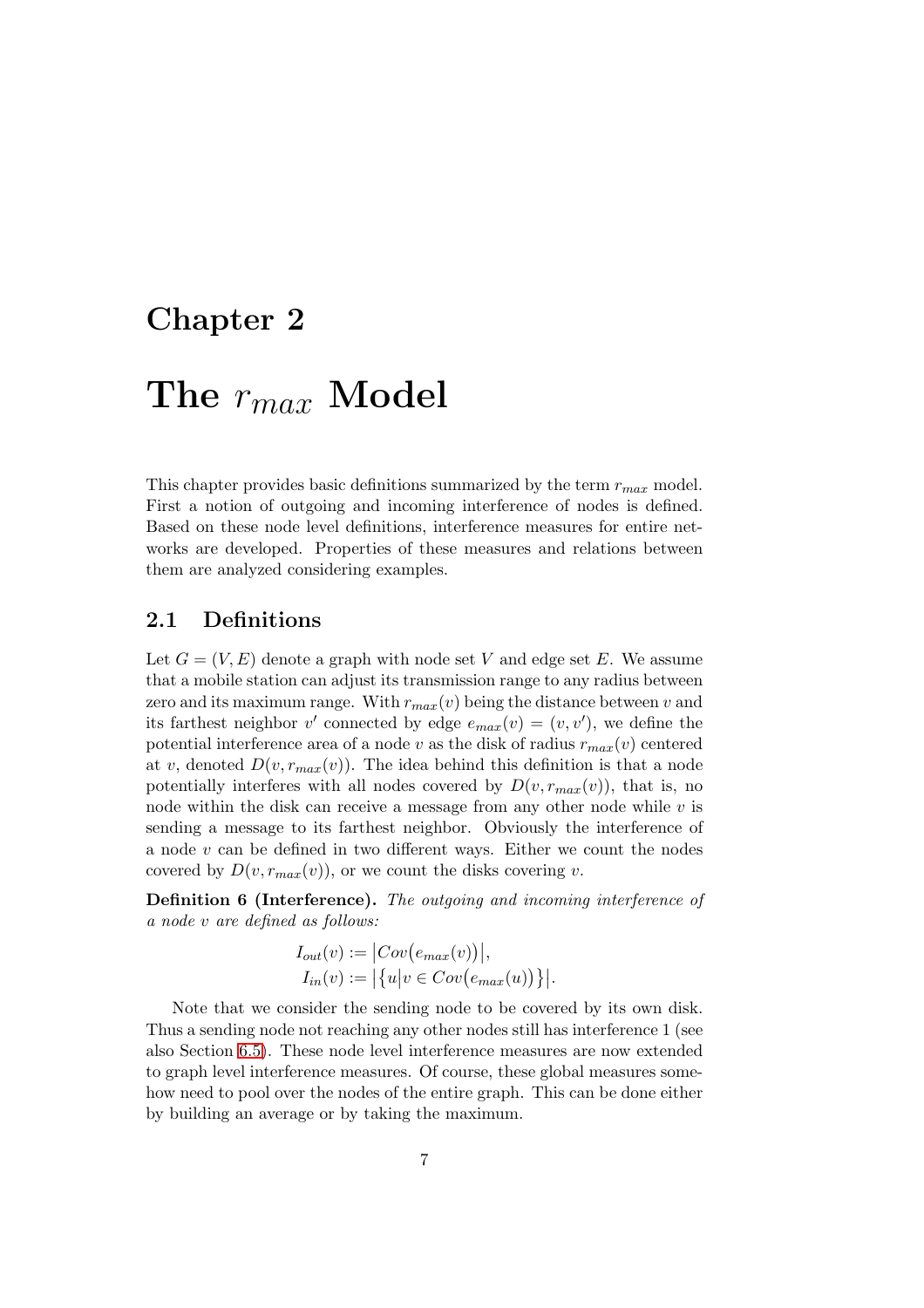<span id="page-17-0"></span>Note that already at the node level one could distinguish between average and maximum interference. The above definition of  $I_{out}$  and  $I_{in}$  already does a maximizing step by taking  $r_{max}(v)$  as the radius of the surrounding disk. Instead of that one could for instance define the outgoing interference of a node as the average number of covered nodes when communicating with its neighbors. Definition 6 therefore leads to an estimation of the potential or worst case interference of nodes. See Chapter 6 for an in-depth discussion of a wide variety of interference models.

Definition 7 (Aver[ag](#page-16-0)e and Maximum Interference). Let  $I(v)$  denote either  $I_{out}(v)$  or  $I_{in}(v)$ . Then the average inter[fe](#page-44-0)rence and maximum interference of a graph G are defined as follows:

$$
I_{avg}(G) := \frac{\sum_{v \in V} I(v)}{|V|},
$$
  

$$
I_{max}(G) := \max_{v \in V} I(v).
$$

Considering  $I_{out}$ ,  $I_{in}$  and both average and maximum pooling this yields four different interference measures for a graph  $G: I_{avg,out}, I_{avg,in}, I_{max,out}$ and  $I_{max,in}$ . There is no difference between measuring the incoming or outgoing average interference. This is because every occurrence of a node covering is counted exactly once, either at the node who is the center of the covering disk (outgoing case) or at the covered node (incoming case). Therefore three measures remain:  $I_{avg}$ ,  $I_{out} = I_{max,out}$  and  $I_{in} = I_{max,in}$ .

#### 2.2 Properties

How do these three measures relate? What is the difference between them? In this Section several example node sets are examined with respect to the previously defined interference measures.

A graph with no connected nodes obviously has interference  $\leq 1$  for all measures. The maximum interference can be observed in complete graphs where every node has connections to the entire node set. Interference than is as high as n for all measures, where  $n = |V|$ . Therefore

$$
0 \le I_{avg} \le I_{out/in} \le n
$$

holds. For connected graphs the lower bound can be raised. For the simplest connected graph, a chain of nodes,  $I_{out} = I_{in} = 3$  (if  $n \ge 3$ ), because all the inner nodes communicate with their left and their right neighbors.  $I_{avg}$ is a little smaller than 3, as the start and end node only interfere with one neighbor:  $I_{avg} = 3 - \frac{2}{n}$  $\frac{2}{n}$ .

Consider the node set shown in Figure 2.1. All nodes are placed along the border of a circle with a node  $u$  in the center of the circle. Topologies as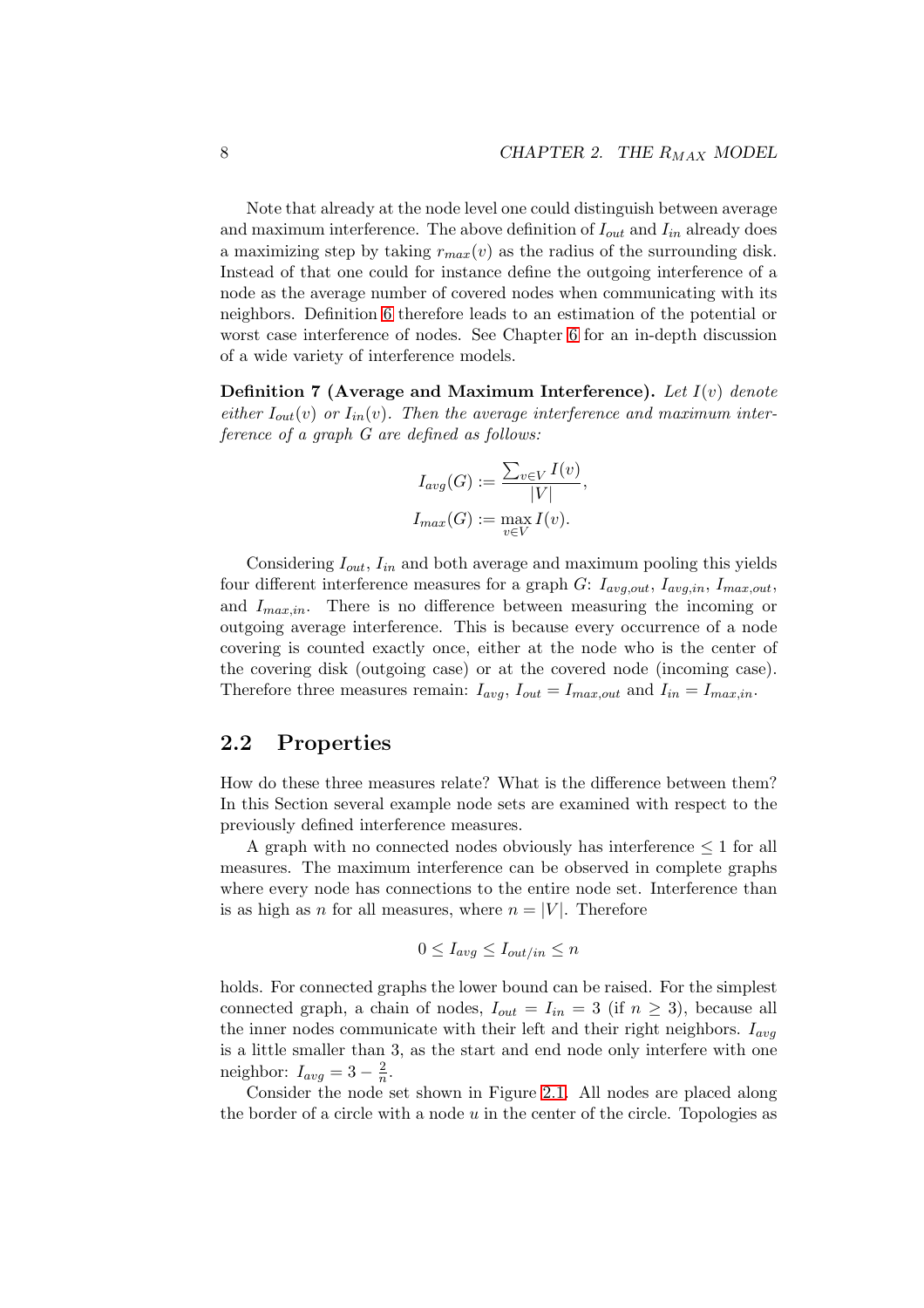<span id="page-18-0"></span>

Figure 2.1: Gabriel Graph of nodes on a circle.

Figure 2.2: Connected grid.

the Gabriel Graph or the Delaunay Triangulation will connect all the nodes on the circle in a (closed) chain and each node directly with the center node.  $I_{out} = n$ , for node u interferes with all the nodes on the circle. Also  $I_{in} = n$ , as all nodes on the circle wish to communicate with  $u$ . For computing the average interference, we take a look at a node  $v$  on the circle. When sending a message to u, it interferes approximately with  $\frac{1}{3}$  of the nodes on the circle, as the angle enclosed by  $(u, p_1)$  and  $(u, p_2)$  is  $\frac{2\pi}{3}$ . Taking into account node u, which interferes with all nodes, this leads to  $I_{avg} \approx \frac{n}{3} + 1$ .

In a grid (Figure 2.2) we have three different areas. The first area is the corners, where nodes have two neighbors (node  $c$ ). Along the edges, nodes have three neighbors (node  $e$ ) and all nodes inside the grid have four neighbors (node *m*). Due to the inner nodes,  $I_{out} = I_{in} = 5$ . Summing up all nodes according to their local interference leads to  $I_{avg} \approx 5 - \frac{4}{\sqrt{6}}$  $\frac{1}{n}$ .

Intuitively, bounded degree seems to be a good property when trying to get constant interference. An example of a bounded degree topology is the sparse or symmetric Yao graph [GLSV02]. The sparse Yao graph has in- and out-degree of at most  $k^1$  (thus degree 2k in total) whereas the symmetric Yao graph has total degree of at most  $k$ . Unfortunately, the sparse (and symmetric) Yao graph can exhibit bad interference properties. Imagine a small sector originating at a n[ode on th](#page-56-0)e circle in Figure 2.1. This sector might just miss the center node by a short distance. The closest node within the sector therefore lies somewhere on the opposite side of the circle. If the opposite node symmetrically misses the center node, an edge between the two circle nodes is added to the graph (see also Figure 5.5). This edge causes both nodes to interfere with almost all other nodes when sending messages over it. Therefore a node on the circle is potentially interfered by almost all nodes on the circle, push[in](#page-41-0)g the upper bound for  $I_{in}$  and  $I_{avg}$  as high as

 $1k$  is a parameter that specifies the number of sectors around each node.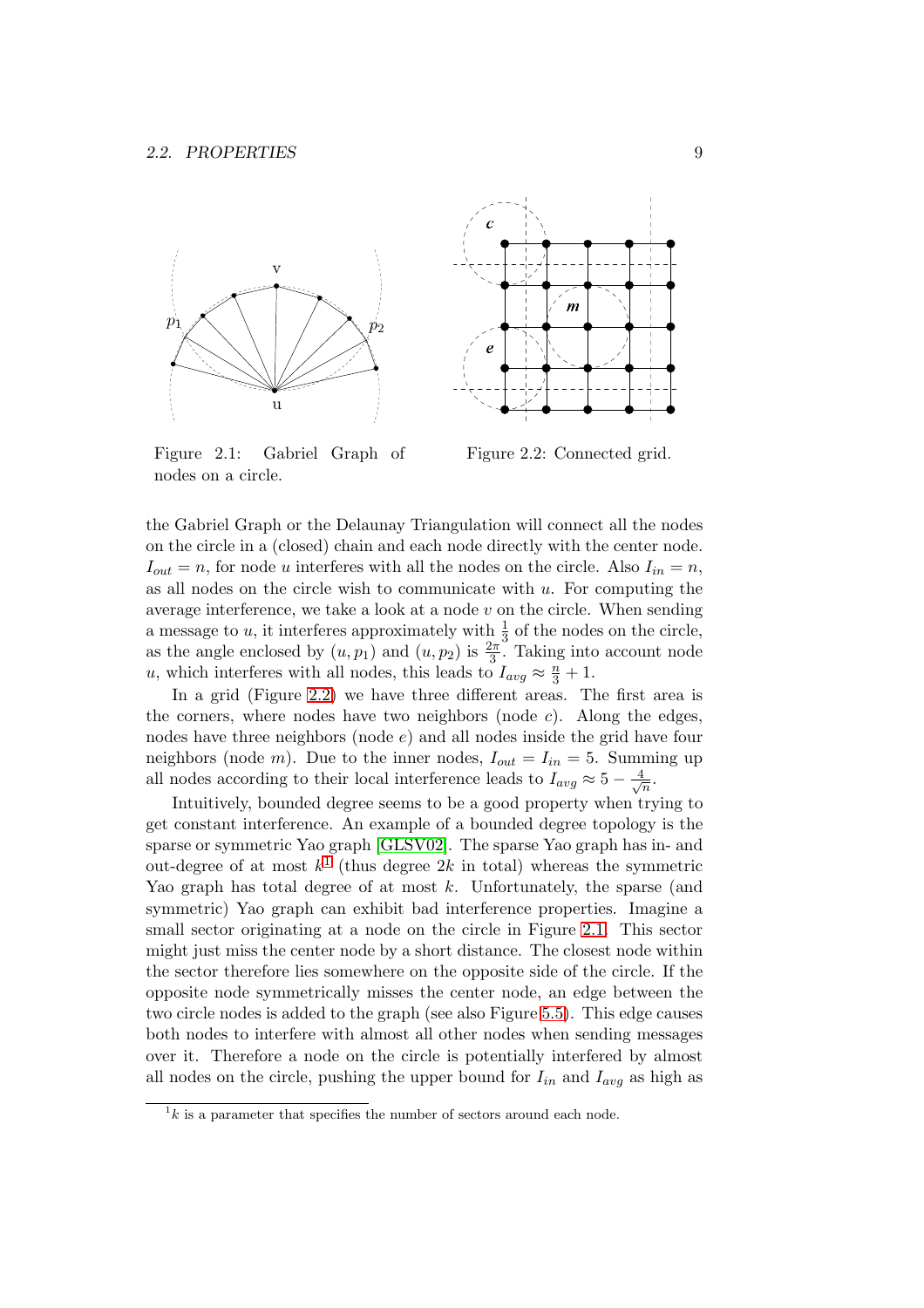n.  $I_{out} = n$ , as node u covers all nodes on the circle. Note that a simple chain of nodes from  $u$  to one of the nodes on the circle could be used to connect u to the rest of the nodes with constant interference while GG and DT would still cause interference to be  $O(n)$ . Thus GG and DT are not even competitive in this case. This intriguing insight will be discussed more thoroughly in Section 5.

In the examples seen so far either all interference measures were constant or all measures were  $O(n)$ . Anyway, as it turns out,  $I_{out}$  seems to be a more fragile measure than  $I_{in}$  or  $I_{avg}$ . Consider the cluster of nodes in Figure 2.3 with its l[e](#page-38-0)ftmost node  $h$ . Say the cluster has constant interference.  $I_{out}$ can be pushed up to n by simply adding a new node  $h'$ . As h interferes with the entire cluster when communicating with  $h'$ , the constant outg[oing](#page-20-0) interference gets lost.  $I_{avg}$  and  $I_{in}$  are just increased by 1.

While  $I_{out}$  may be arbitrarily high compared to  $I_{in}$ , it can be shown that

$$
I_{in} - 1 \le 5 \cdot (I_{out} - 1)
$$

always holds. The equation can be simplified to

$$
I_{in} \leq 5 \cdot I_{out} \tag{2.1}
$$

if self-interference is not counted (see Section 6.5).

This result is obtained by trying to cover a node with as much incoming interference as possible without increasing  $I_{out}$ . Figure 2.4 shows such a setting. Node  $I$  is the node we try to cover with incoming interference from nodes  $P_1, P_2, \ldots, P_i$ . Placing  $P_1$  reduces the p[ossi](#page-51-0)bilities for placing  $P_2$ . We want to increase  $I_{in}(I)$  without increasing  $I_{out}(P_1)$ , therefore  $P_2$  must be placed outside the disk centered at  $P_1$  and going throu[gh](#page-20-0) I. Additionally we want  $P_2$  not to interfere with  $P_1$ , keeping  $I_{out} = 2$  while incrementing  $P_{in}$ . This requires  $P_2$  to be placed below the midperpendicular of  $P_1$  and I. As can be seen in the figure, the angle enclosed by  $(I, P_1)$  and  $(I, P_2)$  is minimized to  $\frac{\pi}{3}$  when  $P_2$  is placed exactly at the intersection of the circle and the midperpendicular. Any other placement  $P'_2$  would increase the angle and as a consequence reduce the space available for placing  $P'_3, \ldots, P'_i$ . So maximally six nodes can be placed before  $I_{out}$  is increased by at least 1. Note that if we define nodes on the circle to be within the disk, we need to marginally displace  $P_2$  away from the intersection point, say by a distance  $\varepsilon$ . If we do this, the maximum number of nodes is even reduced to five.

Concluding this section of examples, we have seen that in a grid topology interference is constant while in other topologies interference can be as bad as  $O(n)$  for all measures. Constant interference certainly is a desirable property for ad-hoc network topologies in general.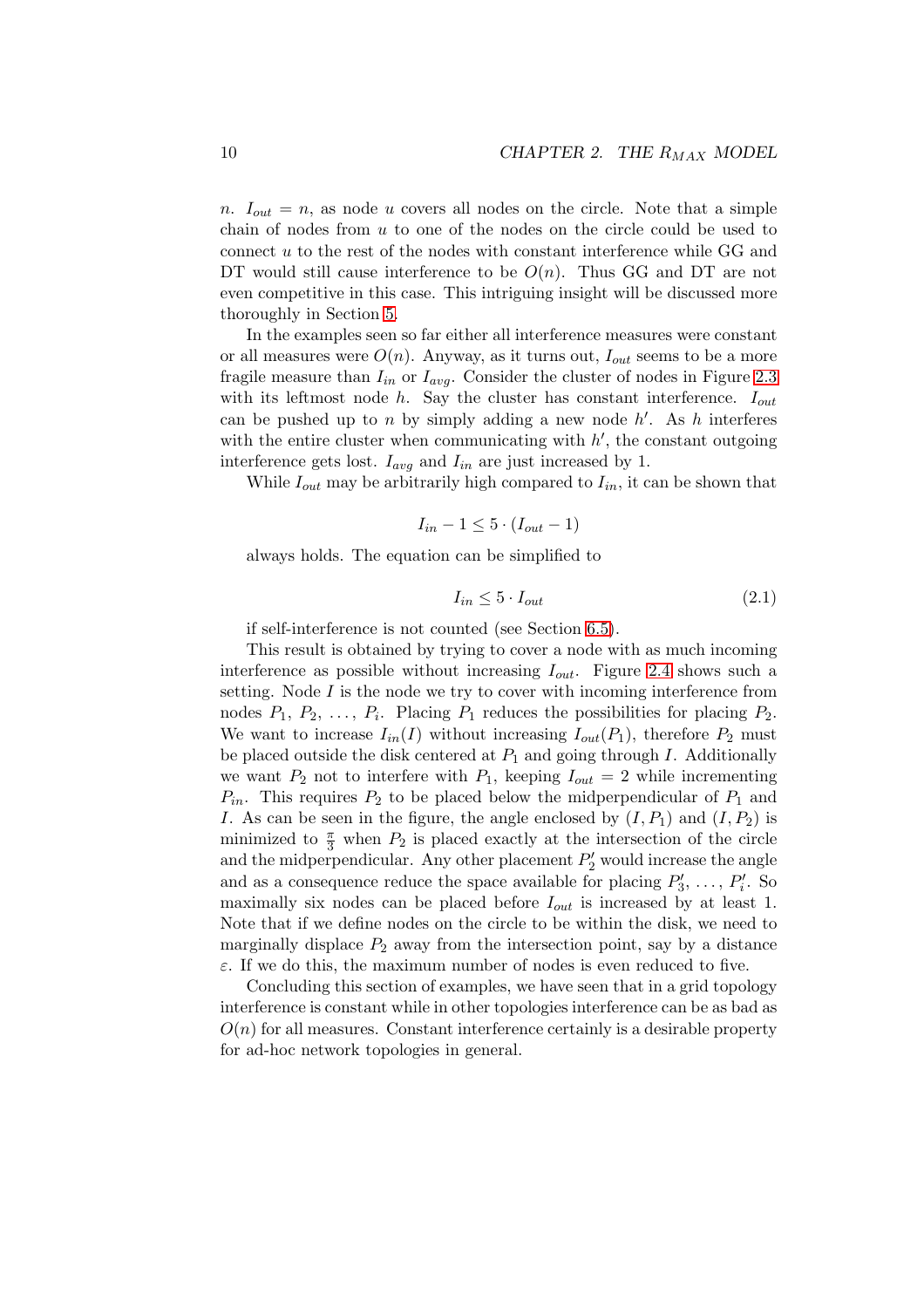<span id="page-20-0"></span>

Figure 2.3: A single node can destroy a low  $I_{out}$ .

 $\;$  Illustration  $\;$  for Figure 2.4:<br> $I_{in} \leq 5 \cdot I_{out}.$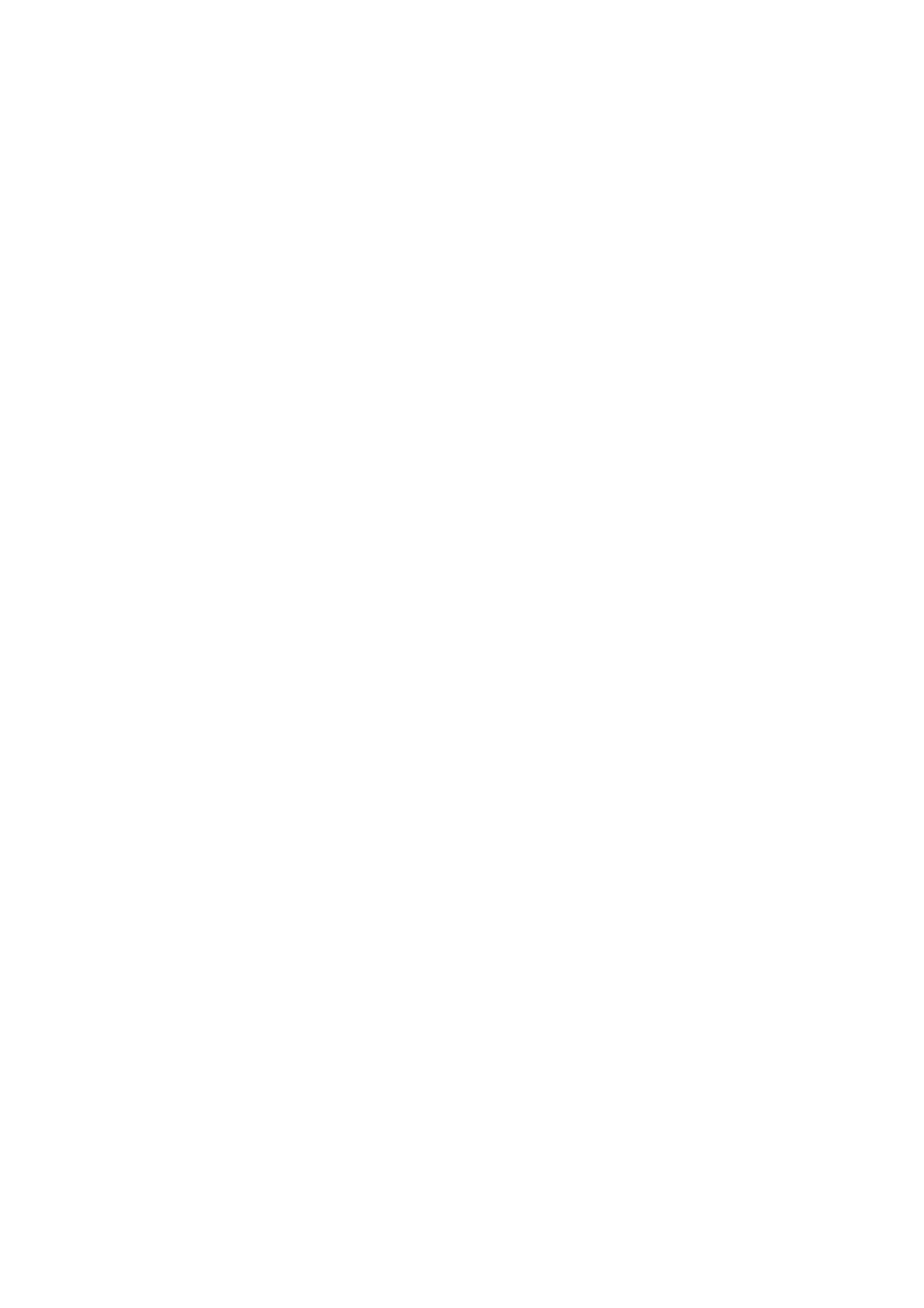### <span id="page-22-0"></span>Chapter 3

## A Greedy Approach

In this chapter we present a greedy algorithm that is capable of finding an interference optimal connected topology for some measures. By adapting the stopping condition of the algorithm, other topology properties can be achieved. A dynamic greedy criterion is then defined that is more suitable for minimizing incoming instead of outgoing interference.

#### 3.1 Greedy Low Interference Tree

Prior to minimizing interference on a set of nodes one must define certain conditions that must be met by the desired topology. Clearly there is a trivial zero interference topology: A graph where no node is sending. Reasonable properties of graphs include

- dominating set property,
- (strong) connectivity,
- Euclidean, power, or hop spanner property,
- planarity,
- bounded degree.

In addition to requiring topology properties it must be guaranteed that nodes can adapt transmission ranges as proposed in [WLBW01]. For instance in a unit disk graph model, nodes might be able to lessen transmission energy and thus their range of coverage in order to save energy and local resources. It makes no sense to talk for example about a minimum interference connected topology if all nodes send at a [fixed radius](#page-57-0), as there is no room for optimization. A lower range of coverage imposes less interference to other nodes and thus gives rise to an optimization task: meeting conditions with as little interference as possible. In the following we require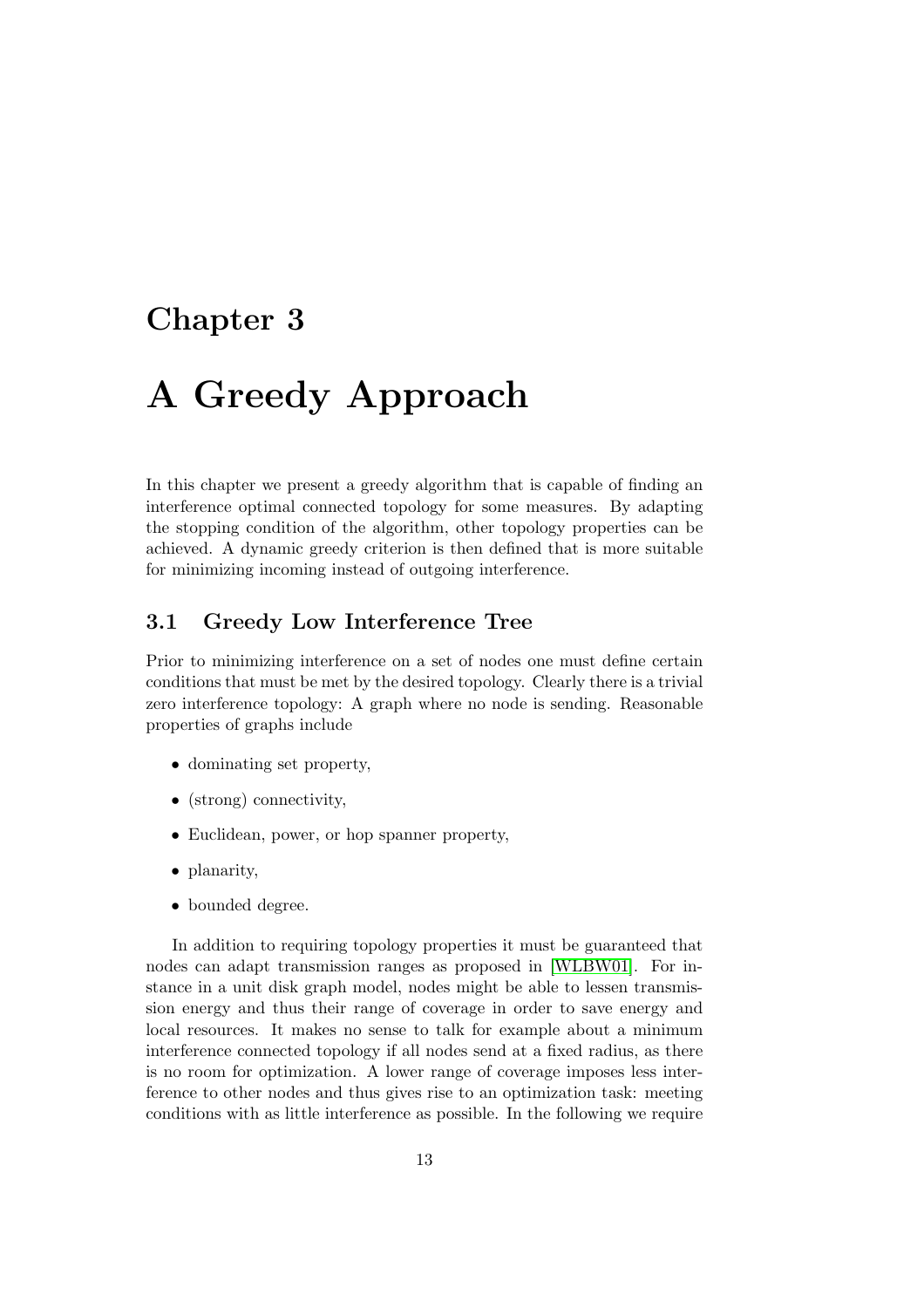<span id="page-23-0"></span>nodes to be spanned by a tree and present a simple greedy algorithm that computes the minimum interference tree.

Definition 8 (Minimum Interference Tree). The Minimum Interference Tree (MIT) for a given set of nodes V and an interference measure I is a tree on V that minimizes I.

**Definition 9 (c-interfering).** A graph  $G = (V, E)$  is called c-interfering according to an interference measure I if

 $I(G) \leq c \cdot I(MIT(V))$ 

As it turns out, Algorithm 1 (called GLIT) computes an  $MIT$  if  $I$  is an outgoing interference measure. Edges can be directed or undirected. Note that although the name GLIT (Greedy Low Interference Tree) implies the construction of a tree, this is only true for undirected edges. If directed edges are used, GLIT builds an interference optimal strongly connected topology.

Algorithm 1 Greedy Low Interference Tree (GLIT)

**Input:**  $V$ , a set of nodes 1: sort all (directed) edges  $(u, v)$  according to  $|Cov(u, v)|$ 2:  $E = \emptyset$ 3:  $G = (V, E)$ 4: while edges left do 5:  $e = (u, v)$  (\* next edge \*) 6: if no path  $u \to v$  in G then 7:  $E = E \cup e$ 8: end if 9: end while

**Theorem 1.** The tree constructed by GLIT is 1-interfering according to interference measure  $I_{out}$ .

*Proof.* The proof is by induction. Let  $m$  be the global minimum edge and thus the first edge to be added to the tree. Trivially, m belongs to an MIT. Now let  $\tau$  be the tree constructed by GLIT so far. Suppose that  $\tau$  is part of an MIT  $\tau'$ . Let  $e = (u, v)$  denote the next fringe edge chosen by the algorithm to be added to the tree. We will show that  $\tau + e$  is contained in some MIT  $\tau''$ .

If  $e \in \tau'$  we are done, simply let  $\tau'' = \tau'$ . If  $e \notin \tau'$ , consider a path P from u to v in  $\tau'$ . Some edge  $e' = (u', v')$  along this path P will be a fringe edge of  $\tau$ . Then  $I(e) \leq I(e')$ , otherwise e' would have been chosen by the algorithm instead of e. Now let  $\tau'' = \tau' - e' + e$ .  $\tau''$  is still a tree and  $I(\tau'') \leq I(\tau')$ . This is because e' was replaced by an edge e covering a smaller or equal number of nodes. Thus  $\tau''$  is an MIT.  $\Box$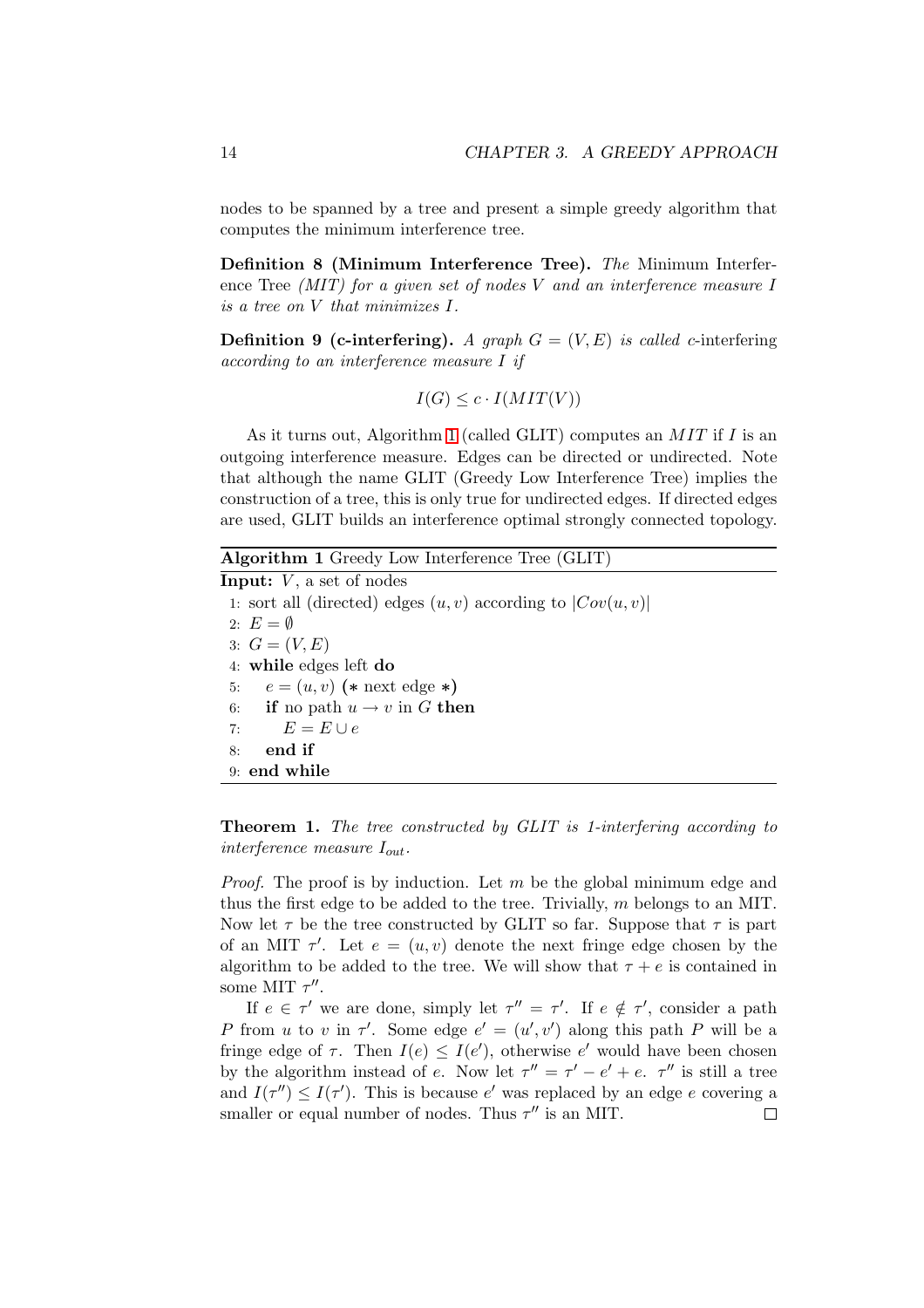<span id="page-24-0"></span>The time complexity of GLIT is  $O(n^3)$  since there are  $\binom{n}{2}$ 2 ¢  $\in O(n^2)$  edges that must be processed  $(O(n)$  for each edge). Sorting only is  $O(n^2 \log n)$ . Note that there are two versions of GLIT, differing in the same way as Prim's and Kruskal's algorithms for minimum spanning tree. The first version adds fringe edges to an existing tree (like Prim's algorithm) whereas the other version adds the edge that minimizes the greedy criterion globally (like Kruskal's algorithm). The above proof is for the tree growing version but can easily be adapted to fit for both. Note that if directed edges are used,  $NNG \subseteq GLIT$  where NNG denotes the Nearest Neighbor Graph<sup>1</sup>. Of course, GLIT could alternatively be specified as a shrinking algorithm, starting with a fully connected graph and continually removing edges with high coverage as long as the desired property is maintained.

Theorem 1 holds for many other interference measures (such as  $I_{avg}$ ) that consider interference on nodes (see Section 6 for an overview). This is because nodes are static and thus the number of covered nodes by a disk can be computed [on](#page-23-0)ce for all, no matter what edges are added to the topology in the future.

Unfortunately, the shown type of greedy al[go](#page-44-0)rithm does not work for almost any type of incoming interference measures and measures targeting edges. Whenever an edge e is added to the intermediate tree,  $I_{out}(e)$  can be computed and will never change while the algorithm is progressing. When dealing with some kind of  $I_{in}$ , the final interference of an edge is not known until the algorithm has stopped.  $I_{in}$  always depends on other edges that might be added to the tree only much later. The same is true for measures that count the coverage of edges.

#### 3.2 The Geometric Dominating Set Problem

The problem of covering a set of nodes V using a minimum number of disks with radius  $r$ , centered at nodes in  $V$ , is known as the GEOMETRIC DOMINATING SET problem (GDS) and is NP-complete [MIH81]. Thus each node has the choice to either send with fixed radius  $r$  or not to send at all (radius zero). Minimizing the covering for  $I_{out}$  instead of the number of disks turns out to be easily solvable. If we want to know whether V is coverable with  $I_{out} \leq k$  we simply add all edges that c[over at](#page-57-0) most k nodes. If and only if this covers all nodes then the answer is 'yes'. As there noues.<br>are  $2\binom{n}{2}$  $\binom{n}{2} \in O(n^2)$  directed edges, this is a polynomial algorithm and thus GDS for  $I_{out}$  is in P. The same procedure works for connected GDS which is GDS with the additional condition that nodes in the dominating set must be connected.

In Section 4 we show that minimizing GDS and connected GDS for  $I_{in}$ instead of  $I_{out}$  is NP-complete, which is a very intriguing result.

<sup>&</sup>lt;sup>1</sup>In a NNG, each node has a directed edge to its nearest neighbor.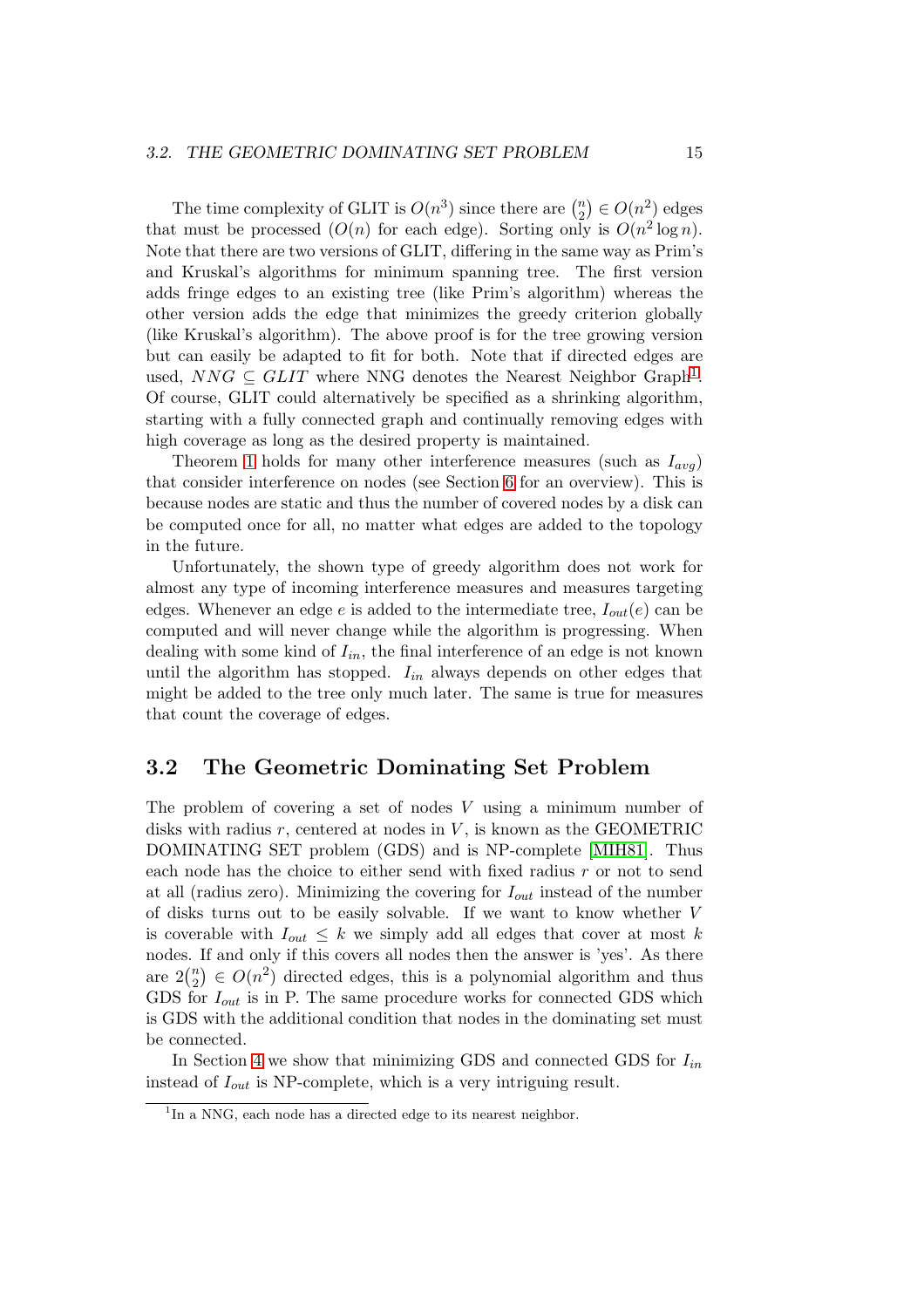#### <span id="page-25-0"></span>3.3 Low Interference Spanners

Algorithm 1 can easily be adapted to fit other needs. For instance one could construct an algorithm for a Greedy Low Interference t-Spanner (GLIS) by simply changing lines 6-8 as follows:

if short[es](#page-23-0)tPath $(u \to v)$  in  $G > t | u, v |$  then  $E = E \cup e$ end if

This clearly constructs a t-spanner, as it adds edges until for all nodes u and v there is a path  $u \to v$  of length at most t. GLIS resembles the greedy spanner introduced by Das and Narasimhan [DN94], denoted GS here. GS sorts edges according to their length whereas GLIS sorts edges according to coverage of nodes. Das and Narasimhan use graph clustering techniques to reduce the cost of *shortestPath*-queries such that the overall time complexity of GS becomes  $O(n \log^2 n)$ . Similar techniqu[es can](#page-56-0) be used for GLIS. But what effect do the different sorting criteria have on the resulting topologies?

Consider a setting as in Figure 3.1. The figure shows for instance recovery teams that have settled down after a hard day of work in a disaster area along a river. The camps (gray disks) are equipped with ad-hoc communication networks and interconnected via some relay stations along the river that might not be placed as close t[o th](#page-26-0)e river due to rough terrain. Assume that within the camps, network topology is such that constant interference k can be achieved. GS first adds all edges within the camps, as nodes are closest there. Then it will cross the river directly from camp to camp using the dashed edges. Usage of these edges interferes with the entire camp on one side, increasing overall  $I_{avg}$  and  $I_{in}$ .  $I_{out}$  is pushed up to the size c of the camps. GLIS on the other hand prefers the crossing edges outside camps as they have much smaller coverage. Depending on  $t$  it might not be necessary to use the direct edges between camps and therefore an increase of interference can be avoided. Table 3.1 summarizes the performance of the two algorithms for the presented scenario. Note that for  $n$  nodes and  $m$ camps  $c \approx \frac{n}{m}$  $\frac{n}{m} \in O(n)$  and thus also  $I_{out}^{GS} \in O(n)$ .

GLIS produces an interference optimal t-spanner with respect to  $I_{out}$  as it uses the least interfering edges to build the spanner. Any other t-spanner's interference can only be equal or worse.

|           | GLIS |       |
|-----------|------|-------|
| $I_{avg}$ | k.   | $k+1$ |
| $I_{in}$  | k    | $k+1$ |
| $I_{out}$ | k.   | $k+c$ |

Table 3.1: Performance of GLIS versus GS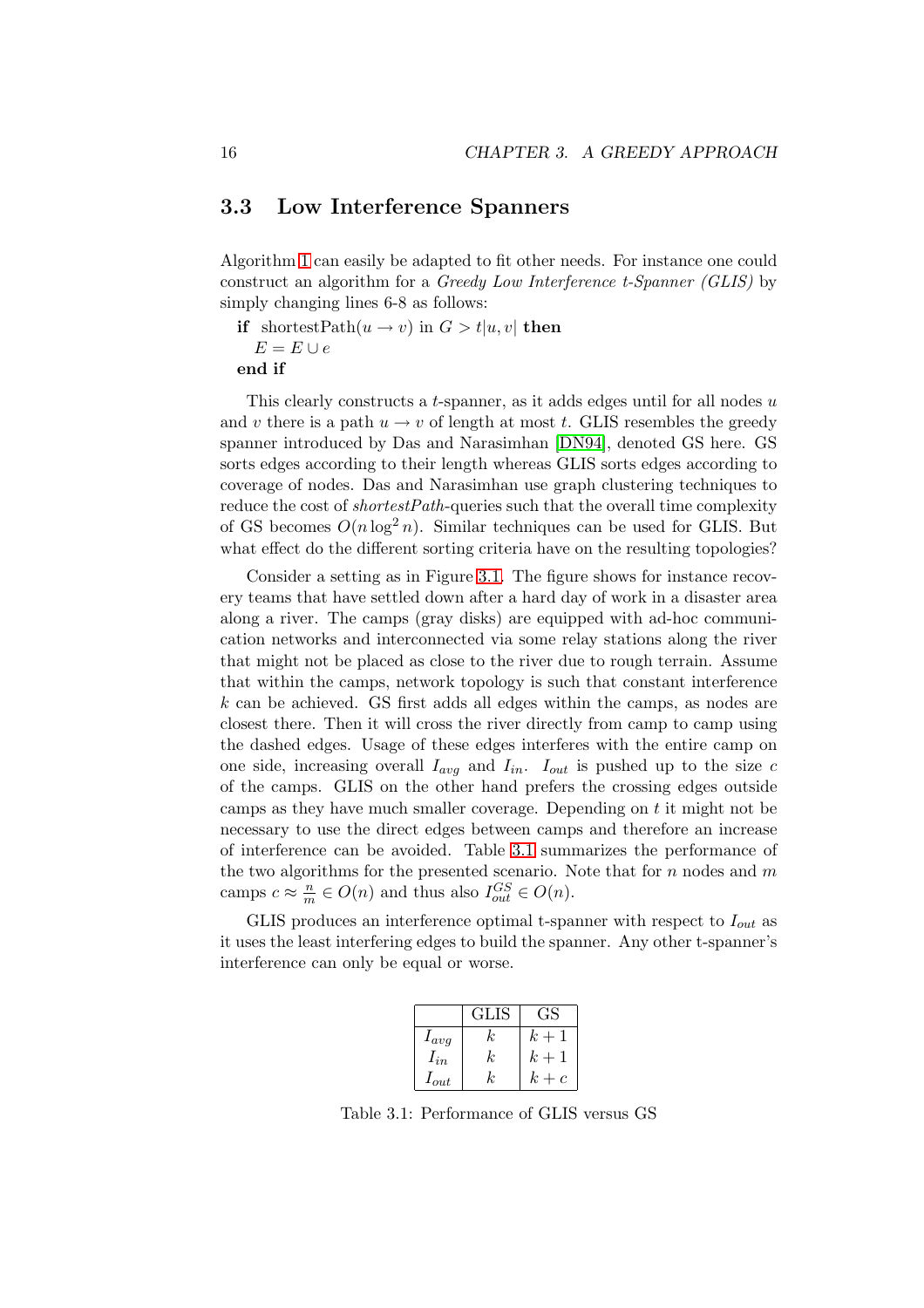<span id="page-26-0"></span>

Figure 3.1: Communication structure of camps along a river.

Unfortunately, GLIS is not necessarily a planar embedding. Consider four nodes arranged as in Figure 3.2. Edge BC has already been added by the GLIS algorithm. Assume that nodes A,B and B,D are already connected by paths AB and BD of lengths  $t \cdot |AB|$  and  $t \cdot |BD|$  respectively. The shortest detour from A to D without using the direct edge is via B. Assume that there is a constant  $c > 1$  such that  $|AB| + |BD| = c \cdot |AD|$ . Thus the overall length of the detour from A to D will be

$$
|\widetilde{AD}| = |\widetilde{AB}| + |\widetilde{BD}| = t \cdot (|AB| + |BD|) = c \cdot t \cdot |AD|.
$$

Accordingly the shortest path from A to D in the graph does not satisfy the t-spanner property and thus edge AD will be added by GLIS, crossing edge BC.



Figure 3.2: GLIS is not planar.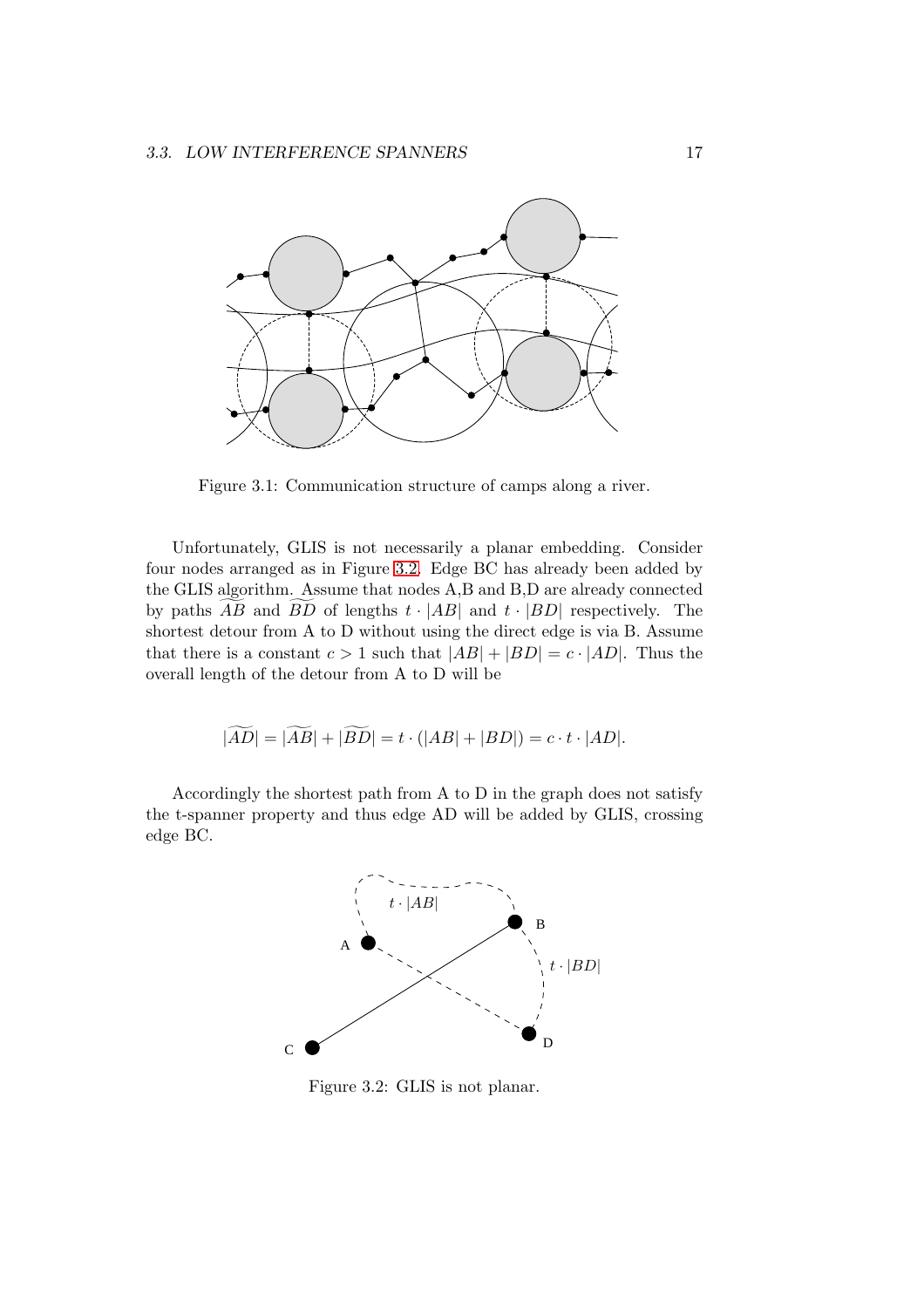#### <span id="page-27-0"></span>3.4 The Competitive Ratio

As discussed above,  $|Cov|$  is not necessarily a useful greedy criterion when going for low  $I_{in}$ . We present an example where GLIT does not compute the optimum with respect to  $I_{in}$  and propose a new heuristic criterion called *impact* which is better suited to minimize  $I_{in}$ .

Consider a set of nodes as shown in Figure 3.3. Two rings of nodes are placed around a center node I. Between each pair of consecutive nodes on the second (outer) ring, there is an additional outer node. The radius of the first (inner) ring is r, while the radius of the second ring is  $\langle 2r. \text{ Outer} \rangle$ nodes are placed outside the second ring. In th[e fig](#page-28-0)ure, we see the coverage annotated to some directed edges. Obviously, GLIT will first add the edges with coverage 2, connecting nodes between the two rings. Edges from the first ring to  $I$  and from outer nodes onto the second ring both have coverage 3 and thus will be added next. Because edges from the second ring to outer nodes have coverage 4 they are added later. Meanwhile, all nodes on the first ring have been connected to  $I$  directly, causing as much as 6 disks to cover  $I$  (counting self-interference of  $I$ ). These inner spokes could have been saved if connections via outer nodes would have been established earlier, which was not possible due to the higher coverage of edges from the second ring to outer nodes. An optimal connected topology would connect at most three first ring nodes directly to I and connect the remaining first ring nodes via links over outer nodes, ending up with an incoming interference of 4.

The question arises whether GLIT can be arbitrarily bad in terms of  $I_{in}$ . GLIT might as well be c-interfering, meaning that there is some constant  $c > 1$  such that

$$
I_{in}(\text{GLIT}) \leq c \cdot I_{in}(\text{MIT}).
$$

If self-interference is neglected, the above example shows that c must be at least  $\frac{5}{3}$ .

#### 3.5 Dynamic Greedy Criterion

To overcome this weakness of GLIT in terms of  $I_{in}$ , we present an new greedy criterion called impact which is better suited to minimize incoming interference. Let  $e$  be an edge, then the impact of  $e$  is defined as follows:

$$
impact(e) := |Cov(e)| + \sum_{v \in Cov(e)} I_{in}(v)^2
$$

 $impact(e)$  not only counts the nodes covered by a potential edge e but also takes existing incoming interference in these covered nodes into account. Note that the term  $I_{in}(v)$  in the above definition is dynamic, since incoming interference is dependent on edges that are added by the algorithm. Thus the values of  $I_{in}(v)$  need to be updated every time a new edge is added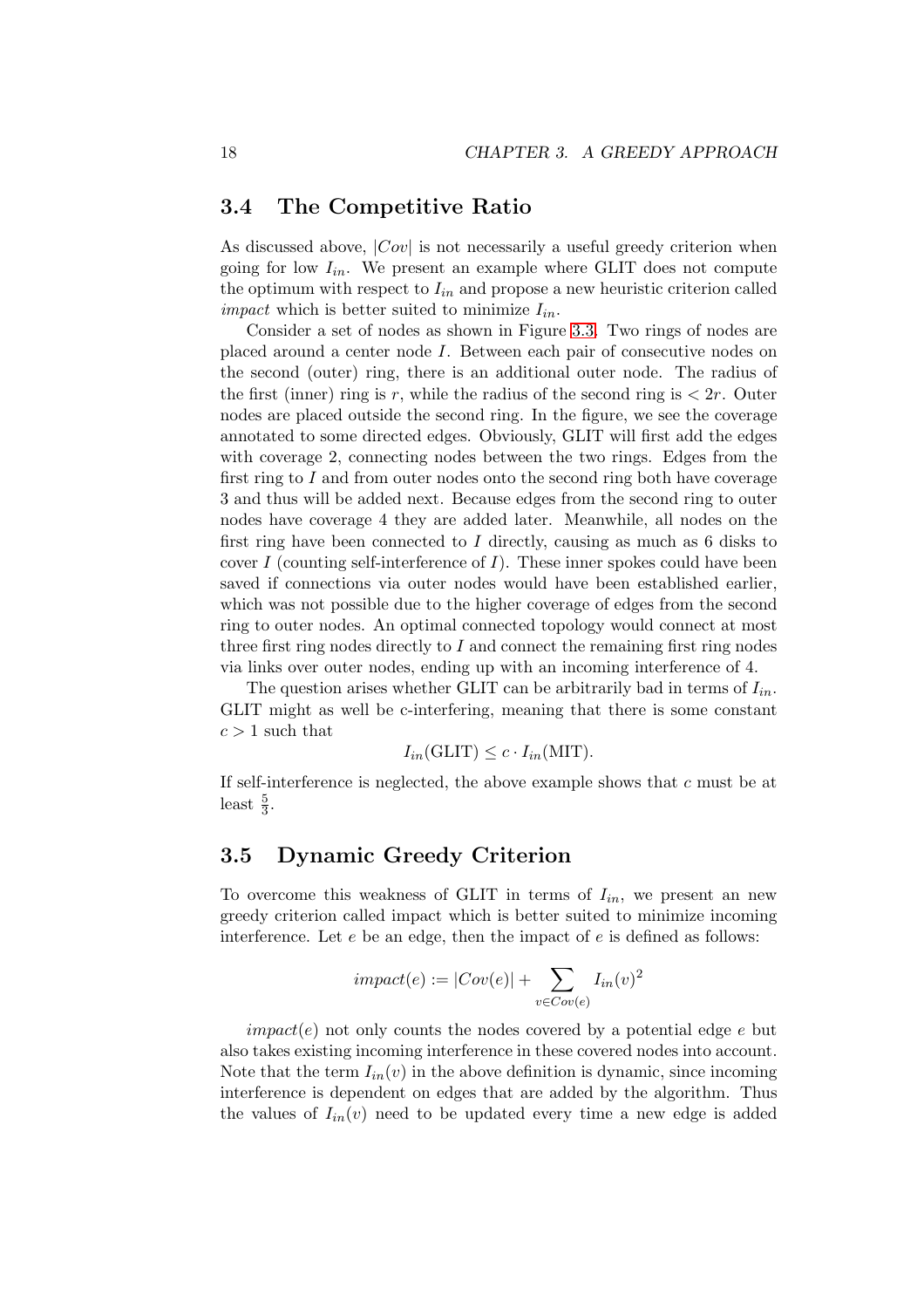<span id="page-28-0"></span>

Figure 3.3: A set of nodes where GLIT is not optimal for  $I_{in}$ .

to the graph. An algorithm deploying impact will do everything to avoid covering nodes that are already highly interfered. In fact, GLIT using the impact criterion (denoted  $GLIT_{imp}$ ) stops adding direct edges to I in the above example as soon as three direct edges are in place and ends up with an optimally connected topology having  $I_{in} = 4$ .

An already mentioned disadvantage induced by using impact is the need for updating the edge table after each step. This is because any new edge increases  $I_{in}$  in covered nodes. Yet the overall time complexity of the resultincreases  $I_{in}$  in covered nodes. The the overall time completion is approximately algorithm will not exceed  $O(n^4)$ . There are  $\binom{n}{2}$  ${n \choose 2} \in O(n^2)$  edges. For each edge, all n nodes are checked for coverage, which is  $O(n^3)$ . Thus building the edge table and sorting it is  $O(n^3 + n^2 \log n) = O(n^3)$ . The resulting tree has  $O(n)$  edges, thus the table must be rebuilt  $O(n)$  times.

Yet another approach to make GLIT perform better in terms of  $I_{in}$  is to append a second phase. In this second phase, nodes with high  $I_{in}$  are examined and edges adjacent to these nodes are deleted as long as the graph is still (strongly) connected. In the above example, this removal phase would eliminate some edges that cause high interference in I. Because nodes on the first ring are now connected via the second ring, some first ring nodes can drop their direct connection to I, reducing  $I_{in}$  to 4.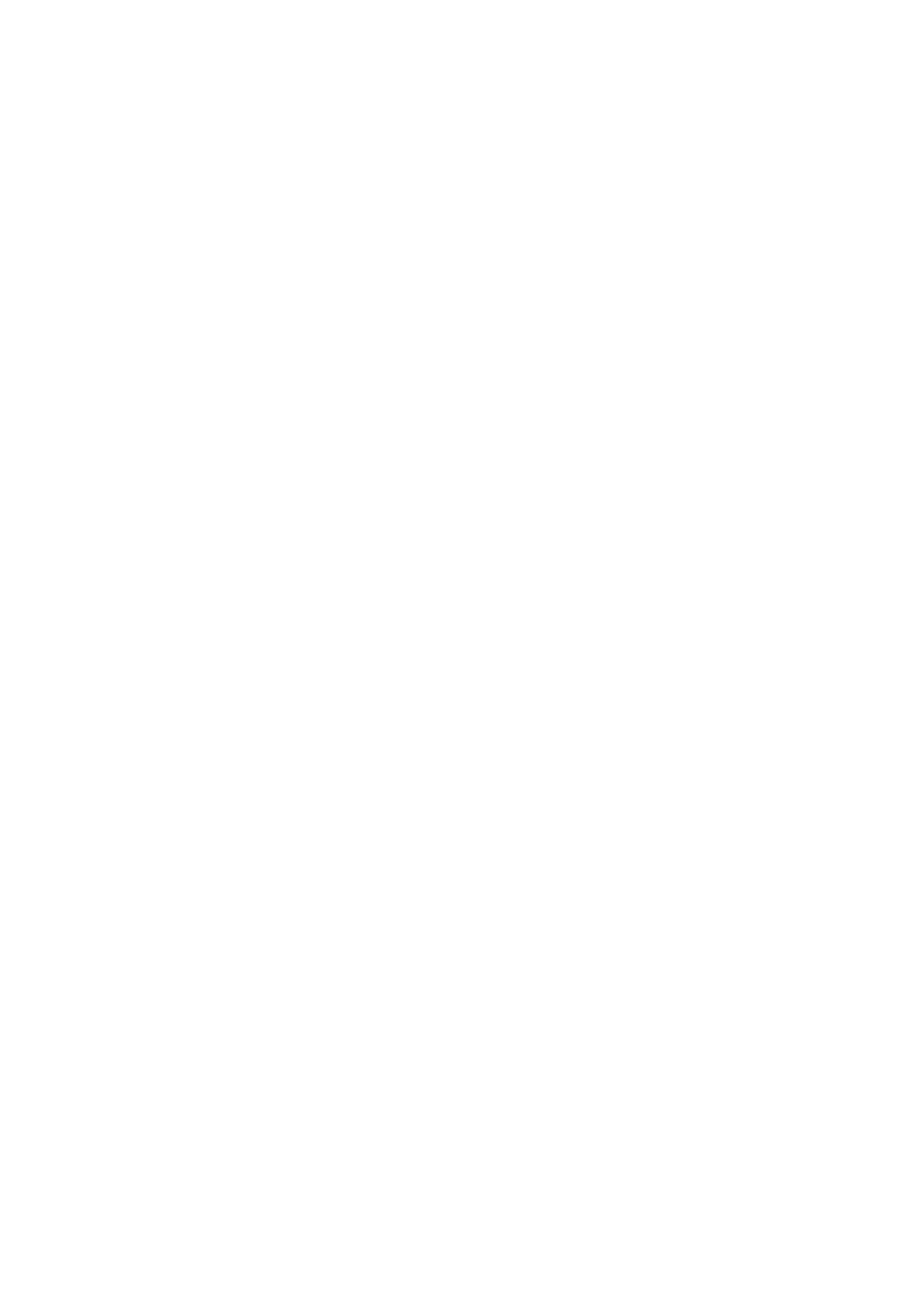### <span id="page-30-0"></span>Chapter 4

## NP-Completeness Results

Although one can think of many different greedy criteria for the algorithm proposed in Chapter 3 or even other types of algorithms, not all interference measures can be tackled as easily as  $I_{out}$  or  $I_{avg}$ . This chapter defines two problems in the domain of  $I_{in}$ : MINIMUM INTERFERENCE BROAD-CAST (MIB) and its connected variant (CMIB). NP-completeness of both problems is shown. [At](#page-22-0) last, a known algorithm is shown to construct a constant approximation of CMIB.

#### 4.1 Minimum Interference Broadcast

It is known that GEOMETRIC DOMINATING SET (GDS) is NP-complete [MIH81]. In this section we will show that a variation of GDS which minimizes incoming interference also is NP-complete.

**Definition 10 (MIB).** Let  $V$  be a set of nodes in the two-dimensional space. [Furthe](#page-57-0)rmore let R be a finite set of radii with  $|R| \geq 2$ . Then MIN-IMUM INTERFERENCE BROADCAST (MIB) is the problem of covering all nodes in V with disks  $D(v_i, r_j)$  where  $v_i \in V$  and  $r_j \in R$  such that  $I_{in}$  of the resulting graph is minimal.

Theorem 2. MIB is NP-complete.

Proof. We will reduce a restricted version of 3SAT to MIB. ONE-IN-THREE 3SAT is a restriction of 3SAT such that each clause contains exactly one true literal. The problem remains NP-complete even if no clause contains a negated literal [Sch78].

Let  $R = \{r, r + \delta\}$ , where  $\delta \ll r$  is a positive constant. Consider a set of 3k nodes along a closed loop of wire as in Figure 4.1. The distance between two consecutiv[e nodes](#page-57-0) is  $s = \frac{r}{\sqrt{2}}$  such that a disk of radius r centered at a corner node of a  $s \times s$  square will cover all nodes on the square. Any disk with radius  $r$  centered at a node along the wire [exac](#page-31-0)tly covers three nodes: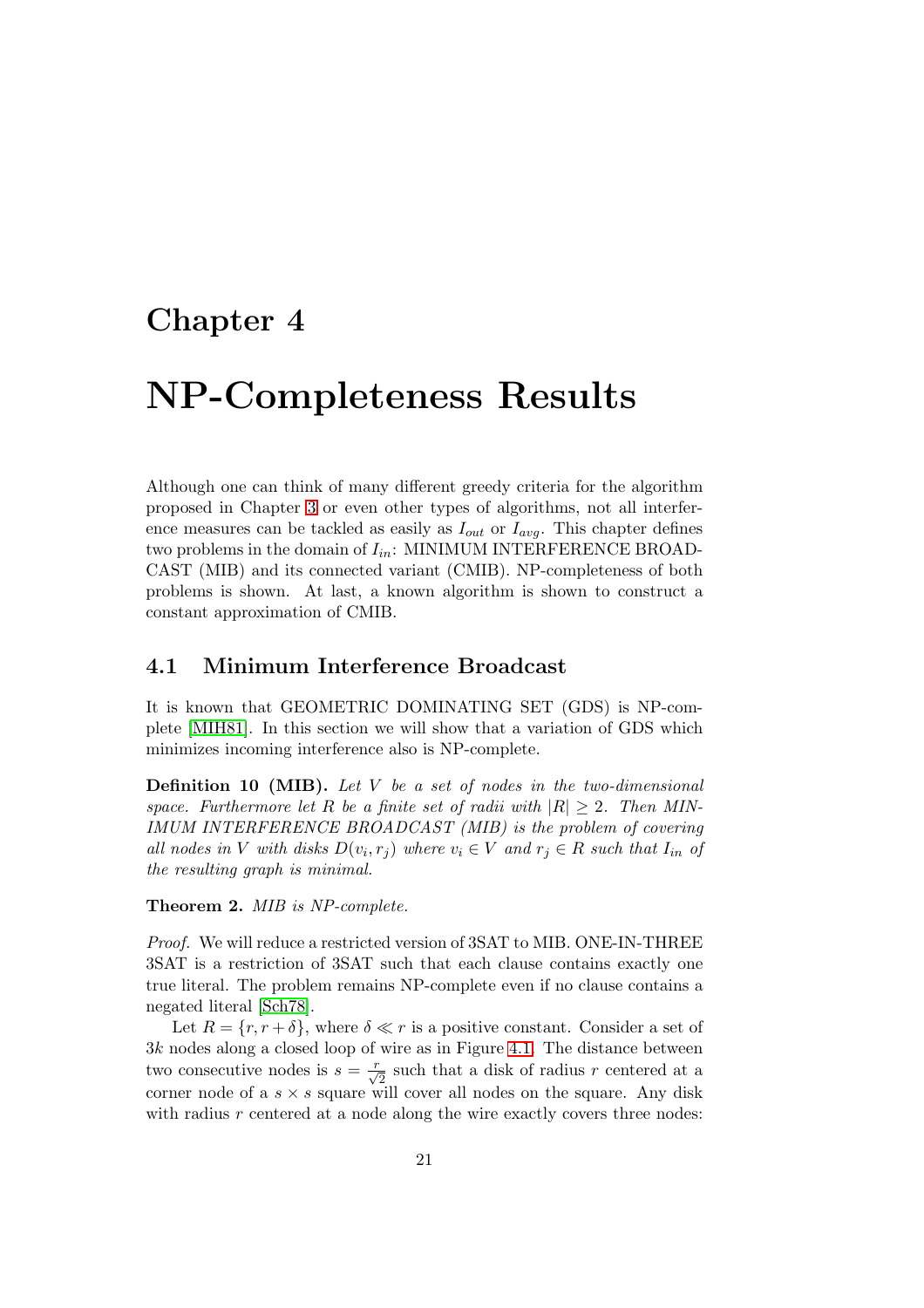<span id="page-31-0"></span>



Figure 4.1: Nodes along a looping wire.

Figure 4.2: Overview of the wire construction.

itself and its two neighbors. By building groups of three consecutive nodes we see that an interference optimal covering must choose either the first, second or third node of each group as a center node of a disk. Hence a wire can be covered with minimal interference 1 in exactly three ways. Any other covering will lead to an interference  $\geq 2$ .

Now take an instance of ONE-IN-THREE 3SAT, a boolean formula B in conjunctive normal form consisting of a set of variables  $U$  and a collection C of clauses over U such that each clause  $c \in C$  has  $|c| = 3$ . The question is, whether there is a truth assignment for  $U$  so that each clause in  $C$  has exactly one true literal.

The construction contains a looped wire  $w_i$  for each of the variables  $u_i \in U$ . Let one of the three interference optimal coverings of  $w_i$  correspond to a *true* assignment and the other two to a *false* assignment of  $u_i$ . Let  $T_i$  denote the set of center nodes in the *true* covering of wire  $w_i$ . For each clause  $c_i \in C$  we define a clause point  $p_i$ . The three wires corresponding to the literals of  $c_i$  are brought into close proximity of  $p_i$  such that  $p_i$  can be covered by its wires 'for free' if any of the wires is in the true state. This can be done by arranging the wires around  $p_j$  such that for each wire  $w_i$ exactly one node in  $T_i$  is at distance r from  $p_j$  while the other nodes in  $T_i$  are further away from  $p_j$ . We need not worry about negated literals, because the restricted problem instance containing no negated literals remains NPcomplete. Figures 4.2 and 4.3 show the overall construction and a detailed vicinity view of a clause point.

This construction cannot be built without crossing wires. It can be shown that any crossing of two wires can be covered with interference 1 and that if this optimal c[over](#page-32-0)ing is chosen, both wires will independently maintain their 'values' when passing the crossing. To achieve this, some extra nodes need to be added wherever two wires cross (see Figure 4.4). Let the coordinates of crossing point x be  $(0,0)$ . Its right neighbor is at  $(1,0)$ accordingly. Then we must add helper nodes at coordinates  $(1, 1), (1, -1),$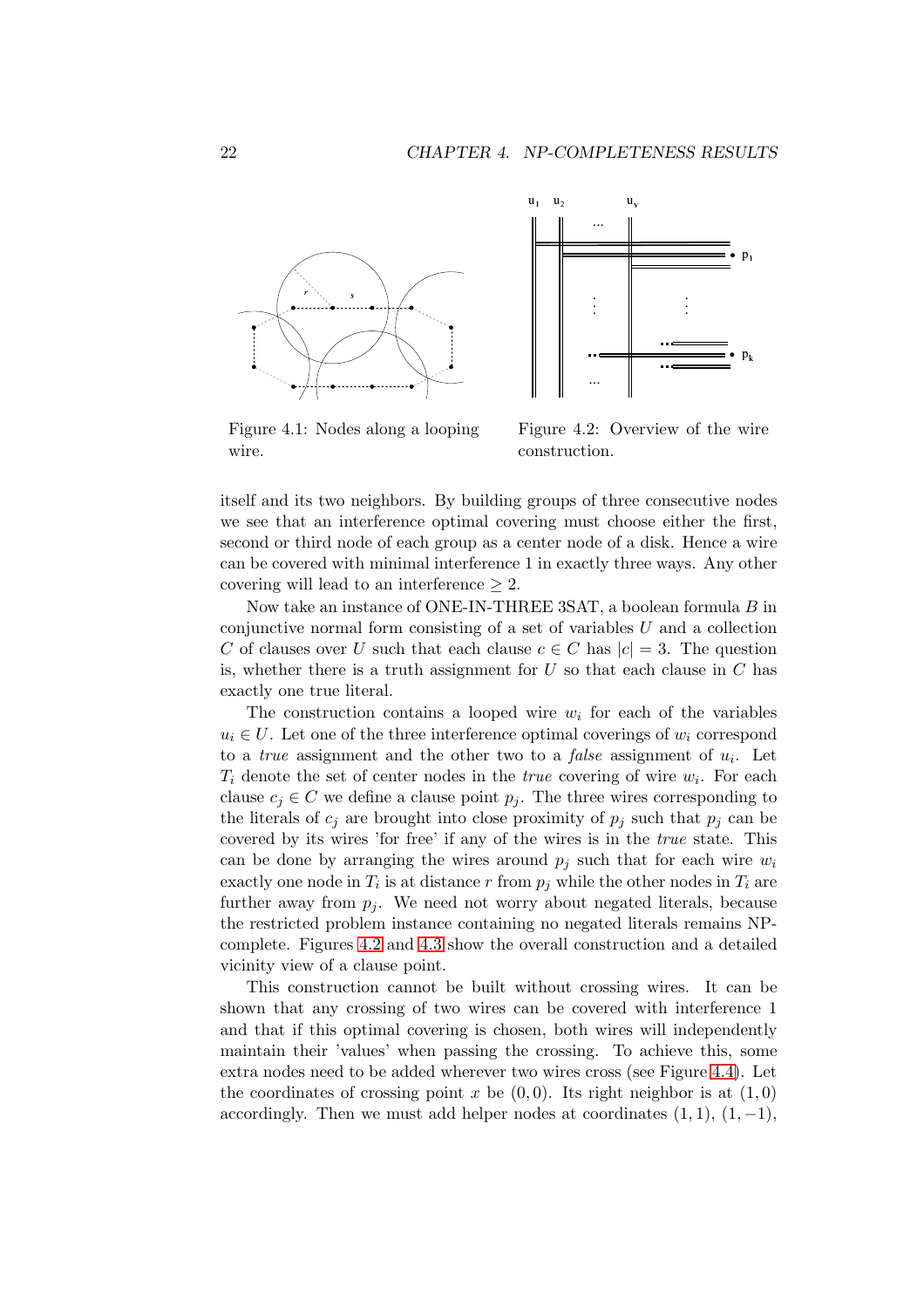<span id="page-32-0"></span>



Figure 4.3: The vicinity of a clause point p with the three corresponding wires.

Figure 4.4: Crossing of two wires. Configuration is  $[1, 0]$ .



Figure 4.5: Crossing of two wires. Configuration is  $[1, 1]$ .

 $(-1, 1)$  and  $(-1, -1)$ . Around nodes at distance 2 from x two helper nodes need to be placed at distance  $\delta$  from the wire.

At a crossing, nine different configurations of wire values can occur. Let  $[0, 0]$  denote the case where both wires center a disk at x.  $[1, 0]$  means that the vertical wire places a node at  $x$ , but the horizontal wire has a phase shift of 1, that is it places a disk at node  $(1, 0)$ . Any configuration  $[i, j]$ for  $i, j \in \{-1, 0, 1\}$  is possible. Configuration [0,0] is optimally covered anyway, since both wires use the same disk at  $x$ . Figure 4.4 shows how the [1, 0] case can be solved by simply dropping a disk on the vertical wire. Due to symmetry, this also solves the configurations  $[-1, 0]$ ,  $[0, 1]$  and  $[0, -1]$ .

The remaining cases are those where both wires are out of phase by either −1 or 1. Without loss of generality configuration [1, 1] can be considered (see Figure 4.5). The center of the leftmost disk must be displaced to node  $(-1, \delta)$  so that node  $(-1, -1)$  will not be covered by 2 disks. Of course,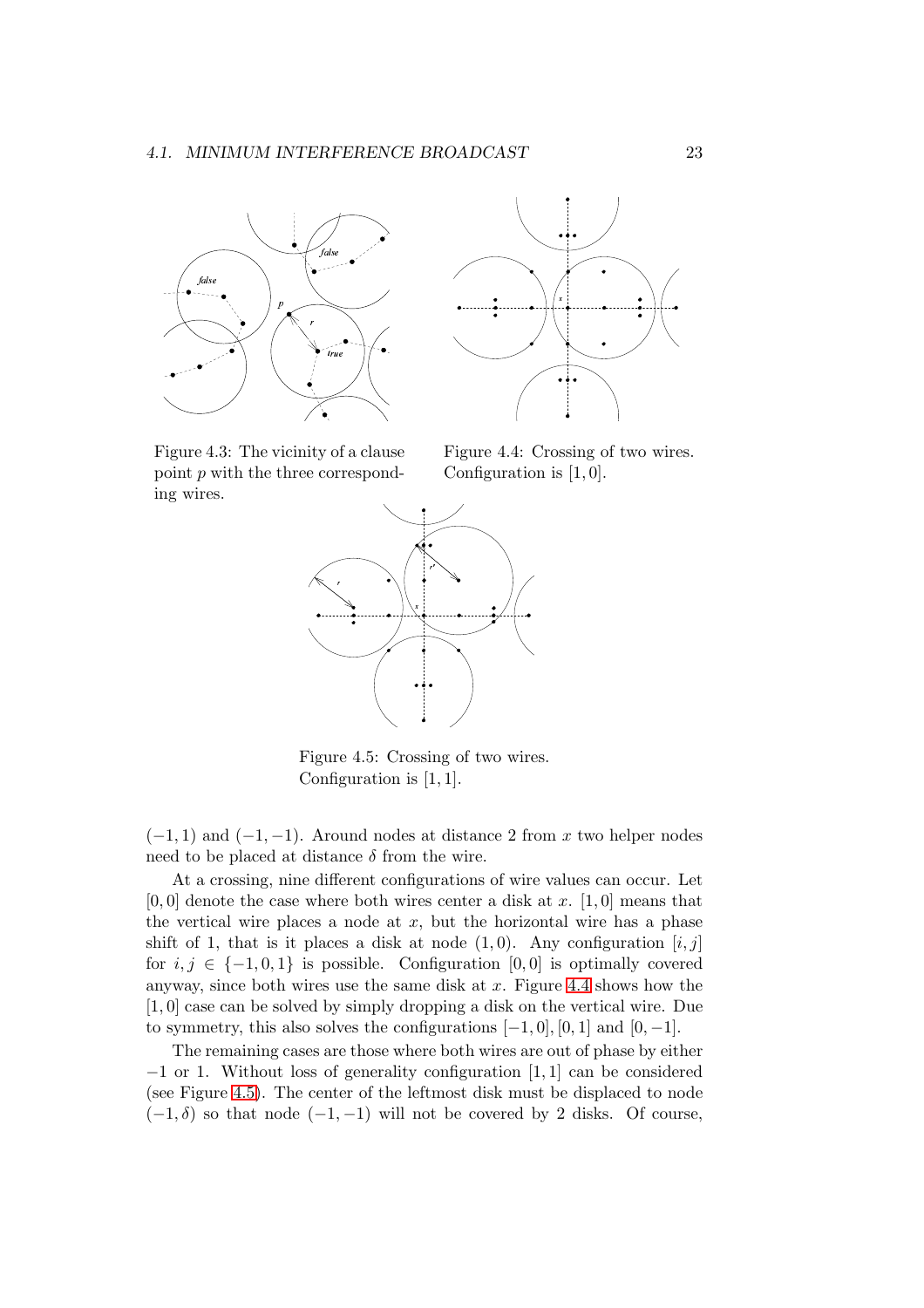<span id="page-33-0"></span>the bottom disk could instead be displaced. The remaining nodes can be covered by a single disk centered at  $(1, 1)$ . Note that the algorithm must choose the bigger radius  $r + \delta$  for this disk, otherwise it would not cover all helper nodes of (2,0) and (0,2). This is the only case where radius  $r + \delta$ is needed to maintain optimal interference. If both wires keep their state beyond the crossing, the crossing can be optimally covered. It can also be seen that if any wire changes its state over the crossing, the remaining points cannot be covered with interference 1. Eventually, an algorithm seeking the optimal covering must preserve wire states across intersections.

At a clause point  $p_i$ , if exactly one literal of the corresponding clause is true,  $p_i$  is covered by the according wire with interference 1 as in Figure 4.3. If two or three literals are *true*,  $p_j$  is covered by two or three distinct wires respectively, increasing the interference at  $p_i$ . If none of the literals is true,  $p_i$  remains uncovered and an additional disk needs to be placed either at  $p_i$ itself or at a wire close to  $p_i$ . In either case, this disk entails an interfer[ence](#page-32-0) of 2 in at least one of the wires (the additional disk can be placed on a literal wire or on the clause point itself). Consequently there is a truth assignment over U satisfying all clauses with exactly one true literal per clause if and only if the shown construction can be covered with a minimal interference of 1.

The number of nodes and crossovers is bounded by  $O(|U| \cdot |C|)$ , where  $|U|$  is the number of variables and  $|C|$  is the number of clauses. Thus, the node set can be generated in time  $O(|U| \cdot |C|)$  which is clearly polynomial in |U| for  $|C| \leq \binom{|U|}{3}$  $_{3}^{U|}\)in O(|U|^{3}).$ 

We have shown a reduction of ONE-IN-THREE 3SAT to MIB and therefore MIB is NP-hard. Since it is clearly in NP (for solutions are verifiable in polynomial time) it is also NP-complete.  $\Box$ 

#### 4.2 Connected Minimum Interference Broadcast

When studying wireless ad-hoc networks, using some kind of virtual backbone structure can be beneficial [DB97, WL99]. Most of the traffic is routed on the backbone and thus protocol overhead can be reduced and faulttolerance increased. Other advantages include alleviation of the broadcast storm problem [TNCS02], impr[oved n](#page-56-0)[etwork](#page-57-0) throughput or primitives for broad- and multicast.

We introduce connected MIB (CMIB) as an interference optimal virtual backbone and show its NP-completeness. CMIB is MIB with the additional requirement tha[t the broa](#page-57-0)dcasters (sending nodes) are connected.

#### Theorem 3. CMIB is NP-complete.

Proof. We will reduce planar 3SAT to CMIB. Lichtenstein showed planar 3SAT to be NP-complete in [Lic82]. In order to understand what planar 3SAT exactly is, we recapitulate its definition.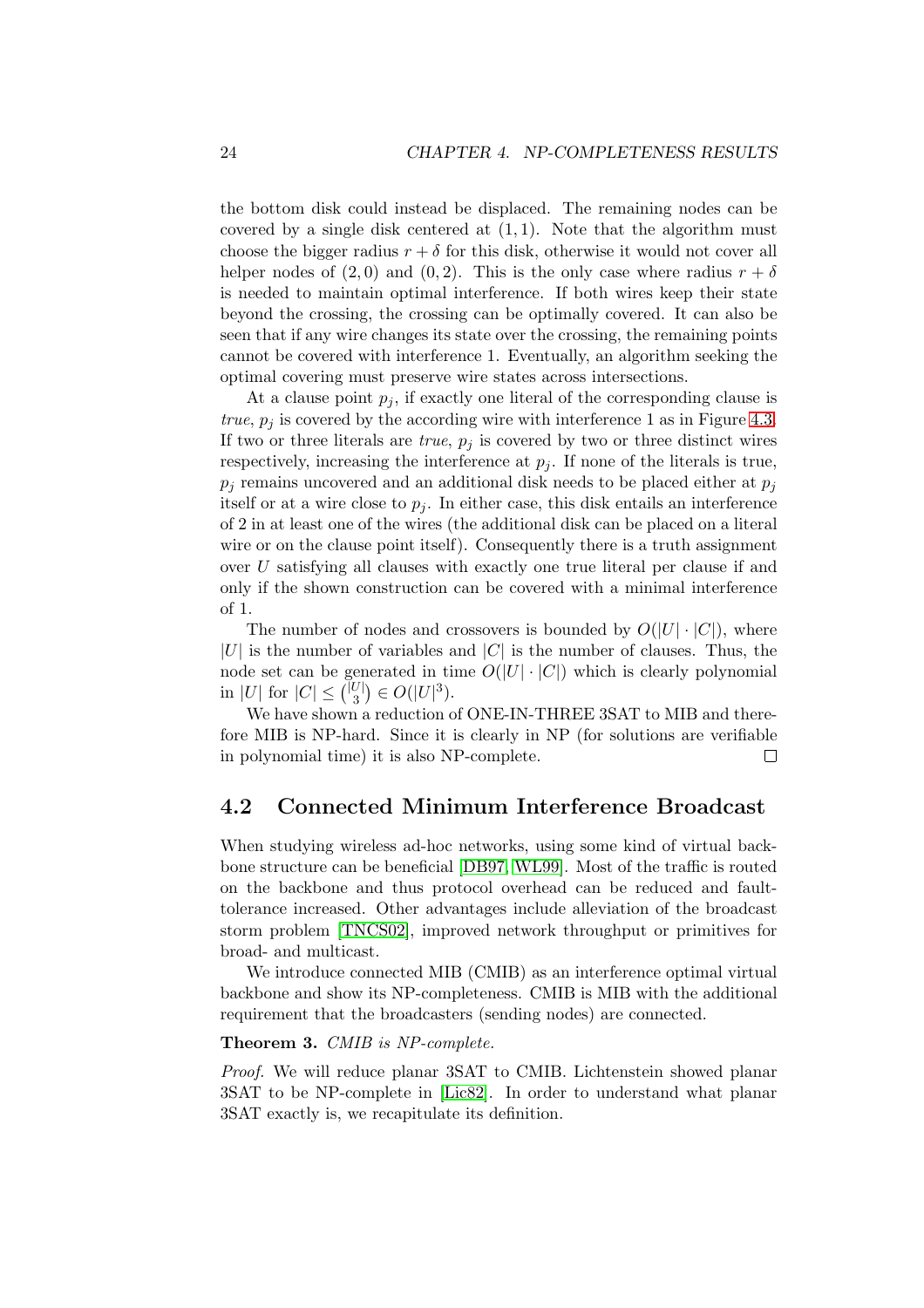<span id="page-34-0"></span>**Definition 11 (Planar 3SAT).** Let B be an instance of 3SAT with m clauses  $c_i$  and n variables  $v_i$ . Then  $G(B) = (N, A)$  is a graph defined on B, where

$$
N = \{c_j | 1 \le j \le m\} \cup \{v_i | 1 \le i \le n\}
$$

is the set of nodes and  $A = A_1 \cup A_2$  is the set of arcs<sup>1</sup> with

$$
A_1 = \{ \{c_i, v_j\} | v_j \in c_i \text{ or } \overline{v_j} \in c_i \},
$$
  
\n
$$
A_2 = \{ \{v_j, v_{j+1}\} | 1 \le j \le n \} \cup \{ \{v_n, v_1\} \}.
$$

Planar 3SAT is 3SAT restricted to formulae B such that  $G(B)$  is planar.

There is a node in G for each clause and each variable. Variables are connected to the clauses they are part of  $(A_1)$ . In addition, all variables are interconnected  $(A_2)$ .

Similar to the proof for MIB we will construct wires that carry truth values of variables. A structure is needed that has exactly two (or few that can be combined) interference optimal solutions for CMIB, allowing us to code true and false for each variable. Connected topologies have a minimum interference of 3 which complicates finding a useful structure, as the higher optimal interference admits more freedom in choosing broadcasters. Figure 4.6 shows a mesh that has exactly two optimal solutions represented by the two zigzag lines  $(l_{true}$  and  $l_{false}$ ). The distance between two nodes diagonally is r, thus a sending node covers exactly all diagonal neighbors.



Figure 4.6: Mesh structure with only two optimal solutions for CMIB.

For each variable in  $B$  there shall be a wire consisting of the above structure visiting all connected clause points along the arcs in  $A_1$ , always returning to the variable node between two clause points. At clause points the three wires are brought into close proximity such that from each wire there is exactly one node within distance  $r$  of the clause point. If the occurrence of the variable in the particular clause is positive, a node in  $l_{true}$  is put closest. If the occurrence is negated, the wire will be slightly distorted before and after the clause point such that a node in  $l_{false}$  will be closest.

<sup>&</sup>lt;sup>1</sup>The term arc is used here for edges that need not be straight but can be bowed.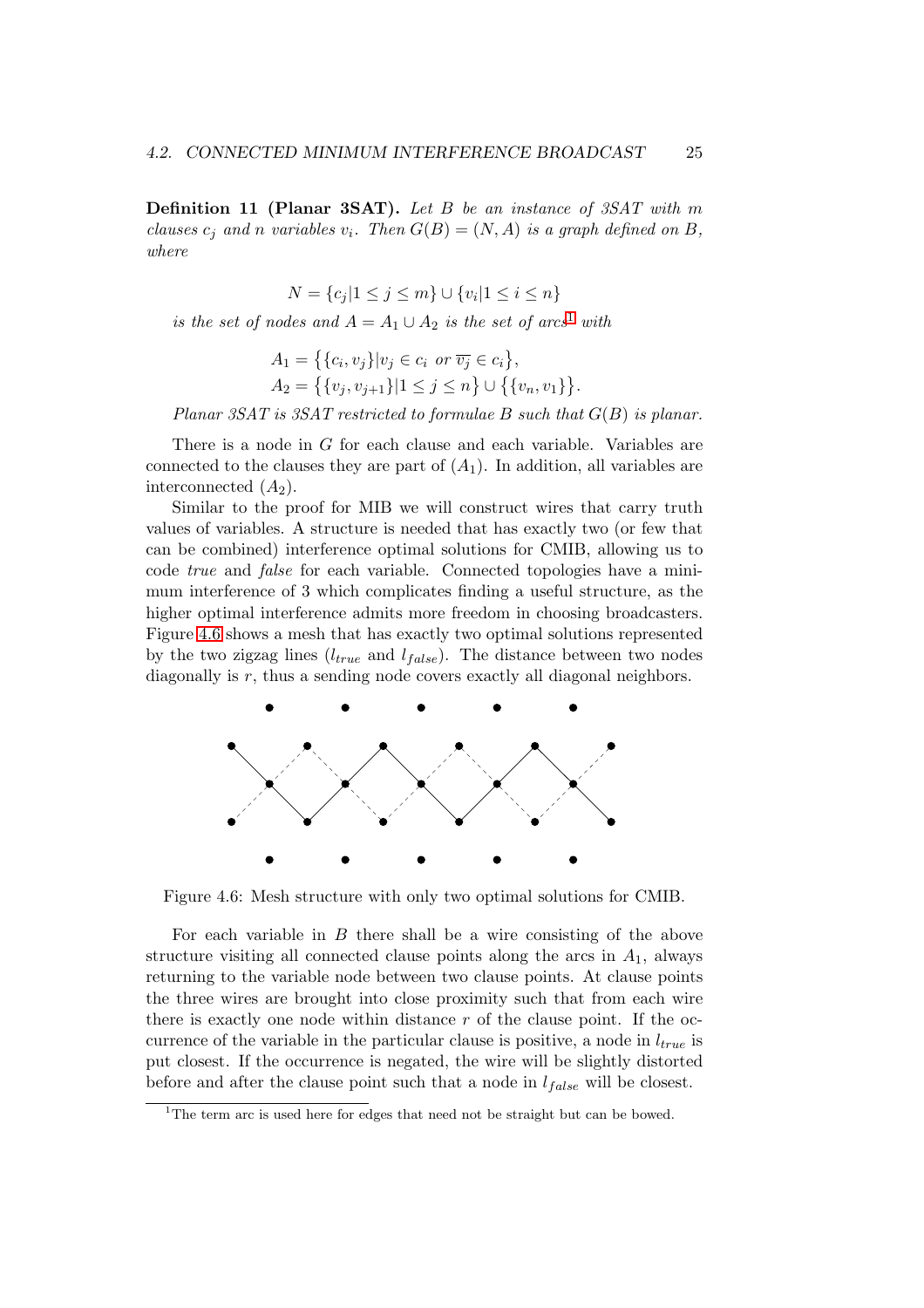<span id="page-35-0"></span>

Figure 4.7: Turn of a five-stranded wire at a clause point.

In order to make the entire dominating set connected, the wire fringes must be connected by strands, corresponding to the arcs in  $A_2$ . Those connecting strands can be simple lines of consecutive nodes at distance r that are attached to the ends of two wires.

It is not quite trivial to see that the five-stranded wires can be bent tight enough so they will not interfere with each other at clause points. Figure 4.7 illustrates the situation.

As three wires need to visit each clause point, a wire must be turned within an angle of 120°. Of course there are conditions to meet that prevent the turning angle from being arbitrarily small. Let  $s_i$  denote strand number i, starting at the inner strand  $s_1$  and  $c_j$  column number j where columns are sets of two or three nodes along radial lines as shown in the figure  $(c_0$  being the column containing the clause point). Node  $n_{i,j}$  denotes the node on strand  $s_i$  and column  $c_j$ . Then the following conditions guarantee preservation of wire properties:

- (i) Nodes must not interfere with their immediate neighbors on the same strand  $(|n_{i,j}, n_{i,j\pm 1}| > r)$ .
- (ii) Nodes must not interfere with their immediate neighbors in the same column  $(|n_{i,j}, n_{i\pm 1,j}| > r)$ .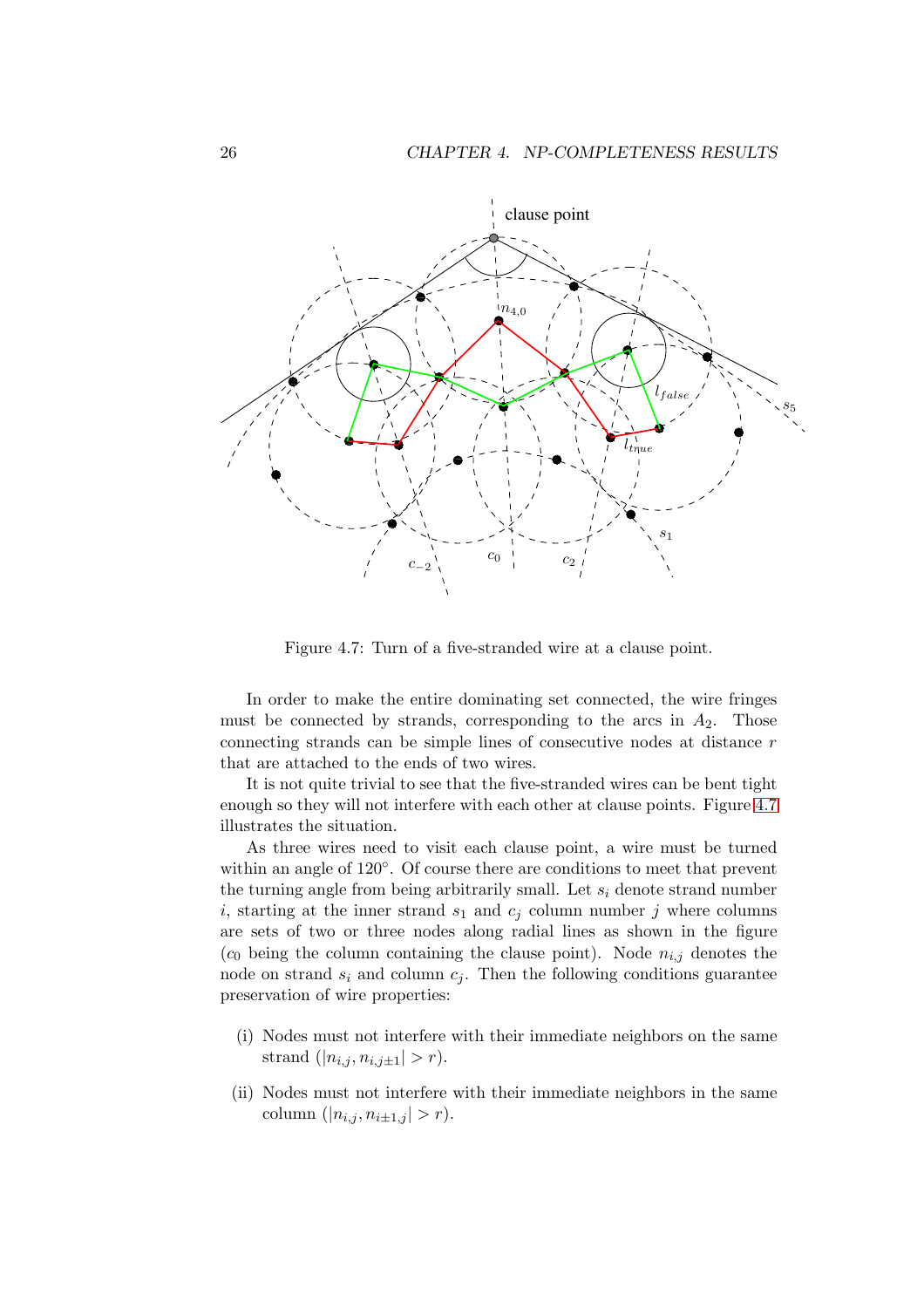#### <span id="page-36-0"></span>(iii) Nodes must reach their diagonal neighbors  $(|n_{i,j}, n_{i+1,j+1}| \leq r)$ .

Once the conditions are met, the question of where to put the tangential lines that enclose the turning angle arises.  $n_{4,0}$  is part of the broadcasting set iff the wire satisfies the literal. In the case where the literal is false, nodes  $n_{4,\pm 2}$  are sending. In order not to interfere with its corresponding nodes (mirrored across the tangential) in a neighboring wire, there must be a distance of at least  $\frac{r}{2}$  around  $n_{4,\pm 2}$ , depicted by the small solid disks. Thus if we draw the tangential from the clause point to those solid disks we can be sure that no broadcasting node in one wire can reach a node of another wire, as also the mirrored equivalent to  $n_{4,-1}$  can not be reached by  $n_{4,-2}$ or  $n_{4,0}$ .

Note that an algorithm seeking a solution to CMIB could as well consider connected sets that jump from wire to wire in nodes as  $n_{4,-1}$ ,  $n_{4,-3}$  or the clause point. Nevertheless a solution with interference 3 admits only connected sets that constitute a single line. If some node in the set has more than two neighbors its interference will be at least 4. Thus leaving a wire w for wire v cuts of the connected line in w as well as in v. Think of the global connected set as a string. Changing wires around a clause point corresponds to cutting the string twice and knitting two of the three fragments together, ending up with two not connected fragments (Note that we don't include edge  $\{v_n, v_1\}$  in  $A_2$ . If we did, the algorithm could indeed once change wires). Thus changing wires does not produce connected sets with optimum interference and therefore it is no option for the algorithm.

The turning in Figure 4.7 satisfies conditions  $(i)$  through  $(iii)$  and turns within 118 $^{\circ}$ . A number of example disks of radius r allow the verification of the conditions for some of the nodes. Trigonometrical calculation of the minimum possible turnin[g an](#page-35-0)gle is fairly intricate and omitted in the scope of this work.

If at least one of the literals in each clause point resolves to true the corresponding wire will cover the clause point for free. If no literal resolves to true, the clause point must be covered by an additional disk centered at a wire node, inevitably leading to an interference higher than 3 on that wire. Thus it can be concluded that  $B$  is satisfiable if and only if the corresponding construction described above has a solution to CMIB with interference 3.

The construction can be built in polynomial time and thus it constitutes a reduction of planar 3SAT to CMIB. So CMIB is NP-hard. Since it is clearly in NP (for solutions are verifiable in polynomial time) it is also NPcomplete.  $\Box$ 

#### 4.3 Constant Approximation of CMIB

Since CMIB is NP-complete, our focus now lies on finding polynomial time approximations. The CONNECTED DOMINATING SET (CDS, equal to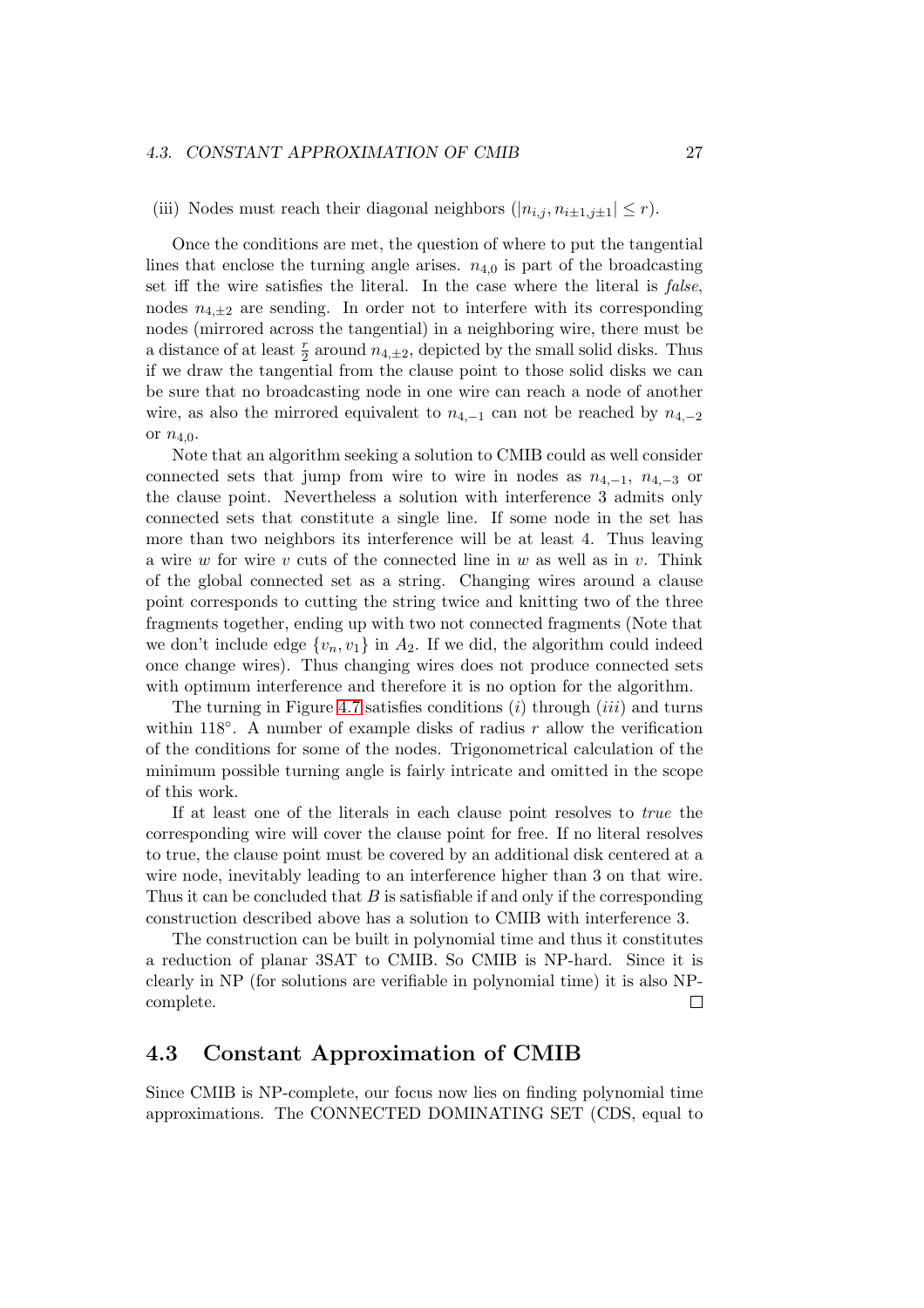connected GDS) algorithm presented by Alzoubi et al. [AWF02] turns out to be a constant approximation of CMIB (and MIB as well). The algorithm (called AWF here) works as follows: First, a MAXIMAL INDEPENDENT SET (MIS) S is constructed. Nodes in S (called dominators) can be connected by using at most two additional nodes (connec[tors\) bet](#page-56-0)ween pairs of dominators. The necessary connectors are accumulated in a set C. The resulting graph  $U = S \cup C$  is a CDS with size bounded by a constant times the size of an optimal CDS, as has been proven in the paper. The algorithm is fully distributed and runs in linear time and message complexity.

#### Theorem 4. AWF constructs a CDS that approximates CMIB within a constant factor.

*Proof.* Consider a node  $v \notin S$ . Let the unit radius be 1. Following the proof of Lemma 1 in [AWF02] and by the standard area argument we can compute the number of potential dominators  $d(r)$  within a disk of radius r around v by calculating the maximum number of disks of radius  $\frac{1}{2}$  that can be placed within the are[a of the d](#page-56-0)isk with radius  $r + \frac{1}{2}$  $\frac{1}{2}$  around v. This leads to

$$
d(r) := \left\lfloor \frac{\pi (r + 0.5)^2}{\pi (0.5)^2} \right\rfloor.
$$

Thus  $d(1) = 9$  dominators can be placed that directly interfere with v.  $d(2) = 25$  dominators can be placed within radius 2. Each of these more distant dominators could potentially be connected to any other of the 25 dominators by a path of at most two connectors. Each of these connectors could be placed within the disk of unit radius around  $v$  and thus interfere with v. There remain  $d(3)-d(2)=24$  dominators in the ring between radius 2 and 3 that can be connected to any of the radius 2 dominators in a way that at most one of the connectors enters the unit disk around v. This leads to an upper bound of interfering nodes in v.

$$
I_{in}(v) \le 9 + 2\binom{25}{2} + 24 \cdot 25 = 909\tag{4.1}
$$

Apparently one could place less than  $d(2)$  dominators within radius 2 to allow the number of dominators in the outer ring between radius 2 and 3 to ahow the number of dominators in the outer ring between radius 2 and 3 to<br>be increased. A closer look at the formula shows that  $2\binom{r_2}{2}+r_2(d(3)-r_2)$  can be simplified to  $r_2(d(3) - 1)$  and thus is maximized if  $r_2$  is chosen as big as possible, and  $r_2 = d(2)$  as in Equation 4.1 actually maximizes interference.

The same argumentation leads to an upper bound of interference in a dominator node  $s \in S$ . Indeed the maximum interference in s is slightly smaller, as no other dominator can be placed within the disk of unit radius around s.

Thus  $I_{in}$  is bounded by a constant on all nodes. Because any solution to CMIB with more than two dominators has at least interference 3, AWF approximates CMIB within a constant factor of at most 303. $\Box$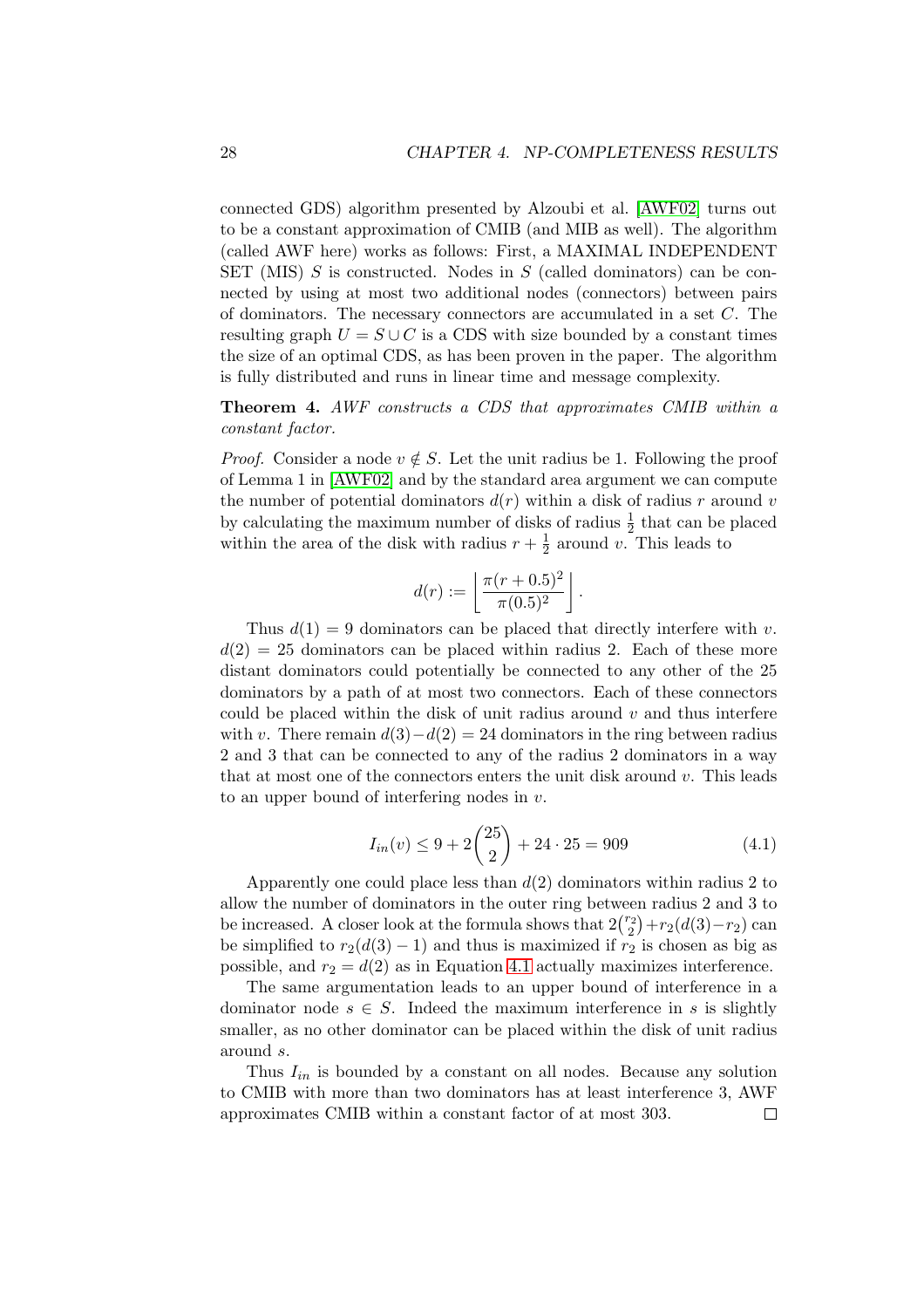### <span id="page-38-0"></span>Chapter 5

## Low Degree versus Low Interference

It is often argued that in MANETs low or bounded degree topologies are well suited to minimize interference. In this section we will discuss this conjecture by looking at several well known topologies and analyzing their properties in terms of interference. It turns out that many topologies are not competitive in terms of interference while GLIT is optimal for  $I_{out}$  and  $I_{avg}.$ 

#### 5.1 Low Degree Spanners

The quest for low degree spanners was initiated by Dobkin et al. [DFS90]. They posed the problem of finding a *v*-degree constrained *t*-spanner such that every node has degree  $v$  or less and showed that for two-dimensional problems  $2 < v \le 7$ . Soares provided a proof for  $v \le 5$  [Soa92] and Salowe showed that  $v \leq 4$  [Sal94]. Das and Heffernan concluded t[he ques](#page-56-0)t by showing that actually  $v = 3$ , as previously conjectured [DH93]. The major drawback of these solutions is a very high stretch factor  $t$ . Salowe for instance uses a technique that takes a v-degree constrai[ned spa](#page-57-0)nner and constructs a new  $\left(\frac{v}{2}\right)$  $\frac{v}{2}$  + 2[\)-degre](#page-57-0)e spanner. By iteratively applying this degree reduction he arrives at a 4-degree spanner. Let  $t$  and  $t'$  [be the](#page-56-0) stretch factor before respectively after reducing degree. Then  $t' \le 117t + 864$ , which is by no means tolerable in practice, even using a single reduction step. We conjecture the performance of these low degree spanners with respect to our interference measures to be bad. Up to today,  $v$ -degree constrained spanners with desirable properties such as planarity, reasonable stretch factor and a distributed construction algorithm are known having  $v \geq 20$  [LW03].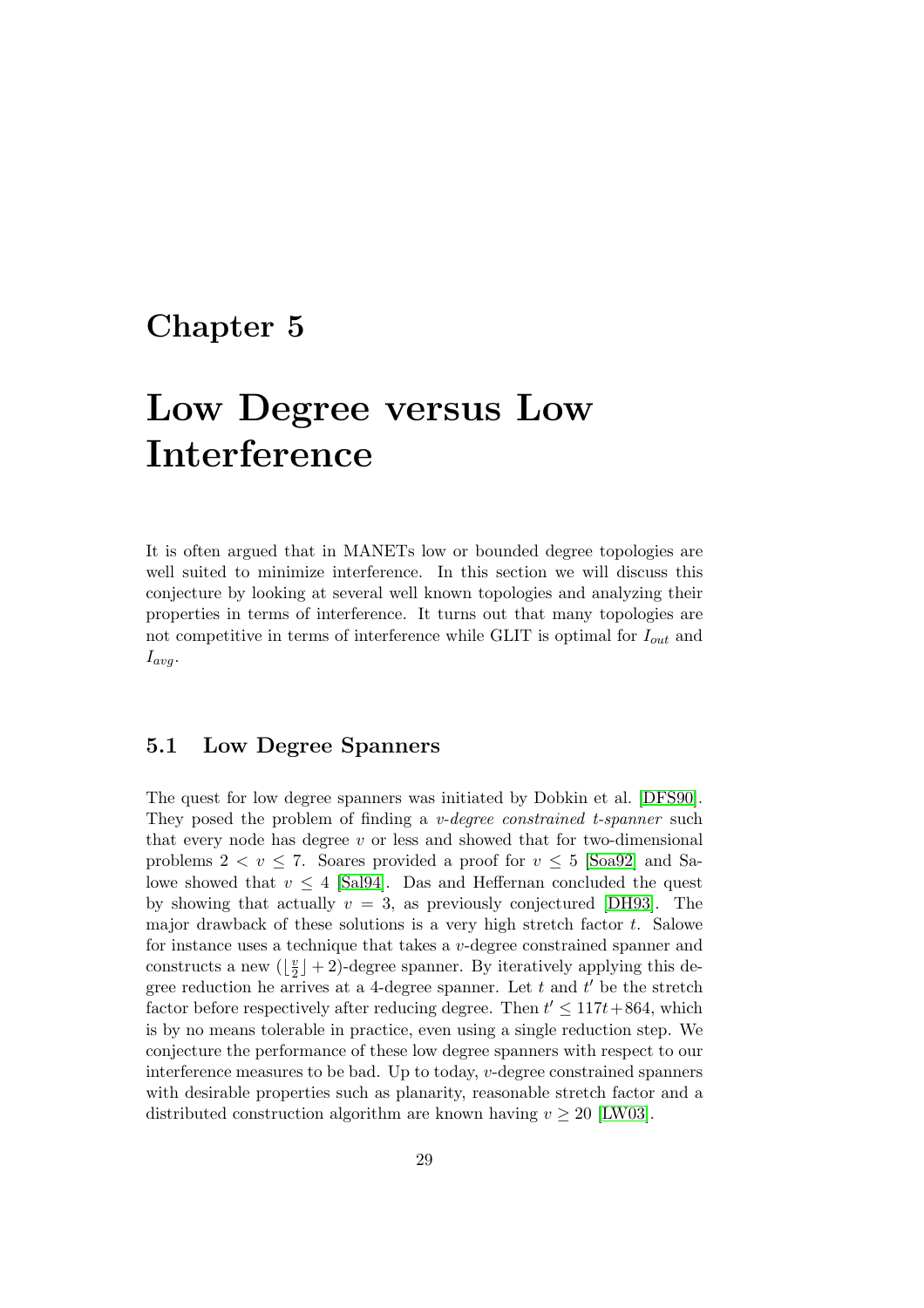<span id="page-39-0"></span>

Figure 5.1: Although  $\Delta = 2$ , interference is  $O(n)$ .

#### 5.2 Performance of Known Topologies

Obviously, the maximum degree  $\Delta$  of a graph is a lower bound for interference in any reasonable measure (see Section 6 for a thorough discussion of various measures). Nevertheless interference can be as high as the number of nodes  $n$  (or edges respectively). A striking example found in [MSVG02] is the topology shown in Figure 5.1. The distance between two nodes  $i$  and  $i + 1$  is  $2<sup>i</sup>$ . Thus each no[de](#page-44-0) will cover all nodes to the left when communicating with its right neighbor<sup>1</sup>, and, although  $\Delta = 2$ , interferen[ce is](#page-57-0)  $O(n)$ for all measures.

Yet there is no way the nodes could be connected causing less interference, and thus interference of  $O(n)$  is optimal. Consider an extended example shown in Figure 5.2. Again, there is a horizontal exponential line as in the previous example. In addition, each node  $h_i$  of the exponential line has a corresponding node  $v_i$  which is vertically displaced by a little more than the distance to its left neighbor. Let this vertical distance be called  $d_i$ , then  $d_i > 2^{i-1}$ . These ad[ditio](#page-40-0)nal nodes form a second (diagonal) exponential line. Between two of these diagonal nodes  $v_{i-1}$  and  $v_i$ , there is a helper node  $t_i$  such that  $|h_i, t_i| > |h_i, v_i|$ .

Consider Prim's algorithm for growing a minimum spanning tree (MST). As it greedily adds shortest edges not forming cycles, it will always connect nodes along the horizontal line via edges along the exponential line (see Figure 5.3), leading to interference of  $O(n)$ , although the degree of a MST is bounded by 6. This time however, there exists a tree on the nodes that imposes only constant interference. Figure 5.4 shows such a tree. It connects horizontal nodes via vertical edges instead of horizontal edges. By doing this, it omit[s ed](#page-40-0)ges  $(h_j, h_{j+1})$  that cover all nodes to the left in the exponential line. GLIT, the greedy algorithm introduced in Chapter 3, will construct such a constant interference tree for all [meas](#page-40-0)ures, being optimal for  $I_{out}$ . Also, if  $t \geq 3$ , GLIS will construct a constant interference t-spanner.

Let RNG denote the Relative Neighborhood Graph, GG the Gabriel Graph and DT the Delaunay Triangulation. Then the rel[ati](#page-22-0)on

$$
MST \subseteq RNG \subseteq GG \subseteq DT
$$

<sup>&</sup>lt;sup>1</sup>due to  $\sum_{i=1}^{n-1} 2^i < 2^n$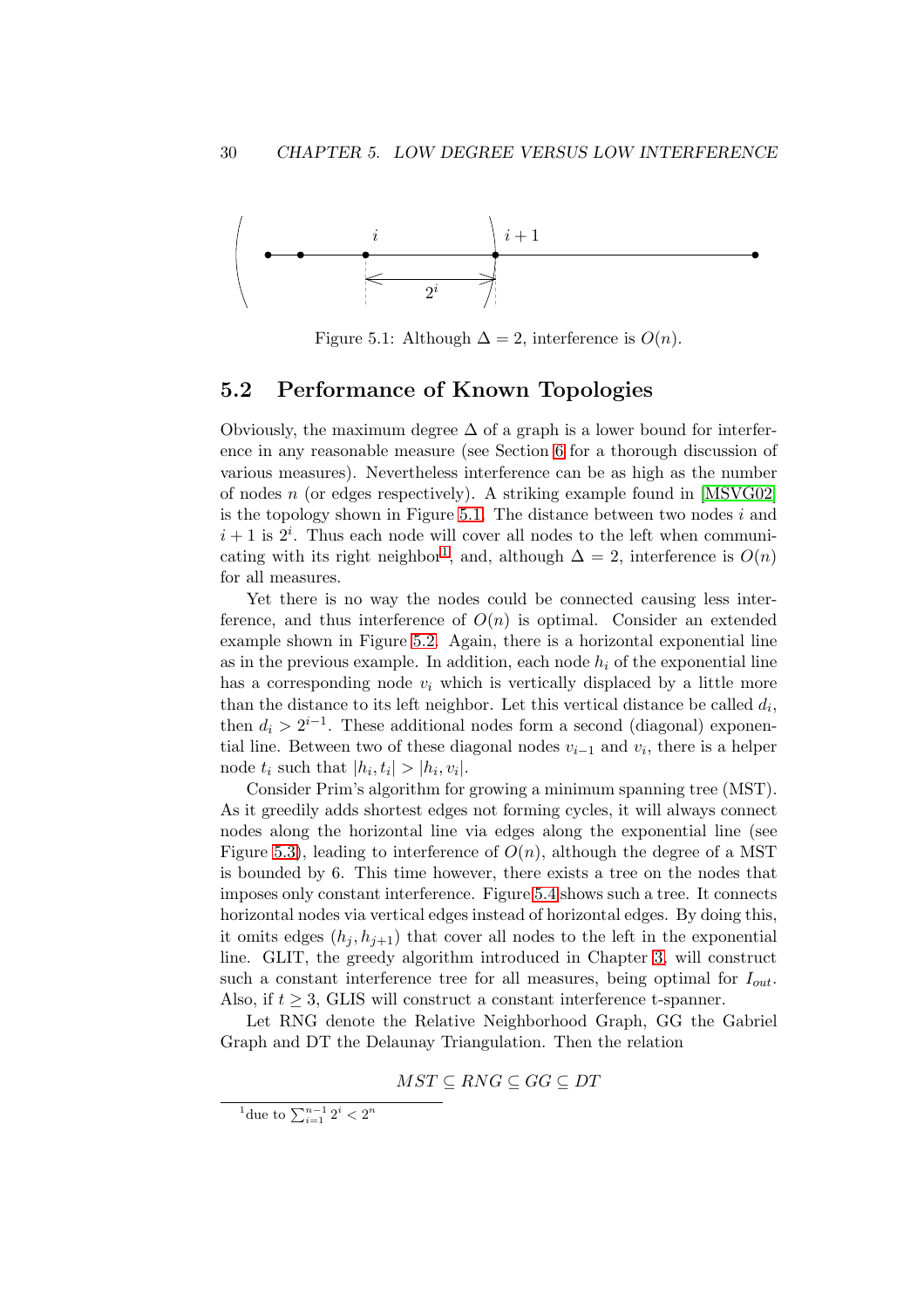<span id="page-40-0"></span>

Figure 5.3: MST produces interference  $O(n)$ .

Figure 5.4: Optimal tree with constant interference.

implies that all topology control algorithms relying on one of the listed topologies are prone to interference of  $O(n)$  in all measures (as they contain the MST) while optimal interference may be constant. In general, GLIT and GLIS construct  $I_{out}$ - and  $I_{avg}$ -optimal topologies, while they provide good heuristics for other measures.

Another example where low degree is no guarantee for low interference is the sparse Yao graph [GLSV02]. The basic idea underlying the Yao graph [Yao82], also known as  $\theta$ -graph, is to divide the space around each node into  $k$  equal sectors. Each node is now connected to its nearest neighbor in each sector. If  $k > 6$ , the Yao graph is a spanner with a stretch factor depending only on k[. The m](#page-56-0)ajor drawback of this kind of graphs is that th[e in-de](#page-57-0)gree of nodes is not restricted. This disadvantage is overcome in a variation known as the sparse Yao graph, where only the shortest of all incoming edges per sector is kept. The sparse Yao graph has in- and out-degree of at most  $k$  (thus degree  $2k$  in total).

Now consider the node set shown in Figure 5.5.  $I_{out} = n$  if the center node communicates with the nodes on the circle. The sectors originating at u and v both just miss the center node. This causes u and v to add an edge  $e$ between them. Sending a message over e interferes with virtually all nodes. Because all nodes might just miss the center [node](#page-41-0), each node is covered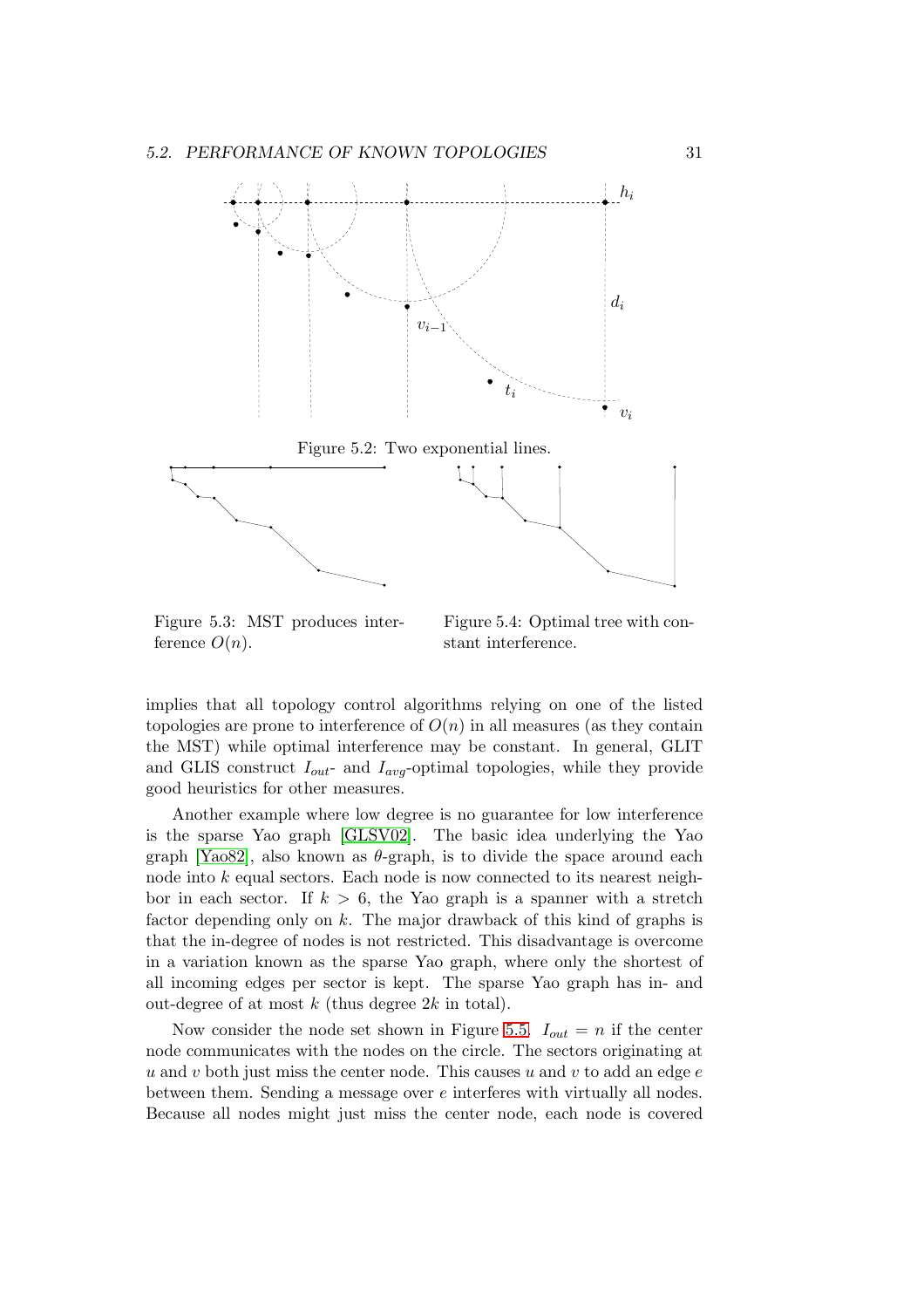<span id="page-41-0"></span>by up to n disks directly leading to  $I_{in} \approx n$ . Accordingly,  $I_{avg}$  can also be as bad as  $n$ . In the previous example, constructing the sparse Yao graph leads to the same topology as the MST (see Figure 5.3). It is known that the sparse Yao graph is a power spanner [JRS02] and has constant degree. Nevertheless it exhibits very bad interference properties!



Figure 5.5: An unfavorable edge in a Yao graph.

Thus we have shown two examples where several well known and widely used topologies are bad in terms of interference, but GLIT and GLIS perform well:

Figure 5.2: MST, GG, DT and the (sparse) Yao graph are not competitive.

Figures 2.1 and 5.5: When adding a chain of nodes from the center node to a circle node, GG, DT as well as the (sparse) Yao graph are not co[mpe](#page-40-0)titive.

#### 5.3 [Con](#page-18-0)cluding Observations

The shortcoming of  $\Delta$  as a measure for interference mainly stems from the fact that a node v (or an edge) may be interfered by nodes that are not directly connected to  $v$  via an edge. However this is not the case in a Unit Disk Graph (UDG) where there is an edge  $e$  between two nodes u and v iff  $|u, v| \le r = 1$ . In a UDG, the incoming interference  $(I_{in})$  of a node is given by its in-degree:  $I_{in}(v) = \Delta_{in}$ . Interference of an edge<sup>2</sup> depends directly on the degree of the associated nodes, as  $I_{in}(e) = I_{in}(u) + I_{in}(v) - I_{in}(u) \cap I_{in}(v)$ 

<sup>2</sup>According to the definition for nodes, incoming interference of an undirected edge  $e = (u, v)$  is the number of disks covering u or v. This notion will be discussed more thoroughly in Chapter 6.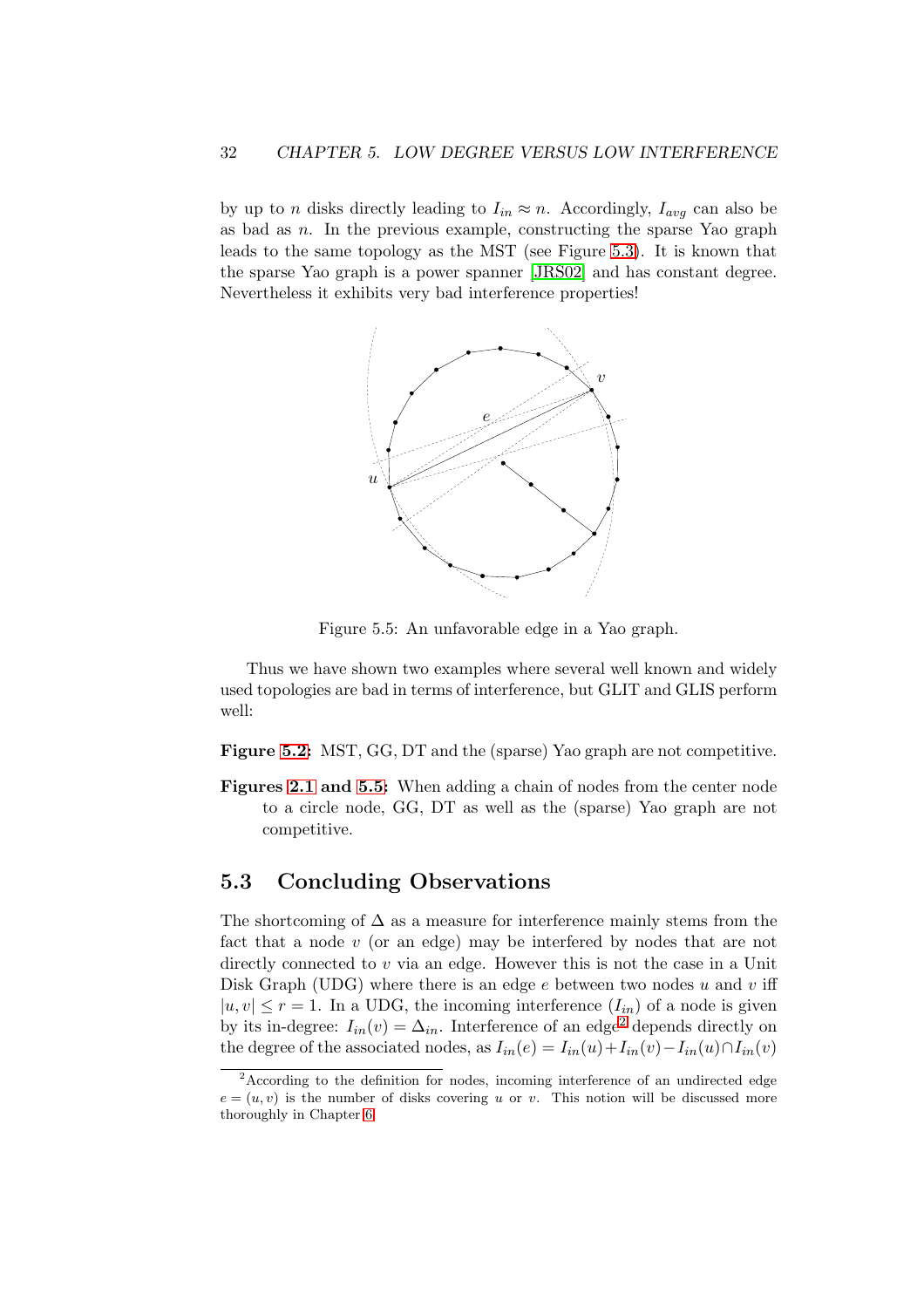where  $I_{in}(u) \cap I_{in}(v)$  denotes the number of disks that cover both u and v. It follows that

$$
\Delta_{in} \le I_{in}(e) \le \Delta_{in}(u) + \Delta_{in}(v) \le 2\Delta_{in}.
$$

A common way to establish topologies for MANETs is to start from a UDG and then consecutively remove redundant edges without affecting desired properties such as the spanner property. This process of removing edges will reduce interference only if nodes are able to lessen their transmission radius in response to the deletion of edges! If all nodes constantly maintain a transmission radius of  $r$ , deletion of edges neither affects  $I_{in}$  nor  $I_{out}$ , as all disks considered remain exactly the same and thus all nodes are covered by the same number of disks. Equation 5.1 follows and gives bounds on  $I_{in}$ .

$$
\Delta_{in} \le I_{in} \le \Delta_{in}^{UDG} \tag{5.1}
$$

 $\Delta_{in}$  denotes the maximum in-degree of the resulting graph and  $\Delta_{in}^{UDG}$ stands for the maximum in-degree of the UDG on the node set. Similar bounds hold for  $I_{out}$ .

Summarizing the chapter, it can be said that there is need for topologies that do not (only) strive for low degree, as it is merely a lower bound, but try to minimize actual interference.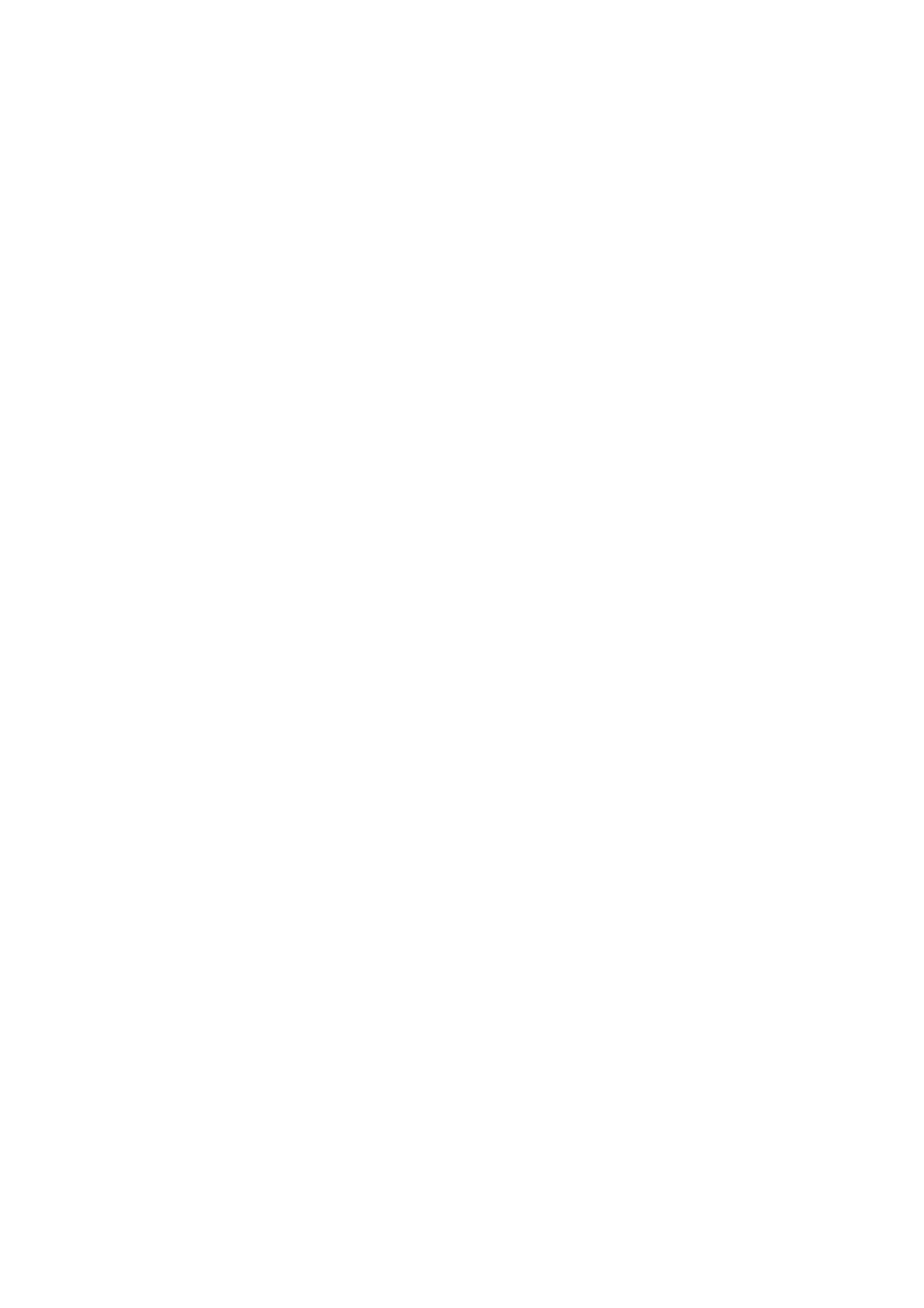### <span id="page-44-0"></span>Chapter 6

## Modeling Interference

Dealing with wireless ad-hoc networks at the abstraction level of graphs leaves open a wide area of possible interference measures. In this section we will provide an overview and comparison of various interference models. In Section 3 it is shown that minimizing some of them can be achieved by a simple greedy algorithm while minimizing others is NP-complete (see Section 4).

One of the first questions to ask is 'who interferes with whom'? Is it mainly [no](#page-22-0)des interfering with other nodes or do links (edges) disturb other links? Is there a significant difference between the two perspectives? One mi[gh](#page-30-0)t argue that communication along a link imposes interference to all nodes within the link's vicinity and hence interference from edges onto nodes should be considered. Partitioned into four subsections corresponding to the categories nodes to nodes, edges to edges, edges to nodes and nodes to edges several more questions are accounted for. Where shall interference be measured, at the originators or rather at the affected nodes? Does it make a difference at all? How do we derive a measure for the entire network from local measures? Relations among these different interference definitions are studied.

#### 6.1 Nodes to Nodes

Mobile stations are the physical entities that eventually emit radio signals and are disturbed by signals of other stations. Hence it can be argued that interference should best be measured between nodes. Figure 6.1 shows an overview of several additional decisions that must be made along the way to a thorough model of interference. Following the insight of Section 1.2 we will only consider directed edges in this section in order to not restrict communication unnecessarily. Anyway, undirected edges will [be](#page-45-0) discussed in following sections.

Choosing the *out* branch at the *direction* node corresponds to mea[sur-](#page-13-0)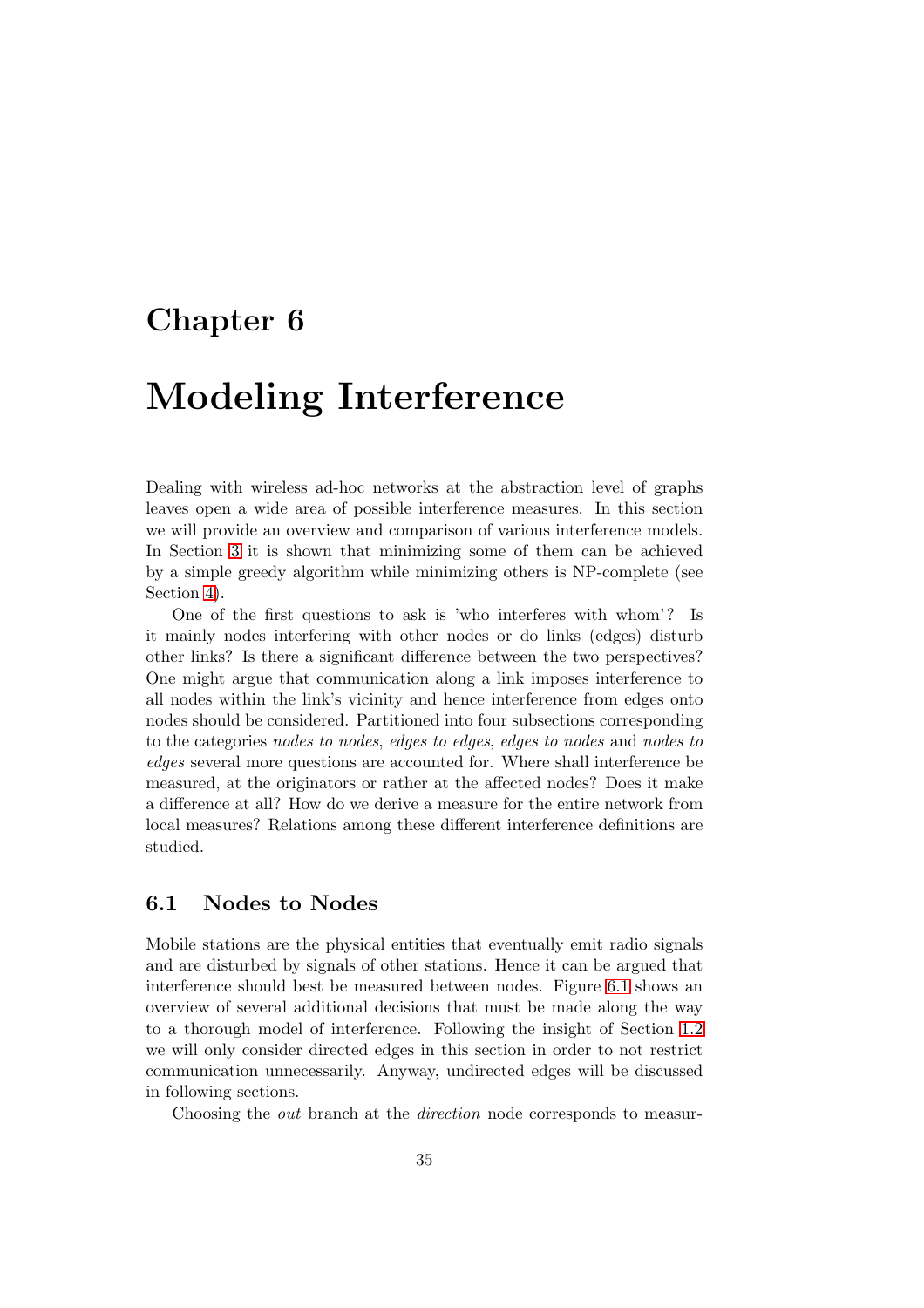<span id="page-45-0"></span>

Figure 6.1: Interference nodes to nodes.

ing interference at originators (outgoing interference) whereas the in branch corresponds to measuring interference at the affected nodes (incoming interference). The next decision node (radius) is concerned with the way local node interference is defined. Suppose the out branch is chosen. Thus for each node, the impact its activity has onto other nodes is considered. A message sent along an edge e interferes with all nodes within the disk of radius |e| centered at the sending node. But how can one define the interference of a node with several incident edges? Figure 6.1 shows three possibilities of assigning a value to a node v:

- $max A$  disk with radius corresponding to the longest incident edge of  $v$  is chosen. The number of nodes covered by this disk is the value for  $v$ .
- sum For each incident edge of  $v$ , the number of nodes covered by the corresponding disk is summed up.
- avg Similar to the sum case, but the value is then divided by the number of edges.

No matter how the local measure is defined, when stepping onwards to the entire graph, we need some pooling of individual nodes. This can for instance be done by taking the maximum (m) or the average (a) of all nodes, as shown in the figure. We could as well simply build the sum over all nodes, but this would induce a direct dependency on the number of nodes in the graph.

Along the in branch we have a bifurcation with two options: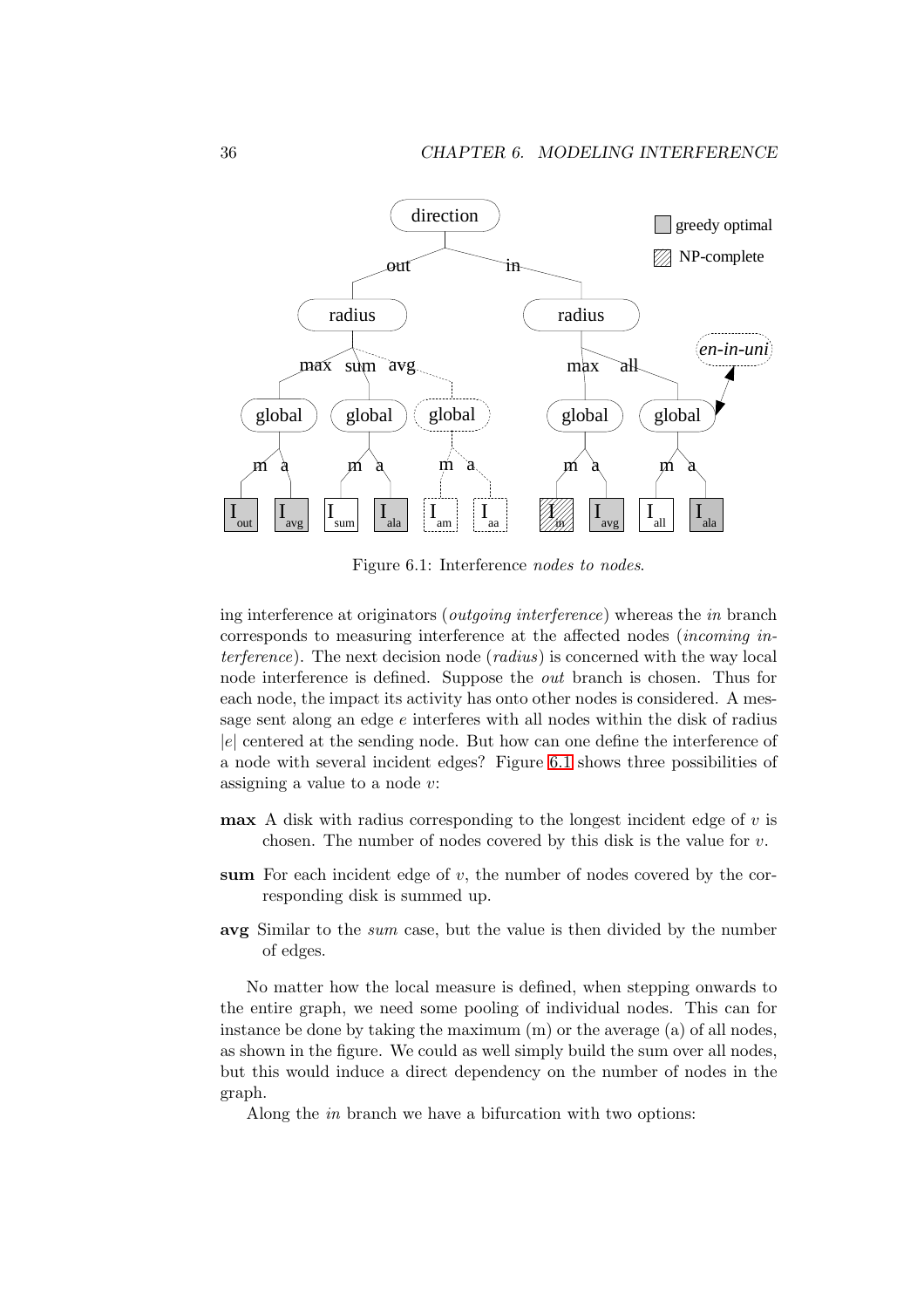- max As in the max case of the out branch, a disk of maximum radius is considered for each node in the graph. The value assigned to a node  $v$  now is the number of disks that cover  $v$ .
- all Not only the maximum edge of a node is considered, but all edges are represented by a disk with radius equal to the edge's length. Again, the number of disks covering  $v$  is counted.

Again, we have the max and the all pooling option at the bottom of the decision tree. A subtree in the tree is denoted by the decisions that lead to it. For instance  $I_{in}$  is the measure attained when following the  $nn\text{-}in\text{-}max\text{-}m$ branch, where nn stands for the diagram (nodes-to-nodes in this case).

Branch  $nn$ -in-all is equivalent to branch  $en$ -in-uni<sup>1</sup> in Figure 6.3 as indicated by the attached box.

The same notion of interference  $(I_{avg})$  is defined by following the max-a branch in either in or out context. This can be seen by bringing to mind the fact that in both cases a covering of a particular node by a par[ticu](#page-50-0)lar disk is counted exactly once, either at the originator or at the affected node. Therefore both approaches end up with equal sum and average, though the addends may be different. The same is true for  $I_{ala}$ .

The gray shaded measures are those that can be tackled by the greedy algorithm introduced in Section 3, at least for (strongly) connected graphs. Hatched boxes are used for measures for which an NP-completeness result has been proven (see Section 4). These results are not exhaustive, as a white box indicates that the measure has not yet been shown to belong to one of the two (or any other) classes. [No](#page-22-0)te that simply by changing from the out to the in branch (choosing all other branches alike), a greedily accessible measure as  $I_{out}$  can turn int[o a](#page-30-0)n intractable measure  $I_{in}$  for which even the construction of a dominating set is NP-complete (see Section 4)!

Measures along *out-sum* and *in-all* can grow up to  $n^2$  which can be doubted to be reasonable. Intuitively a mobile station cannot interfere with more than all nodes. Other branches yield measures bounded by  $O(n)$ .

Branch out-avg is not considered, as the corresponding me[as](#page-30-0)ures exhibit undesirable properties. At every node, the number of covered disks is averaged over all incident edges. Say there is a node with a very long edge covering virtually all nodes and some short edges covering merely a neighbor or two. The heavy interference of the long edge is eased by the shorter edges. Therefore a node with a heavy edge can decrease its interference by starting to communicate along additional short edges, which is contradictive. Additional communication should certainly not reduce interference. Nevertheless out-avg is shown in the figure for sake of completeness.

 $1$ en stands for edges to nodes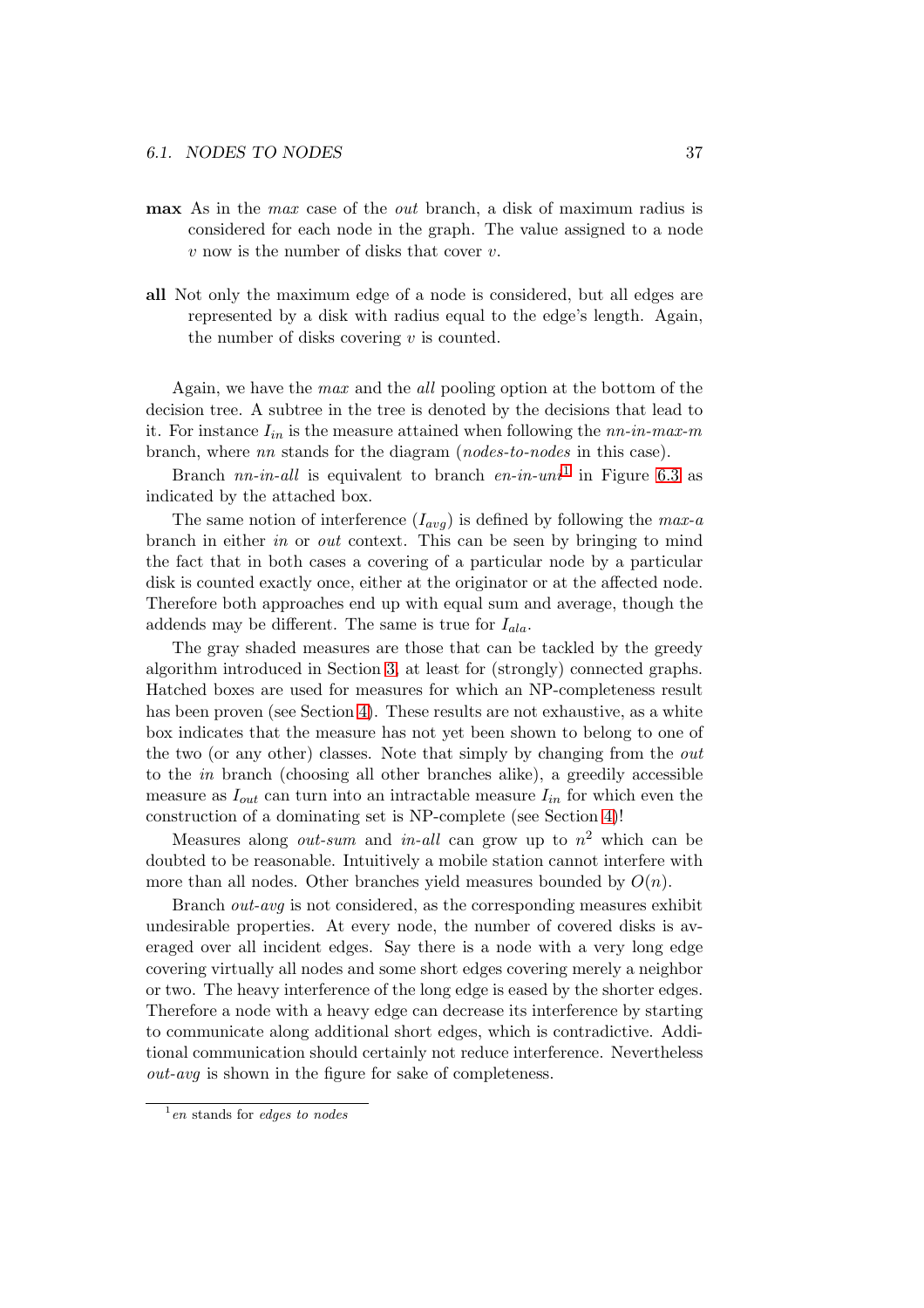<span id="page-47-0"></span>

Figure 6.2: Interference edges to edges.

#### 6.2 Edges to Edges

Similar to the model of Meyer auf der Heide et al. [MSVG02], denoted  $I_{MS}$  here, interference can be considered between edges. Figure 6.2 shows an overview of different edges to edges measures. The approaches mainly differ in terms of *outgoing* or *incoming interference* and uni- or bidirectional edges. A bidirectional edge  $e = (u, v)$  is considered t[o be interf](#page-57-0)ered by a disk if the disk covers  $u$  or  $v$ . An unidirectional edge is only interfered by disks that cover target node v. This makes sense because the transmission of a message via a directed link is only disturbed if interference occurs at the target. Interference merely at the sender does not bother, as radio signals follow the concept of linear superposition.  $I_{MS}$  can be found along in-bi-m. The according average measure is called  $I_{MSA}$ .

Definition 12 (Incoming Property). A directed graph conforms to the incoming property, denoted  $(i)$ , if every node has at least one incoming edge, that is, every node can be reached by at least one other node. Accordingly, an undirected graph conforms to (i) if every node has at least one incident edge.

Figure 6.2 shows a measure with a superscript  $(i)$ . This denotes that the measure at in-uni-m (denoted  $I_*$ ) is equivalent to  $I_{all}$ , given that the incoming property holds for the underlying graph. This equivalence can easily be understood. Say the value of  $I_{all}$  is known for a graph G. Some node  $v$  in  $G$  is maximally covered by  $I_{all}$  directed edges. Now if the incoming property holds,  $v$  has an incoming edge  $e$  that is covered by exactly the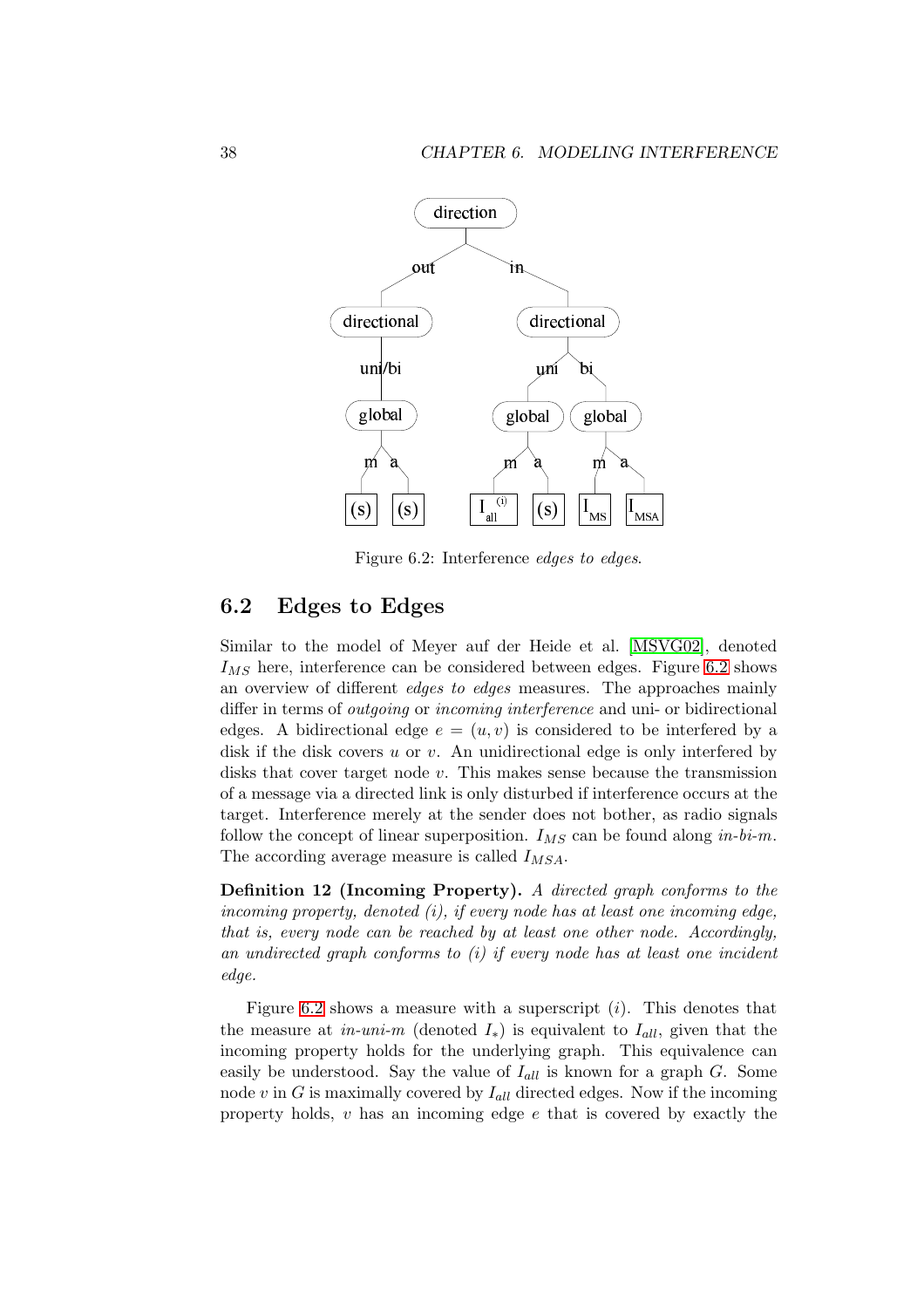same number of edges. Clearly, e cannot be covered by more disks without increasing  $I_{all}$  at v. On the other hand, if  $I_*$  is known, we know that the target node of the maximally covered edge has the same covering edges, thus  $I_* = I_{all}$ . If the incoming property is not guaranteed,  $I_* \leq I_{all}$ . Generally it can be said that all relevant topologies will be compliant with this property, because we are interested in networks in which every node can be reached.

A common relation between similar measures that only differ in terms of targets (nodes or edges) is the substitution relation which is defined below.

Definition 13 (Substitution Relation). Let source  $\rightarrow$  target denote a category of interference measures where source, target  $\in$  {nodes, edges}. Let  $I_n$  be a measure in category  $s \to n$  odes and  $I_e$  a measure in category  $s \rightarrow edges$  along an identical decision path as  $I_n$ . That is  $I_e$  and  $I_n$  are at the same place in the decision tree, only the category differs by the target. Then  $I_n$  and  $I_e$  are related by the substitution relation, denoted (s), if the following two equations hold:

$$
I_e \leq \Delta I_n
$$
  

$$
I_n \leq 2I_e
$$

For directed graphs,  $\Delta$  refers to the maximum in-degree, whereas for undirected graphs it simply denotes the maximum node degree. The substitution relation does not require the incoming property to hold.

If the substitution relation holds for two measures  $I_n$  and  $I_e$ , an interval for either one is given, dependent on the respective other measure. If we know the value of  $I_e$ , then  $\frac{I_e}{\Delta} \leq I_n \leq 2I_e$ . On the other hand if  $I_n$  is known,  $\frac{I_n}{2} \leq I_e \leq \Delta I_n$  holds.

In a decision tree, a box with symbol (s) means that the particular measure is related by the substitution relation to its corresponding measure in the category where targets are swapped. For instance, according to Figure 6.2, the substitution relation must hold for ee-out-uni-m  $(I_e)$  and en-out-uni-m  $(I_n)$ , which is shown in Figure 6.3 and is equivalent to  $I_{out}$ . The validity of this relation can be seen by some simple arguments as follows. In category ee we consider the interference imposed by directed edges on dire[cted](#page-47-0) edges. In category en the interference imposed on nodes is considered. First, consider the case where  $I_n$  is [know](#page-50-0)n. There is an edge that covers  $I_n$  nodes. At each of these covered nodes, no more than  $\Delta$  edges can be adjacent. Therefore  $I_e$  is limited by  $\Delta I_n$ . If on the other hand  $I_e$ is known, some edge covers  $I_e$  edges. As stated before, a directed edge is deemed interfered if its target node is covered. For each of these edges at most two nodes are covered. If the incoming property holds, there cannot be any covered nodes which are not adjacent to a covered edge. Thus  $I_n$  cannot exceed  $2I_e$ . Taken together, these relations constitute the substitution relation (s).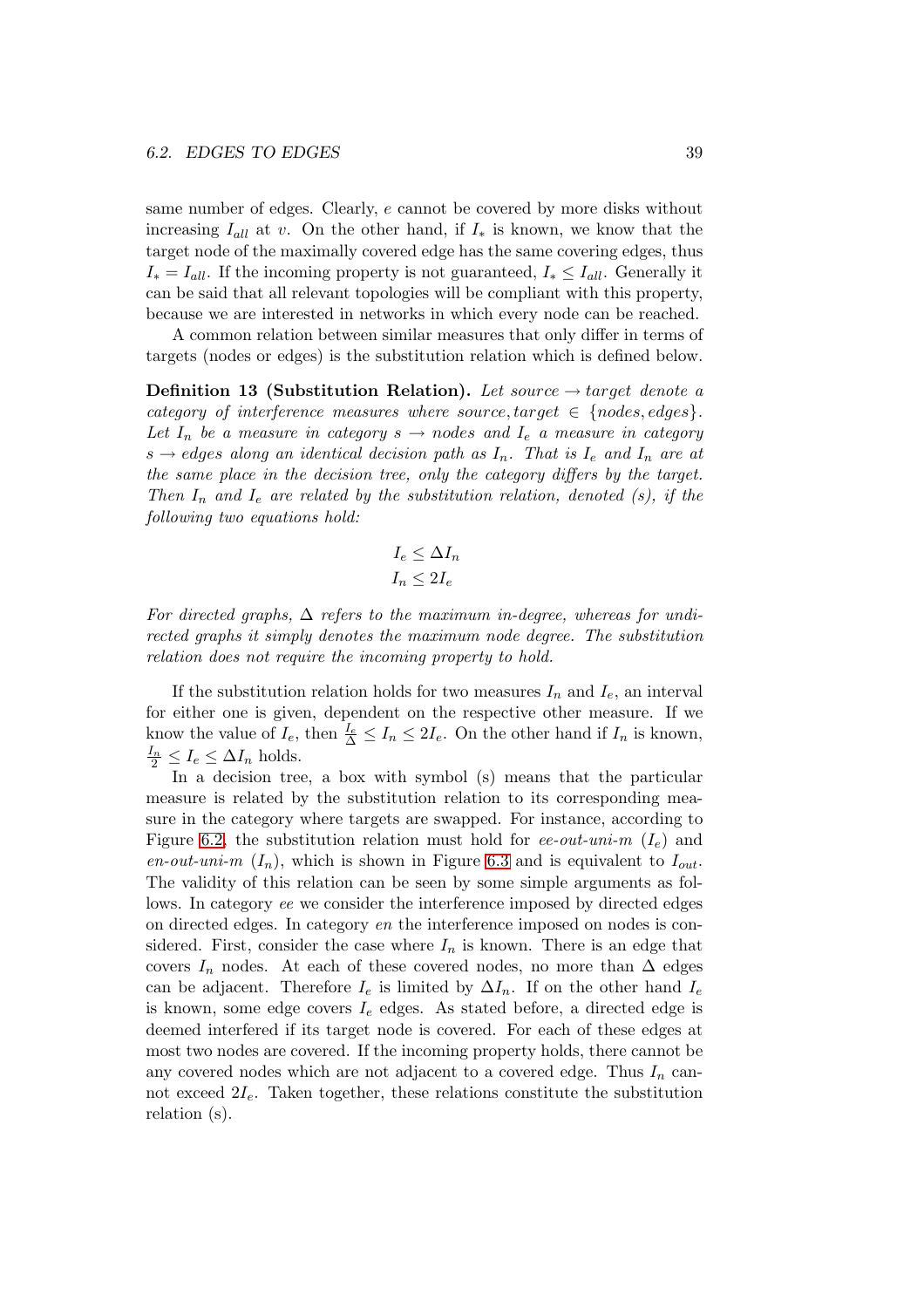<span id="page-49-0"></span>The case where an *incoming average* pooling measure (e.g. *ee-in-uni-a* denoted  $\overline{I_e}$  and en-in-uni-a denoted  $\overline{I_n}$ ) is claimed to meet (s) needs different argumentation. Say  $\overline{I_n}$  is given. Then every node is covered by  $\overline{I_n}$  edges in average. Thus  $|V| \cdot \overline{I_n}$  coverings take place. For each of these node coverings, at most ∆ edge coverings may exist. Averaging the edge coverings over edges instead of nodes leads to

$$
\overline{I_e} \le \frac{\Delta |V| \overline{I_n}}{|E|} \approx \Delta \overline{I_n}.
$$

The approximation works if we assume that  $|E| \approx |V|$ . Following the same trace as above and using the assumption,  $\overline{I_n} \leq 2\overline{I_e}$  can be derived as well, which completes the substitution relation.

Hence if (s) is annotated to a measure, the incoming property is assumed to hold. If (s) is annotated to an average incoming measure, it is only valid if  $|E| \approx |V|$ , which trivially holds for (spanning) trees and the like. A proportionality factor between  $|E|$  and  $|V|$  leads to accordingly scaled inequalities.

For other measures listed to be complying with (s), derivation is omitted, as it follows similar reasoning. Branches out-uni and out-bi have been combined, for both yield equal results.

We conclude this section by deriving a relation between  $I_{in}$  and  $I_{MS}$ . Suppose the incoming property is assured. Then trivially,  $I_{in} \leq I_{MS}$ , because the node v with maximum interference  $I_{in}(v)$  also has an (undirected) incident edge  $e = (v, v')$  with at least the same amount of interference. For each disk covering v there is a center node c. c has at most  $\Delta$  incident edges. Although there is only one disk originating in c that counts for  $I_{in}(v)$ , each of the  $\Delta$  incident edges potentially interferes with v when the measure is changed to  $I_{MS}$ . Furthermore e might be an edge between v and v' of which both have maximum interference  $I_{in}(v) = I_{in}(v')$  but no disk covers both of them. Thus  $I_{MS}$  can be at most  $2\Delta I_{in}$ . Put together this states

$$
I_{in} \leq I_{MS} \leq 2\Delta I_{in}
$$

or  $\frac{I_{MS}}{2\Delta} \leq I_{in} \leq I_{MS}$ , respectively.

#### 6.3 Edges to Nodes

One could be interested in measuring the interference of communication links (edges) onto mobile stations (nodes). Figure 6.3 gives an overview of interference measures in the edges to nodes category.

A remarkable property of this category is the applicability of the greedy algorithm to the entire out branch. This stems m[ainl](#page-50-0)y from the fact that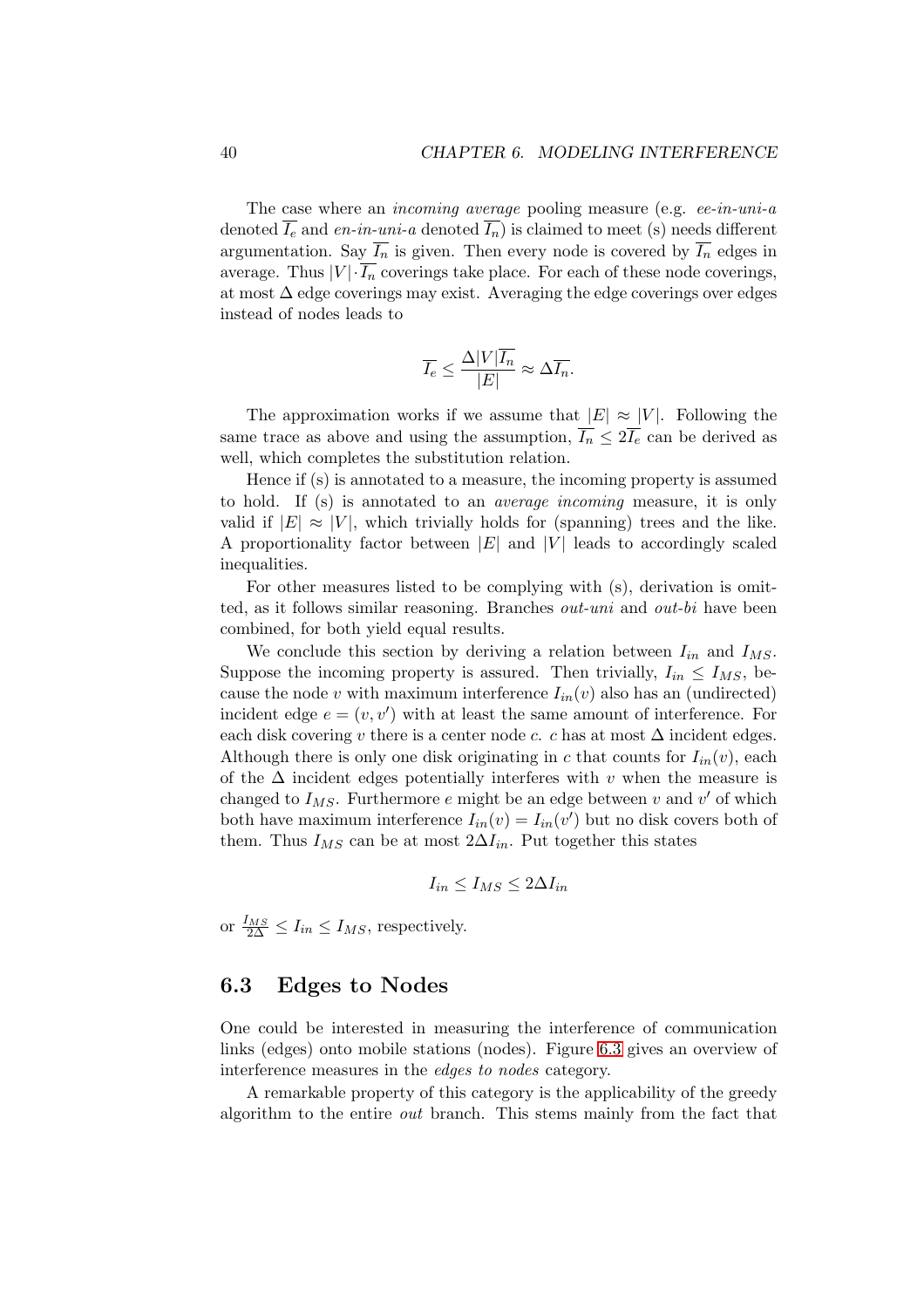<span id="page-50-0"></span>

Figure 6.3: Interference edges to nodes.

outgoing interference to static entities (nodes) is measured. So the interference of an edge considered to be added can once for all be computed and will not change, no matter what edges are added later on.

The measure *out-uni-m* is equivalent to  $I_{out}$ , since it makes no difference whether the edge covering the most nodes is considered separately or as the maximum incident edge of a node.  $I_{n/e}$  measures the average number of nodes covered by edges. This is slightly different from  $I_{avg}$  where the average is done over all nodes instead of edges.

As mentioned in Section 6.1, the branch *in-uni* is equivalent to *nn-in-all*. Measure *in-bi-m*, denoted  $I_*,$  can be closely related to  $I_{MS}$ . By changing target entities from edges  $(I_{MS})$  to nodes  $(I_*)$ , it is clear that  $I_* \leq I_{MS}$ . At the same time an edge can capture at most twice the incoming interference as the maximum of one of i[ts n](#page-44-0)odes. Thus  $I_* \leq I_{MS} \leq 2I_*$  or equivalently  $\frac{I_{MS}}{2} \leq I_* \leq I_{MS}$ . This relation does not require the incoming property to hold.

#### 6.4 Nodes to Edges

When considering interference from nodes to edges we restrict the node model to  $nn\text{-}out\text{-}max$  (see Figure 6.1) due to the discussed disadvantages of nn-out-sum and nn-out-avg (see Section 6.1). Thus branches ne-out and ne-in correspond to branches nn-out-max and nn-in-max respectively. Further decisions along the path concern the target edges and global pooling.

If the [in](#page-45-0)co[m](#page-44-0)ing property holds,  $in-uni-m$  is equivalent to  $I_{in}$  and thus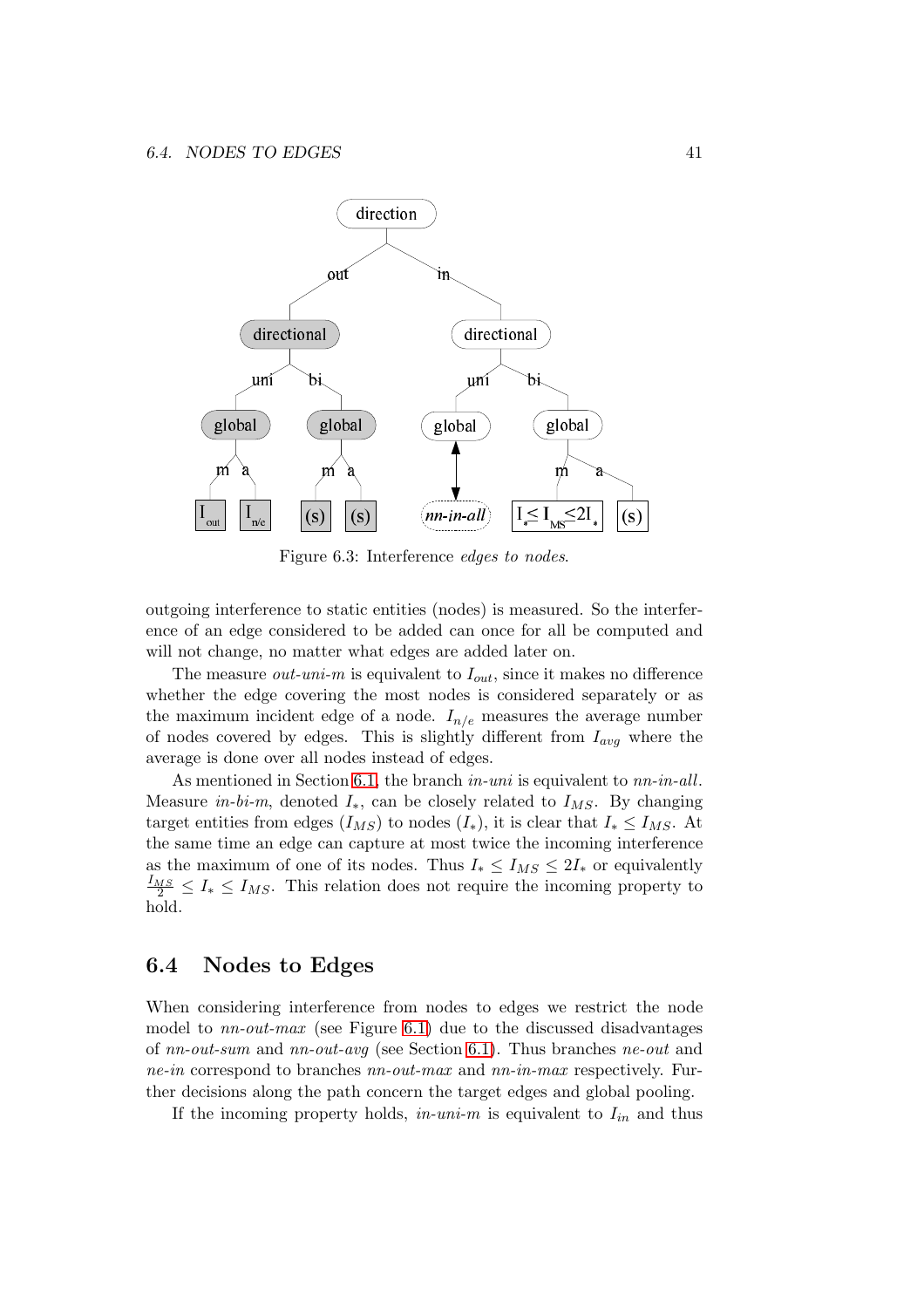<span id="page-51-0"></span>

Figure 6.4: Interference nodes to edges.

minimizing it can be NP-complete. Measure  $in-bi-m$  (denoted  $I_*$ ) is tightly related to  $I_{in}$  also, as  $I_{in} \leq I_* \leq 2I_{in}$  holds.

For the remaining measures, the substitution relation is valid. Measures of this category need to be related to their corresponding measures in the nn category (Figure 6.1), just imagine the substitution of target edges by target nodes. The *directional* decision can therefore be ignored when relating these measures to each other. Remarkably, all measures marked with (s) refer to greedily tractable measures, which is to say that upper and lower bounds constituted by ([s\) ca](#page-45-0)n easily be calculated by a greedy algorithm.

#### 6.5 Self-Interference

In all models discussed so far, interference of a node with itself is counted  $(I<sup>1</sup>)$ . Alternatively, we could argue that a sending node is not disturbed by its own transmission and thus neglect self-interference  $(I^0)$ . However, there is a close relationship between the two models. If we compare the same interference model once counting self-interference and once not, we get

$$
I^0 \le I^1 \le I^0 + 1. \tag{6.1}
$$

Say  $I<sup>1</sup>$  is the interference of a solution to CMIB, counting self-interference. Let  $D$  be the set of dominating nodes for this solution. Then there is a set of nodes M for which interference is equal to  $I^1$ . Now assume we stop counting self-interference. If  $M \subseteq D$  (all nodes with maximum interference are dominators) then D is a solution with  $I^0 = I^1 - 1$   $(I^0 = I^1$  if  $M \nsubseteq D)$ .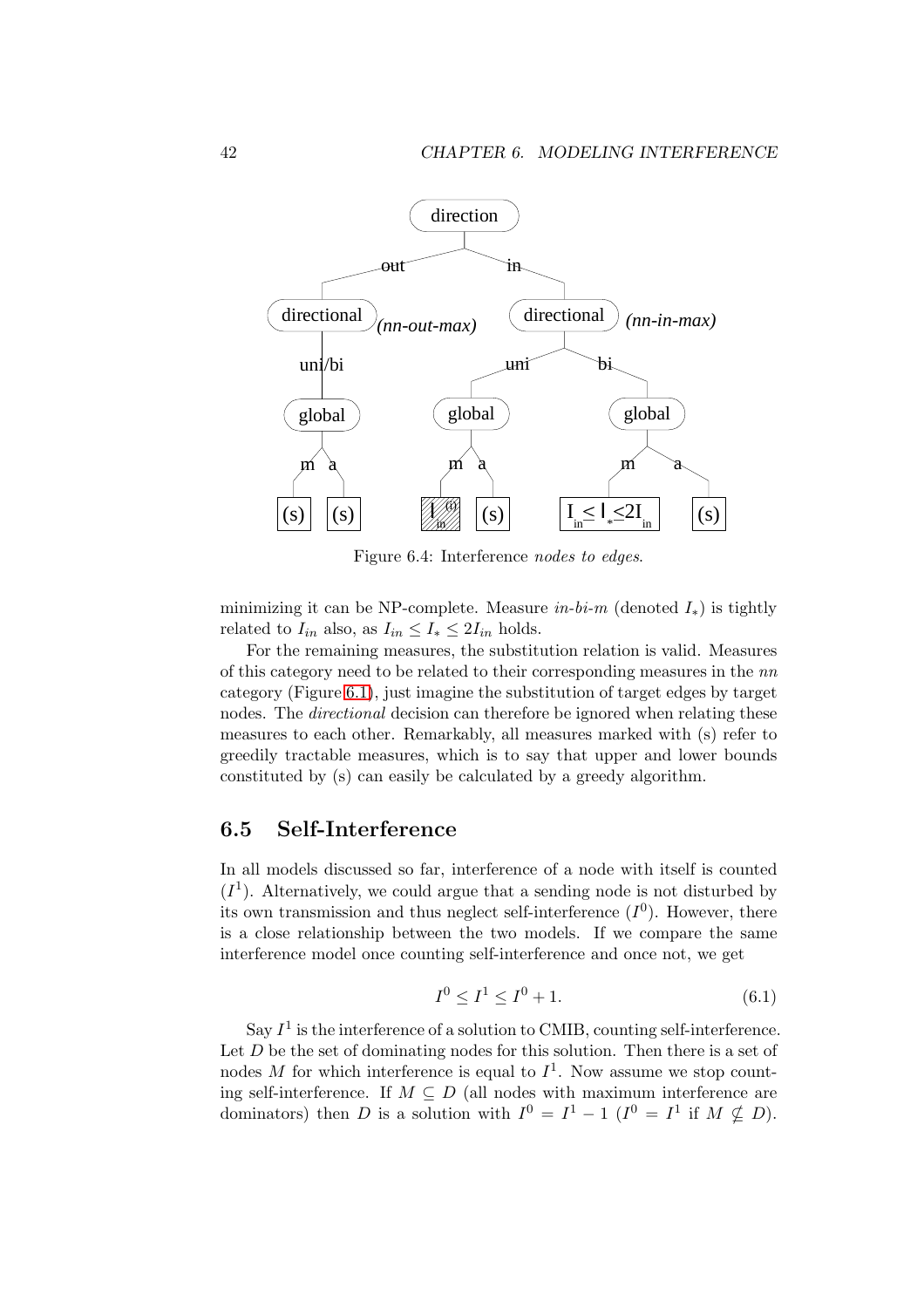Anyhow, it is not possible to find a solution  $D'$  with  $I^0 < I^1 - 1$ , otherwise D' could be used to find a better solution to  $I^1$  as well. Thus  $I^0 \geq I^1 - 1$ which is equivalent to  $I^1 \leq I^0 + 1$  and makes up the right part of Inequality 6.1. On the other hand of course, if we have a solution with interference  $I^0$  and start counting self-interference, this may only increase the interference of any solution. Thus  $I^0 \n\t\leq I^1$ , which corresponds to the left part of th[e ine](#page-51-0)quality.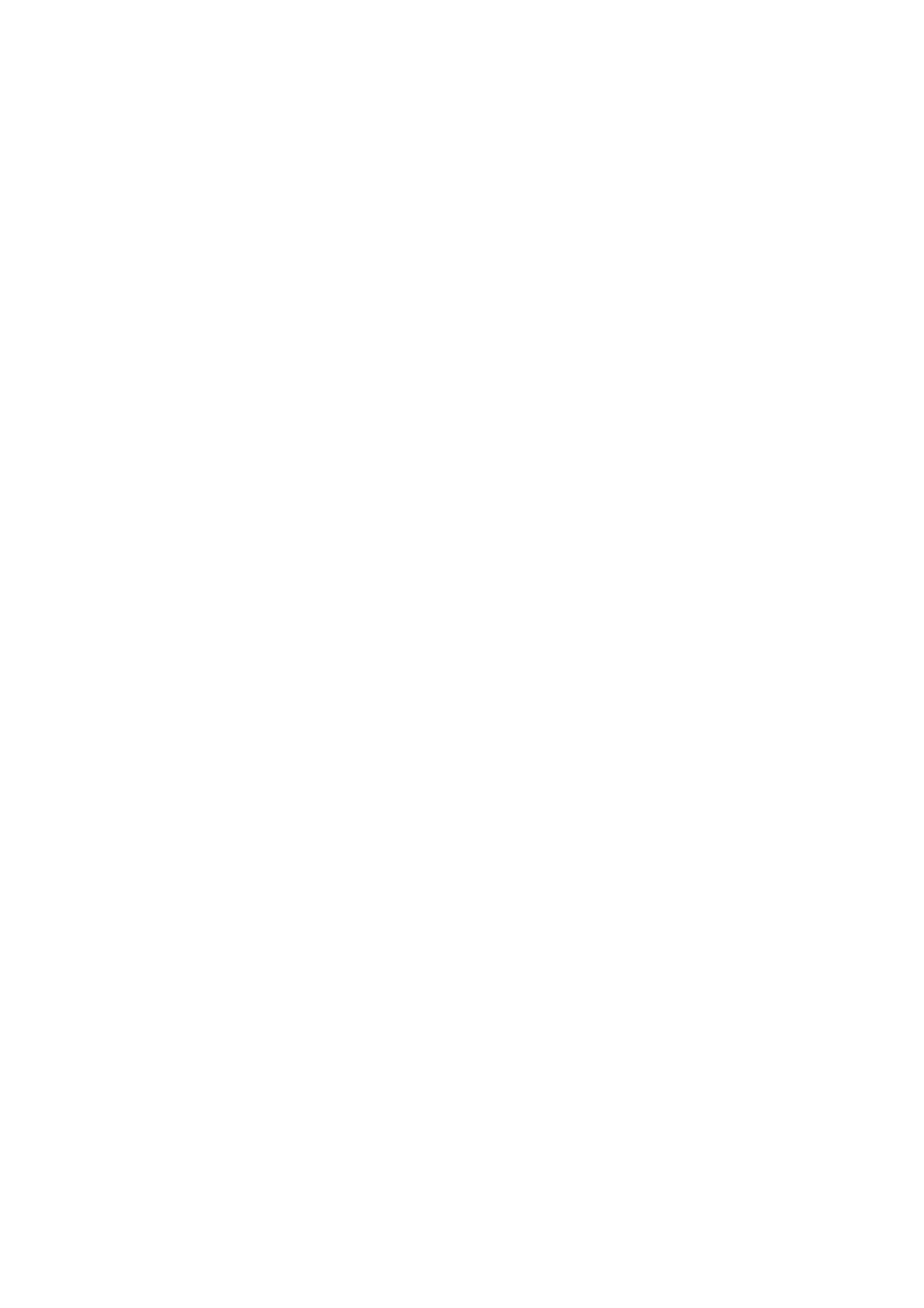### Chapter 7

## Conclusion and Future Work

Focused attention has been payed to the field of MANETs in the past years. The main part of recent research has been dedicated to the fundamental issues of topology control and multi-hop routing. Although it is often argued that in MANETs low degree topologies are well suited to minimize interference, models of interference on the abstraction level of graphs are poorly studied.

In this work we provided an in-depth discussion of various possible interference definitions (Chapters 2 and 6). A classification of models has been given and relations among different models have been investigated. One of the main differences between models is whether they focus on outgoing or incoming interference. For outgoing interference between nodes, we presented a greedy algorith[m](#page-16-0) (GLI[T\)](#page-44-0) (Chapter 3) that constructs an interference optimal spanning tree (MIT). An adaptation of the algorithm yields an interference optimal t-spanner (GLIS). For incoming interference (e.g.  $I_{in}$ ) these algorithms are merely heuristic. A dynamic greedy criterion was suggested to better approximate optimal incomi[ng](#page-22-0) interference.

The MINIMUM INTERFERENCE BROADCAST (MIB) problem and its connected variant (CMIB) were defined in Chapter 4. A solution for CMIB can be used as an interference optimal virtual backbone in ad-hoc networks. MIB and CMIB were shown to be NP-complete. A constant approximation of CMIB was shown, which is at the same time also an approxi[m](#page-30-0)ation of MIB. A change of measure from  $I_{in}$  to  $I_{out}$  makes MIB as well as CMIB optimally solvable in polynomial time, which is a very intriguing result concerning the complexity of interference measures.

The common conjecture that low degree is enough to guarantee low interference was discussed in Chapter 5. The maximum degree of a network turned out to be merely a lower bound for interference. Despite the fact that reducing interference is the main reason for doing topology control at all, any algorithm relying on topologies as the MST, RNG, GG, DT or Yao graph was shown to be prone to bad interfe[ren](#page-38-0)ce properties, while the introduced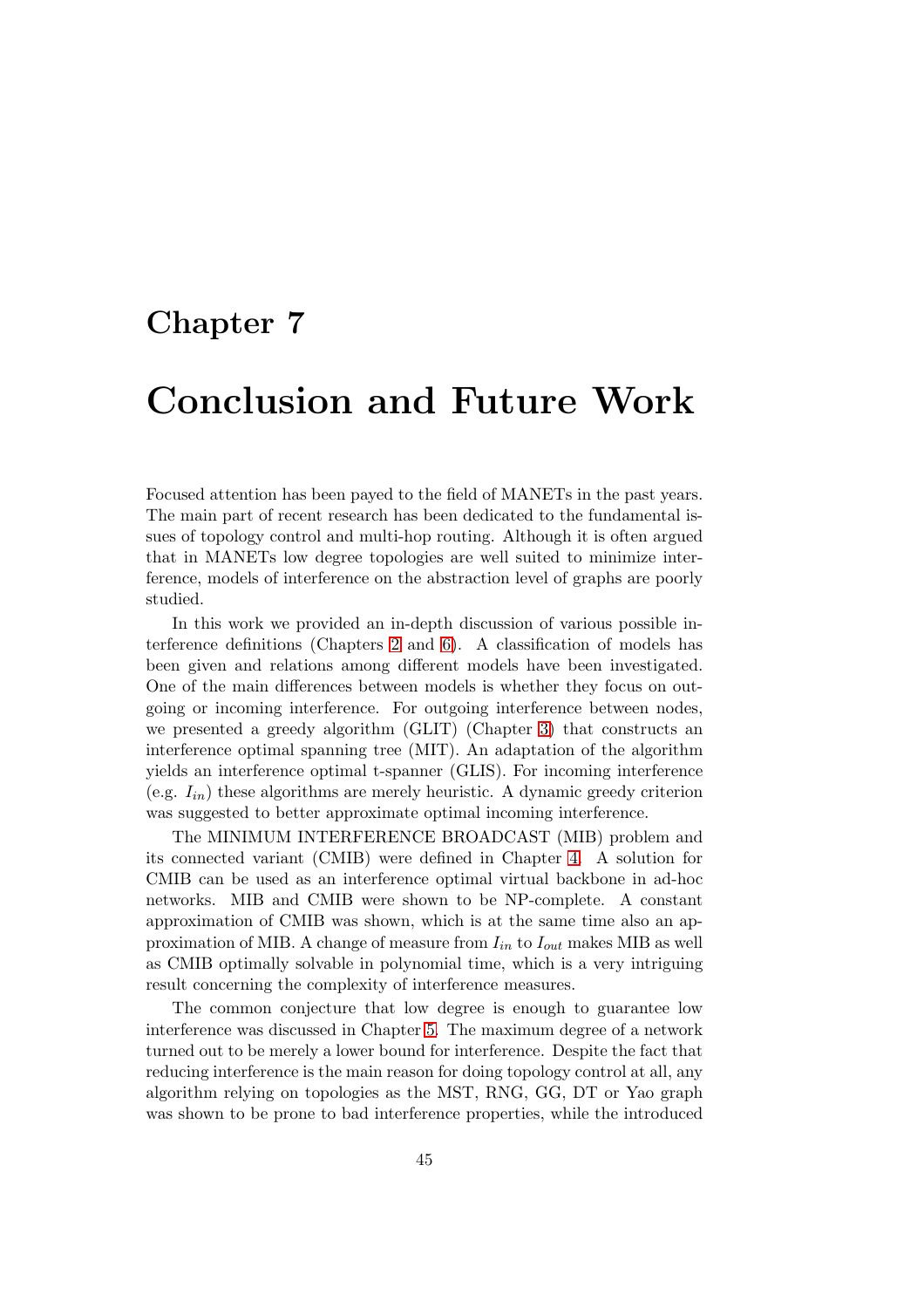algorithms GLIT and GLIS are interference optimal for  $I_{out}$  (and  $I_{avg}$ ) and provide good heuristics for other measures.

Future work will include exhaustive analysis of the various proposed interference models. Maybe all measures can be partitioned into groups of closely related interference measures. Are there other ways of defining interference? Does low interference imply high network capacity? Of course the model could be adapted to more precisely reproduce physical properties of radio signals. The signal of a distant node could be modelled to be very faint and cause little interference, while a close-by sending node would render impossible the reception of any other signal.

Besides the general issues, there are simple questions to be answered that tie in with this work directly. It follows a list of some continuing problems that could not be answered within the time frame of this thesis:

- Is GLIT/GLIS c-interfering with respect to  $I_{in}$ ?
- How well does  $GLIT_{imp}$  approximate  $I_{in}$ ?
- Can GLIT/GLIS be approximated by a distributed algorithm?
- Are there good non-greedy algorithms that minimize interference?
- Can a practical approximation of CMIB be found?
- Is building a (strongly) connected topology with minimum  $I_{in}$  NPcomplete?
- How bad is the interference of the low degree spanners mentioned in Section 5.1 really?
- Are the presented interference measures relevant for congestion or capacity? For instance, can we say that low interference implies high capacit[y?](#page-38-0)
- Is there a topology control algorithm which is good in terms of interference and has other nice properties (local or distributed construction, Euclidean spanner, low power consumption, planarity, high capacity, etc.)?

The last item already states the final goal of this research: A topology control algorithm that has many of the desired properties of today's algorithms but also takes interference into account. Being a first step on the way, this work has provided many basic definitions and results that are fundamental for our understanding of interference in ad-hoc networks.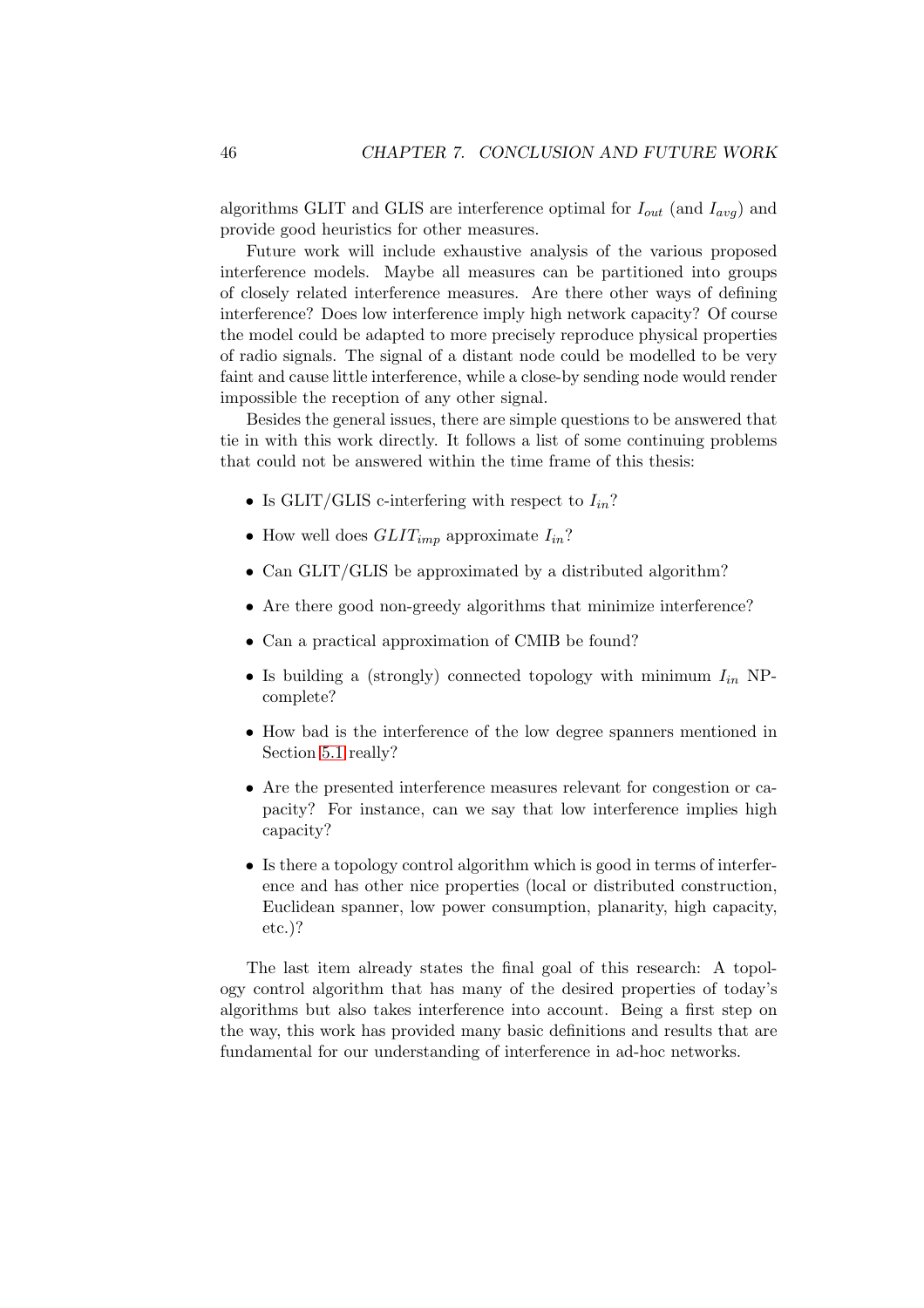## <span id="page-56-0"></span>Bibliography

- [AS94] Sunil Arya and Michiel Smid. Efficient construction of a bounded degree spanner with low weight. In Proceedings of 2nd European Symposium on Algorithms (ESA '94), pages 48–59, 1994.
- [AWF02] Khaled M. Alzoubi, Peng-Jun Wan, and Ophir Frieder. Message-optimal connected dominating sets in mobile ad hoc networks. In MobiHOC. EPFL Lausanne, Switzerland, 2002.
- [DB97] Bevan Das and Vaduvur Bharghavan. Routing in ad-hoc networks using minimum connected dominating sets. In  $ICC (1)$ , pages 376–380, 1997.
- [DFS90] D.P. Dobkin, S.J. Friedman, and K.J. Supowit. Delaunay graphs are almost as good as complete graphs. Discrete Computational Geometry, 5:399–408, 1990.
- [DH93] G. Das and P. J. Heffernan. Constructing degree-3 spanners with other sparseness properties. In Proceedings of 4th Annual Intl. Symp. on Algorithms and Computation, Lect. Notes in Comp. Sci. 762, pages 11–20, December 1993.
- [DN94] G. Das and G. Narasimhan. A fast algorithm for constructing sparse euclidean spanners. pages 132–139, 1994.
- [GJ79] M. R. Garey and D. S. Johnson. Computers and Intractability: A Guide to the Theory of NP-Completeness. W.H. Freeman, 1979.
- [GLSV02] Matthias Grünewald, Tamas Lukovszki, Christian Schindelhauer, and Klaus Volbert. Distributed maintenance of resource efficient wireless network topologies. In Proceedings of the 8th International Euro-Par Conference, pages 935–946, Paderborn, Germany, 27 - 30 August 2002.
- [JRS02] L. Jia, R. Rajaraman, and C. Scheideler. On local algorithms for topology control and routing in ad hoc networks. Technical report, Johns Hopkins University, 2002.